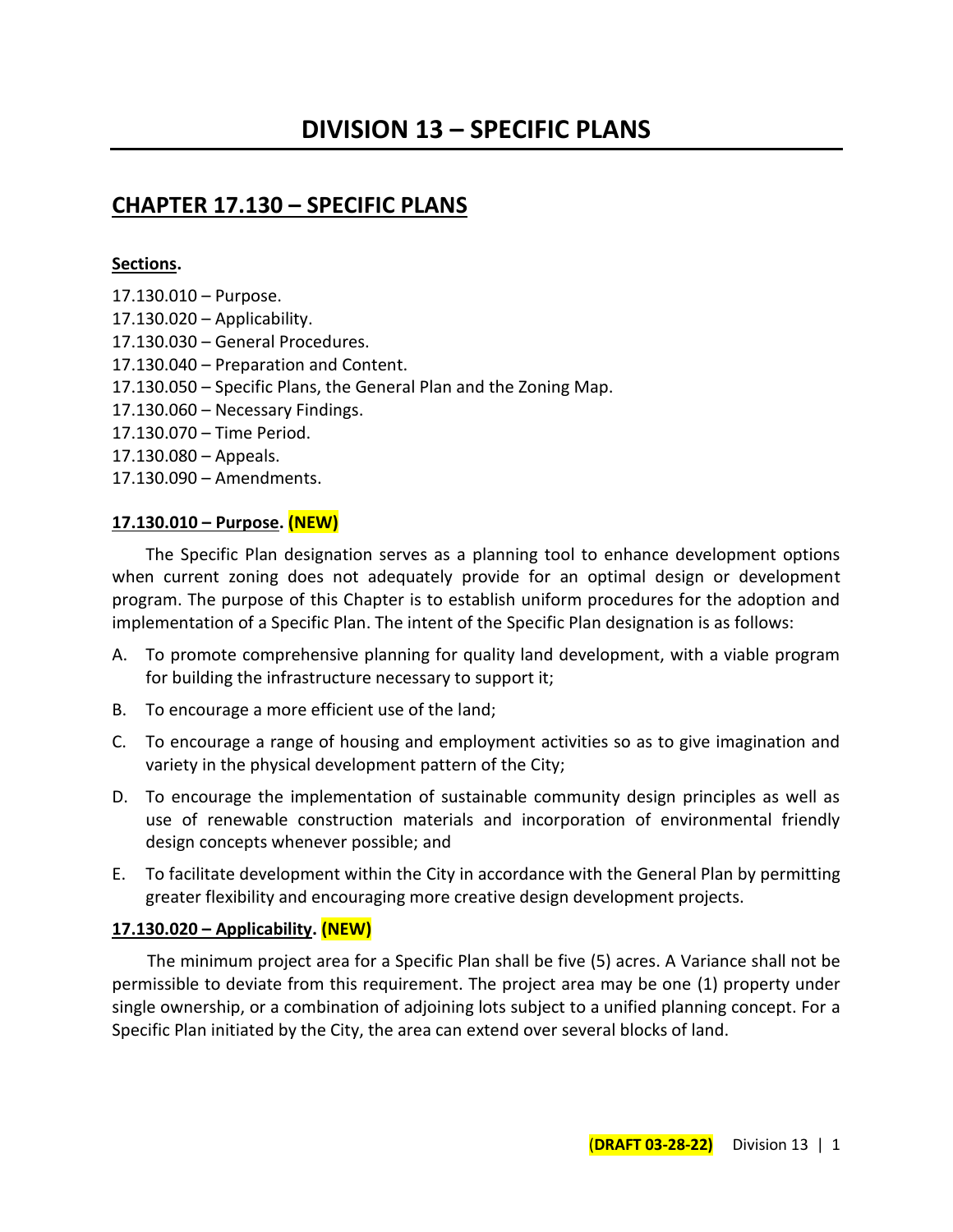## **17.130.030 – General Procedures. (FULLY UPDATED)**

#### A. **Application:**

- 1. Applications for a Specific Plan shall be made on the appropriate form. The Community Development Director shall determine the minimum filing procedures, content and form of materials which must be submitted before the Planning Commission and City Council can review and take action on the request. The filing procedures and applications shall be published and made available to the public. No application shall be received unless it complies with all filing requirements. Refer to Section 17.10.080 (General Regulations – Projects with Multiple Applications or Actions) of this Title if more than one (1) permit or action is necessary for the project.
- 2. The following may submit or initiate an application for a Specific Plan or Specific Plan Amendment:
	- a. A majority of the City Council;
	- b. The Community Development Director; or
	- c. An owner or authorized applicant of property for which a Specific Plan is sought. If the property is under more than one ownership, all of the owners or their authorized agents shall join in filing the application. The Community Development Director shall also have the authority to initiate expanding the boundaries.
- B. **Records.** Applications filed pursuant to this Chapter shall be numbered consecutively in the order of their filing and shall be part of the permanent official records of the Planning Commission and City Clerk.
- C. **Public Notice.** Public notices shall be provided and processed in a manner consistent with the provisions of California Government Code Section 65090 and/or 65091 as required, and shall be given by the methods specified as follows:
	- 1. Publish a notice once in a newspaper of general circulation in the City a minimum ten (10) days prior to each public hearing. The notice shall include the date, time, place of hearing and location of the property and the nature of the request.
	- 2. Mail a notice, postage prepaid, to the applicant and to owners of all properties within a specified radius:
		- a. The notice shall be mailed a minimum ten (10) days prior to each public hearing. The applicant shall use the last known name and address of such owners as shown upon the last assessment roll of the City.
		- b. The mailing radius shall be 500 feet of the exterior boundaries of the specific plan boundary. The Community Development Director may direct the applicant to increase the mailing radius, but in no event shall it be greater than 700 feet.
		- c. If the number of effected properties exceed 1,000, the Community Development Director or City Clerk may reduce the mailing radius to 300 feet or, in lieu of a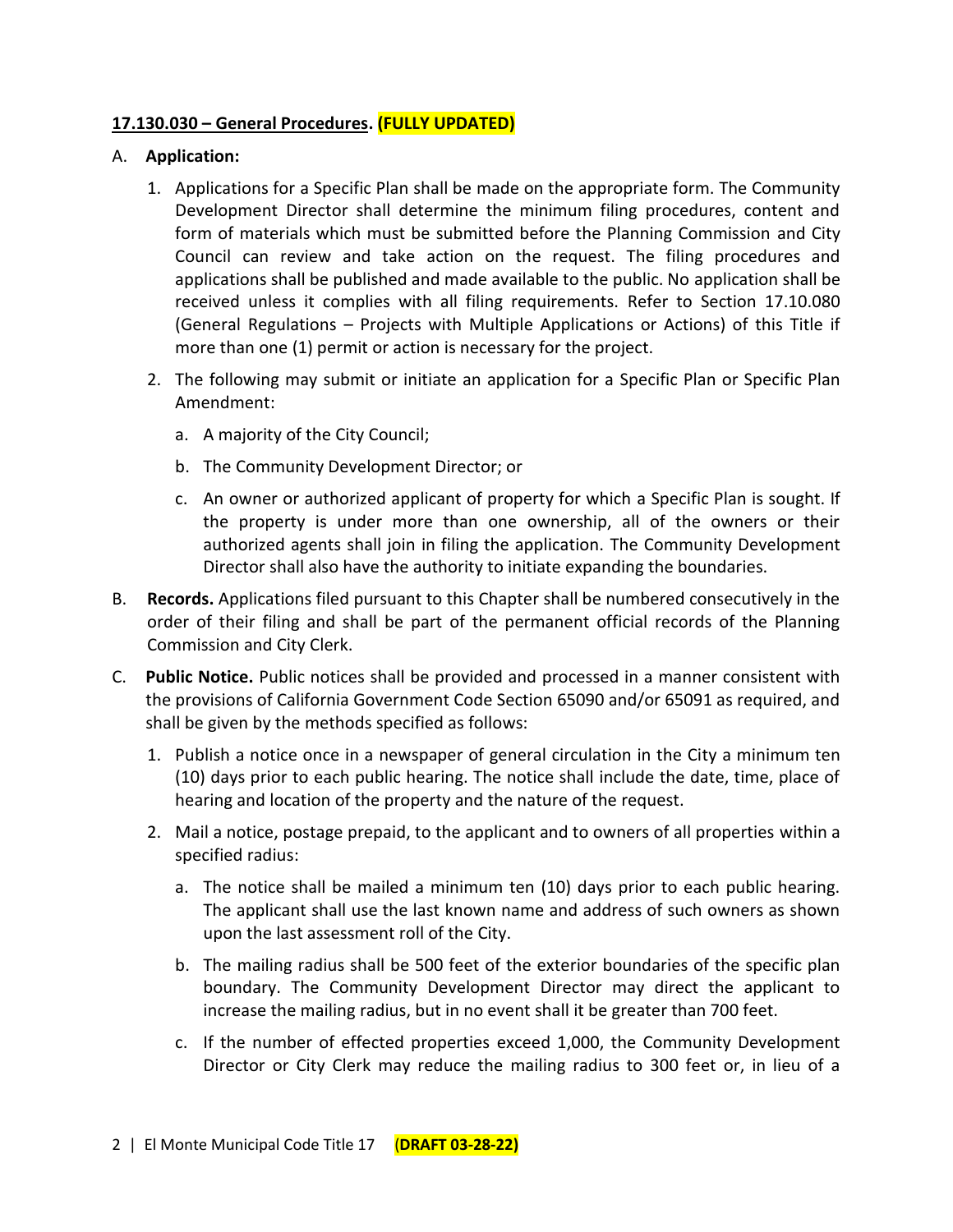mailed or written notice, provide notice by placing a display advertisement of at least one-eigt (1/8) page in at least one newspaper of general circulation.

- 3. Post the property. A minimum of one (1) notice shall be posted along each street frontage. The posting shall be placed in the ground or on a fence, wall or building façade that is set back no more than ten (10) feet from the street property line. If the number of effected properties exceeds five (5), the Community Development Director or City Clerk may remove this requirement.
- D. **Public Hearings.** Public hearings as provided for in this Chapter shall be held before the Planning Commission at the time and place for which public notice has been given as before required in this Chapter.
	- 1. At the Planning Commission public hearing, the Planning Commission may recommend the City Council approve the Specific Plan, approve with revisions, or deny.
	- 2. At the City Council public hearing, the City Council may approve or deny the Specific Pan or refer the Specific Plan back to the Planning Commission for further consideration.
- E. **Decisions.** The Planning Commission shall make its recommendation or decision by Resolution. The City Council shall make its decision by Ordinance or Resolution in compliance with state law (Government Code Section 65453).

## **17.130.040 – Preparation and Content. (FULLY UPDATED)**

The Specific Plan shall include detailed information in the form of text and diagrams, organized in compliance with State law (Government Code Section 65451). The following information shall be provided:

- A. **Boundary Survey Map.** The Specific Plan shall include the property or project area with a calculation of the gross land area covered by the Plan. A Tentative Tract or Parcel Map may be substituted if processed concurrently;
- B. **Land Uses and Development Standards.** The Specific Plan shall include the distribution, location, and extent of land uses proposed within the proposed area, including open space areas. The Specific Plan shall also include development standards, design requirements and landscape guidelines by which development would proceed;
- C. **Infrastructure.** The Specific Plan shall show the location of existing public utilities on and adjacent to the area. In addition, it shall show the distribution, extent, intensity, and location of major components of public and private circulation/transportation, drainage, energy, sewers, solid waste disposal, water, and other essential facilities proposed on and adjacent to the area covered by the plan and needed to support the land uses described in the plan;
- D. **General Plan.** The Specific Plan shall include a discussion of the relationship of the Specific Plan to the goals, policies, and objectives of the General Plan;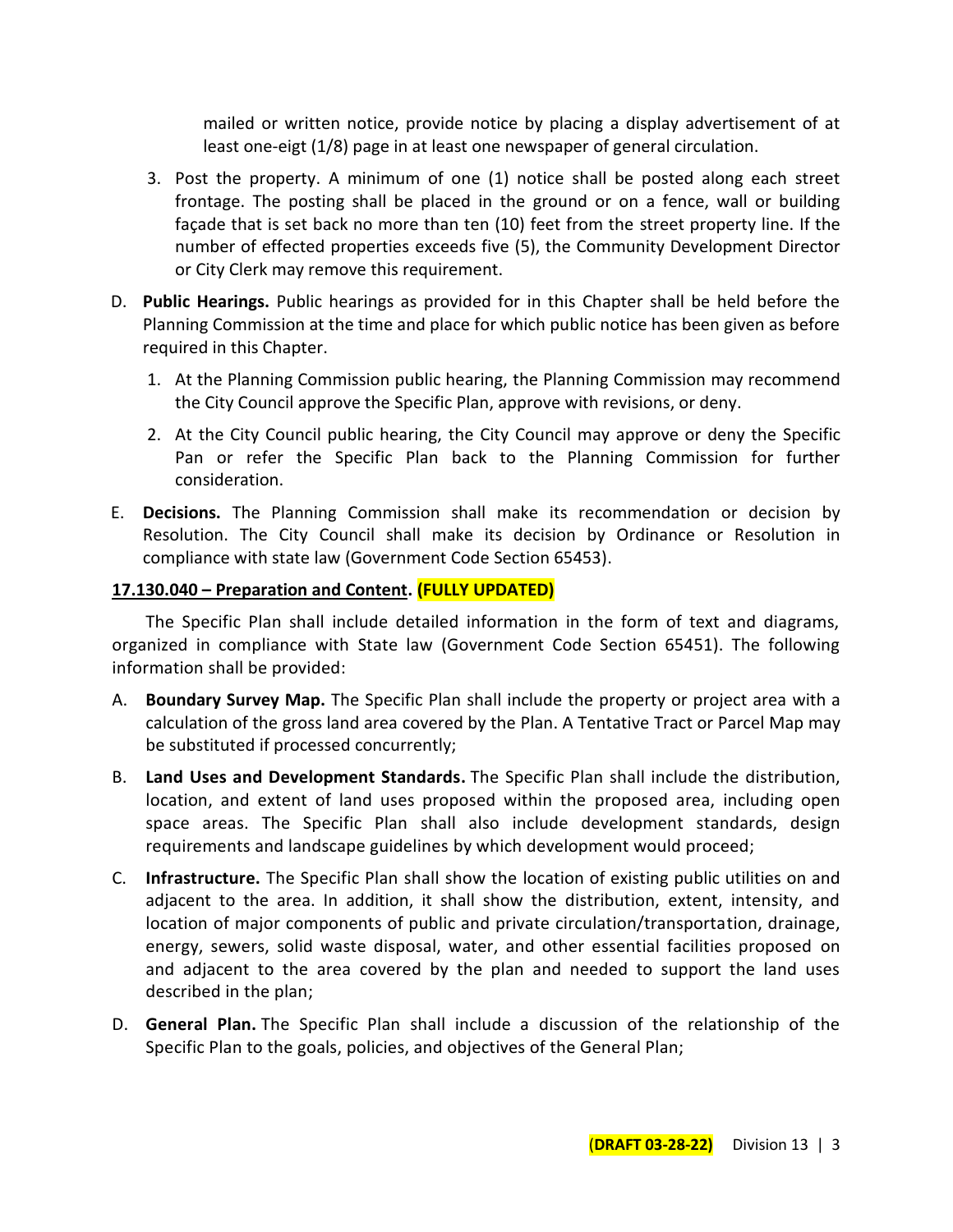- E. **Administrative Procedures.** The Specific Plan shall address the procedures and conditions for amending, adjusting standards, and interpreting the Specific Plan, consistent with Section 17.130.030 of this Chapter;
- F. **Implementation Measures.** The Specific Plan shall include a program of implementation measures, including financing, regulations, programs, and public works projects, necessary to carry out the proposed land uses, infrastructure, and development and conservation standards and criteria; and
- G. **Additional Information.** The Specific Plan shall contain additional information deemed to be necessary by the Community Development Director.

## **17.130.050 – Specific Plans, the General Plan and the Zoning Code and Map. (FULLY UPDATED)**

## A. **Specific Plans and the General Plan:**

- 1. The Specific Plan shall be consistent with the General Plan. If the General Plan needs to be amended to be consistent, then an application for a General Plan Amendment shall be submitted concurrent with the Specific Plan.
- 2. General Plan Land Use Map. The Specific Plan shall be consistent with the General Plan's Land Use Map. If a General Plan needs to be amended to be consistent, then an application for a General Plan Land Use Map Amendment shall be submitted concurrent with the Specific Plan. In cases where the Specific Plan is not consistent with any existing category listed in the General Plan Land Use Map, a new category shall be added.

## B. **Specific Plans and the Zoning Code and Map:**

- 1. In connection with the approval of a Specific Plan, the Zoning Map shall be amended by an Ordinance adopted by the City Council to rezone and reclassify the area covered by the Specific Plan. The Specific Plan district shall be indicated on the Zoning Map by an SP designation and a number.
- 2. An existing zone, or zones, may be specified as the underlying base zone(s) for the area covered by a Specific Plan. Exceptions to the zoning and development standards of the base zone(s) shall be provided in the Specific Plan.
- 3. The Specific Plan zoning and development standards shall, upon adoption, supersede the zoning previously established for the area covered by the Specific Plan. Violations of the Specific Plan zoning and development standards shall carry the same penalties and shall be enforceable in the same manner as other violations of this Title.
- 4. Unless otherwise provided in a Specific Plan, adoption of a Specific Plan shall have no effect upon other requirements under state law or the EMMC for development approval including, but not limited to, subdivision maps, grading, design, engineering, and location.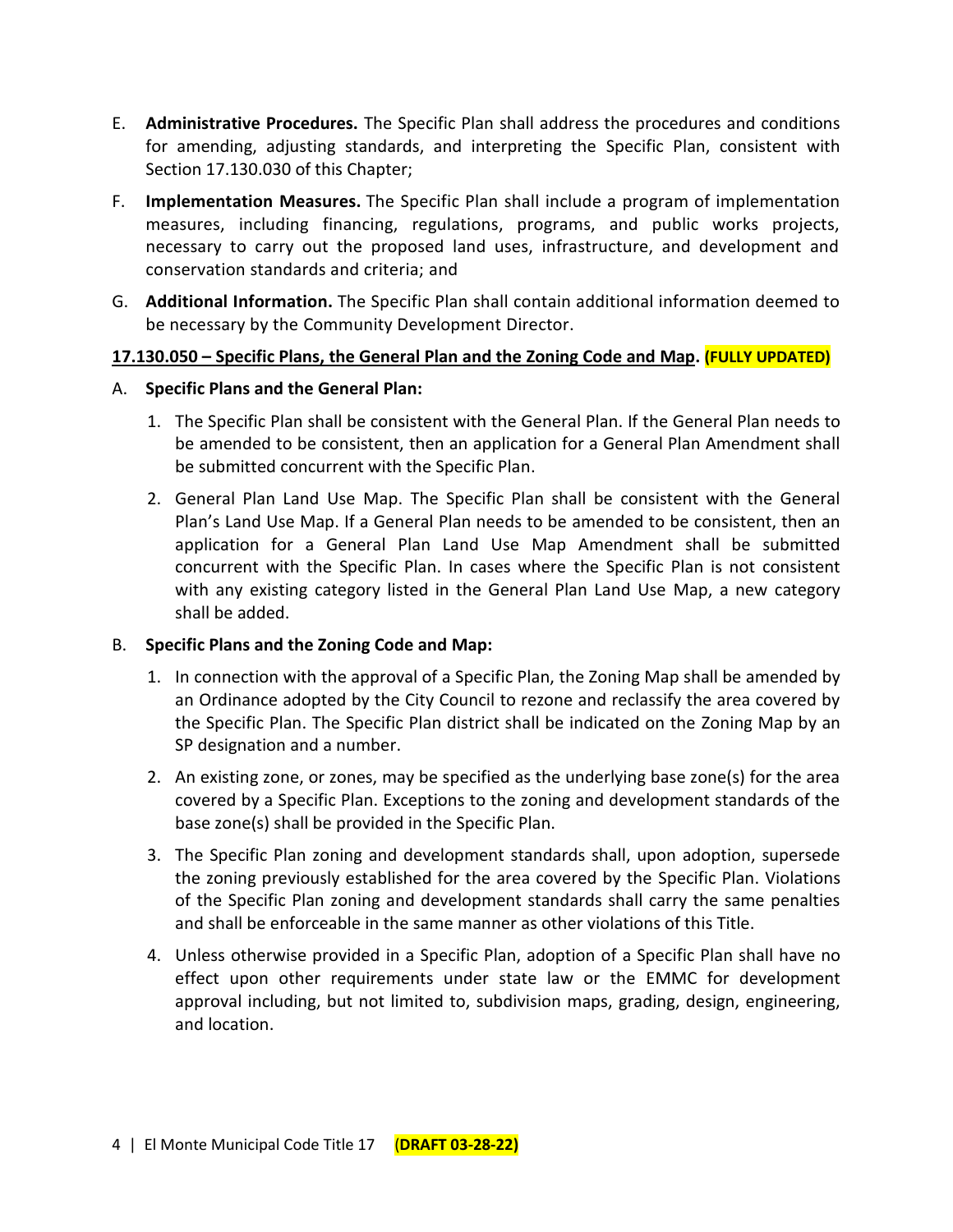## **17.130.060 – Necessary Findings. (FULLY UPDATED)**

Before a Specific Plan may be granted, the Planning Commission (on recommendation) and City Council shall make all of the following findings:

- A. The Specific Plan will not be detrimental to the public health, safety or welfare or injurious to the City;
- B. The subject property (or properties) proposed for the Specific Plan has unique characteristics such as topography, location, size or surroundings that are enhanced by special land use and development standards;
- C. The Specific Plan provides for pedestrian, bicycle and transit access to, and where feasible, within the property, including connection to City or regional networks;
- D. The Specific Plan results in development of desirable character and use types that will be compatible with the surrounding area and provides effective buffering from adjacent uses as found necessary; and
- E. The Specific Plan is consistent with purpose, goals and policies of the City's General Plan, Zoning Code and its Comprehensive Design Guidelines.

## **17.130.070 – Time Period. (NEW)**

A Specific Plan shall become effective 30 days following the second reading of the Ordinance.

#### **17.130.080 – Appeals. (FULLY UPDATED)**

Denials of the Planning Commission regarding this Chapter are appealable to the City Council. Refer to Section 17.10.100 (General Regulations – Ability to Appeal) of this Title for additional information.

#### **17.130.090 – Amendments. (NEW)**

- A. An adopted Specific Plan may be amended through the same procedure specified by this Chapter for the adoption of a Specific Plan.
- B. The Specific Plan may be amended as often as deemed necessary by the City Council, in compliance with Government Code Section 65453.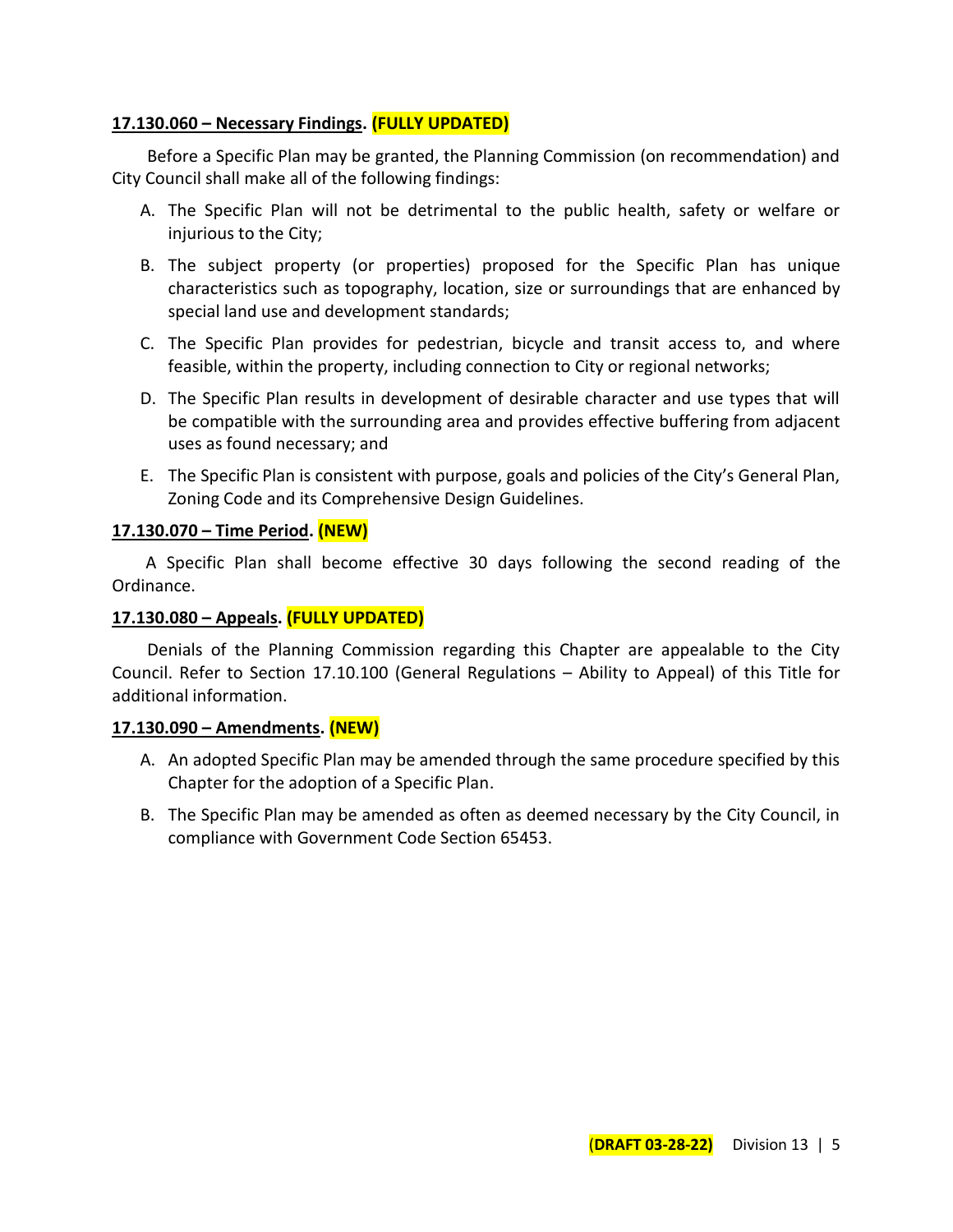*This page is intentionally left blank.*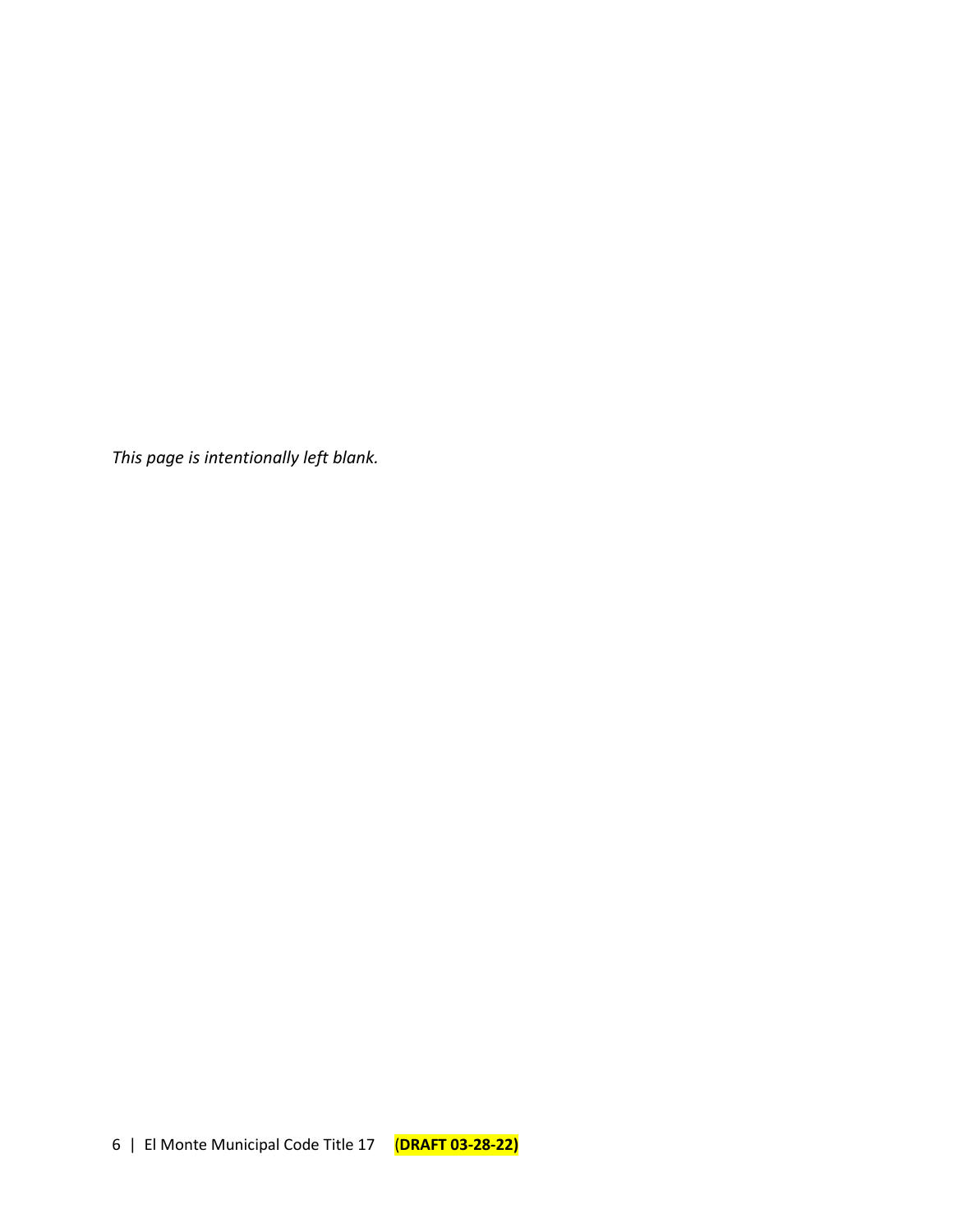# **CHAPTER 17.131 – GATEWAY SPECIFIC PLAN**<sup>1</sup>

## **Sections.**

- 17.131.010 Purpose and Applicability.
- 17.131.020 Vision and Guiding Principles.
- 17.131.030 Summary of Subdistricts.
- 17.131.040 Summary of Land Use Buildout.
- 17.131.050 Permitted Uses.
- 17.131.060 Development Standards.
- 17.131.070 Design Guidelines.
- 17.131.080 Other Requirements.

## **17.131.010 – Purpose and Applicability. (RENUMBERED)**

This Chapter summarizes the development standards and guidelines for the Gateway Specific Plan. Regulations are provided for commercial, mixed use, open space and residential uses. Application of these regulations is intended to create a harmonious relationship among the land uses and districts, and protect the health, safety and welfare of the community. The Specific Plan also lays the foundation for the design guidelines and development regulations. The development standards contained in this Chapter shall apply to parcels within the Specific Plan's project area boundaries. All new projects, including additions to buildings and changes in use, are subject to the provisions of this Chapter.

## **17.131.010 – Vision and Guiding Principles***.* **(RENUMBERED)**

The Specific Plan's Guiding Principles are intended to serve as a benchmark for the analysis of future proposals and design concepts to determine if they are supportive of the spirit and intent of this Specific Plan.

- A. **Guiding Principle 1.** Positively influence the creation of a daytime employment and residential population.
- B. **Guiding Principle 2.** Coordinated land use, urban design, transportation and infrastructure planning.
- C. **Guiding Principle 3.** Strategic implementation of land use and activities that foster citywide economic development.
- D. **Guiding Principle 4.** Enhanced pedestrian utilization, public mass transit use and high occupancy vehicle (HOV) access that foster stronger connections in the downtown area and the regional marketplace.
- E. **Guiding Principle 5.** Preservation, creation and enhancement of public parks and public open space.
- F. **Guiding Principle 6.** Provision of community-accessible social and recreational amenities.

<sup>&</sup>lt;sup>1</sup> The Gateway Specific Plan was adopted as the El Monte Gateway Specific Plan.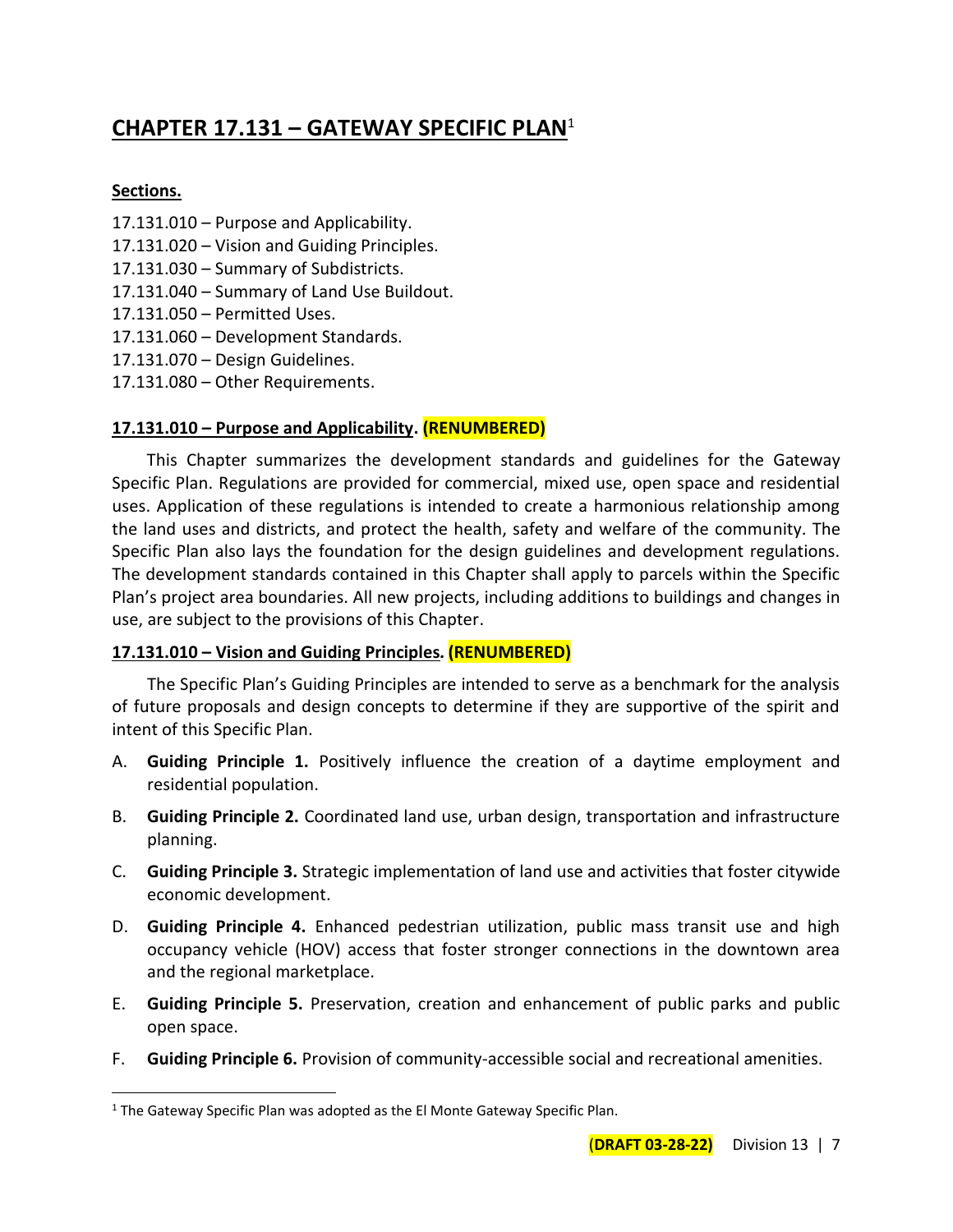- G. **Guiding Principle 7.** Provision of childcare and education facilities.
- H. **Guiding Principle 8.** Housing opportunities for persons with a variety of income levels and household compositions.
- I. **Guiding Principle 9.** Provision of more retail and dining choices for residents and business in the community.
- J. **Guiding Principle 10.** Provision of a hotel, conference center and meeting facilities.
- K. **Guiding Principle 11.** Planning, design and development that respects the respects the history and character of El Monte.
- L. **Guiding Principle 12.** A predictable, streamlined discretionary review process that fosters high quality design and development.
- M. **Guiding Principle 13.** A vibrant mixed use environmental, providing a complimentary mix of housing, retail, commercial and recreation opportunities.
- N. **Guiding Principle 14.** Implementation of sustainable development principles that encourage the conservation of resources in the natural and man-made environment.
- O. **Guiding Principle 15.** Physical and functional connections with adjacent neighborhoods and commercial centers that foster utilization by the local community.

## **17.131.020 – Summary of Subdistricts. (RENUMBERED)**

The Land Use Plan for the Gateway Specific Plan provides for the development of a vibrant, pedestrian-oriented, mixed-use community. Organized into four (4) distinct Land Use Subdistricts, the Land Use Plan allows for a variety of housing, employment, entertainment and commercial opportunities, as well as community, open space and transportation uses that will complement and expand the urban fabric of downtown El Monte, as well as strengthen the citywide economy.

At build-out, the Specific Plan will serve as a key community activity center and further enhance the City's desire to create a vibrant, mixed-use downtown environment with enhanced connectivity to local neighborhoods and the region, through the Rio Hondo River, METRO and the Emerald Necklace. Each Land Use Subdistrict is planned around a variety of creative and functional physical connections that incorporate the unique opportunities of the project site, including the El Monte Bus Station and the Rio Hondo River. The following describes the envisioned land use mix for each of the four (4) Subdistricts, as well as their relationship to each other and the surrounding environment. Refer to Figure 17.131-1 for a map of the Subareas.

A. **Mixed Use (MU) Subdistrict –** The Mixed Use Subdistrict is intended to provide a complimentary mix of residential, commercial, entertainment and retail uses. Mixed use development is encouraged in vertical and horizontal forms, providing for an interaction between various land use types to encourage pedestrian utilization throughout the Subdistrict. The area northwest of Santa Anita Avenue and Brockway Street is intended to provide the southern gateway into the Specific Plan Area. Design guidance for this subdistrict is provided through three distinct "villages", including the: Rio Paseo; North Promenade and South Promenade Villages.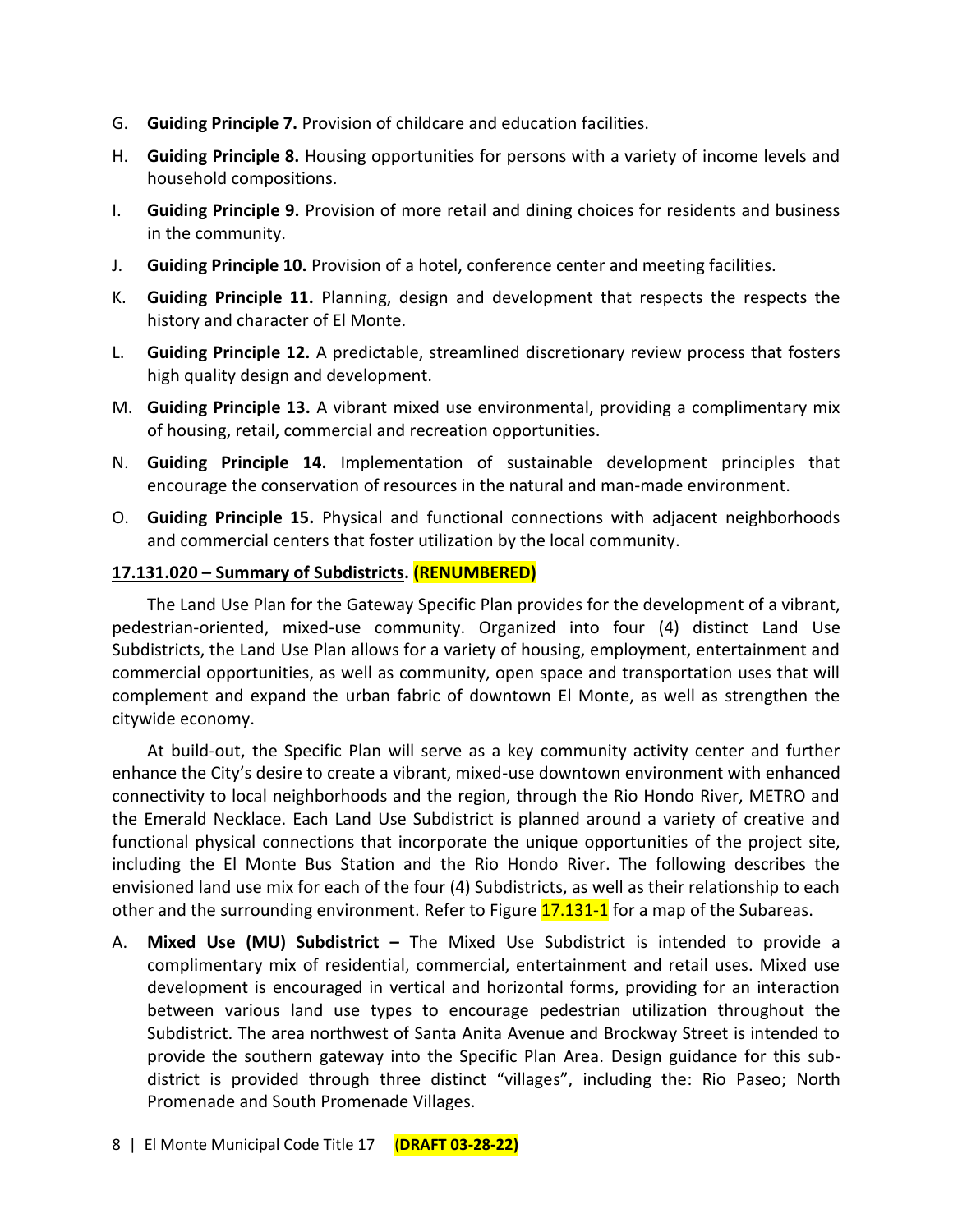- B. **Transit (T) Subdistrict –** The Transit Subdistrict is intended to preserve existing and expand facilities and services for public transportation. In addition, it calls to provide ancillary uses and services that improve the transit experience.
- C. **River (R) Subdistrict –** The River Subdistrict is intended to provide additional open space opportunities within the Specific Plan area. The subdistrict is intended to provide necessary facilities for the periodic collection and detention of peak stormwater discharge during storm events. The River Subdistrict may also serve as a holding district for future transit, commercial and industrial uses, provided subsequent entitlement planning and environmental analysis is conducted.
- D. **Park and Open Space (POS) Subdistrict** The Park and Open Space Subdistrict is intended to provide active and passive open space and recreational facilities for a variety of users. The Subdistrict will provide integrated connections within the Specific Plan area and regional recreational trail system.

Figures 17.131-1 Map of Subdistricts – Gateway Specific Plan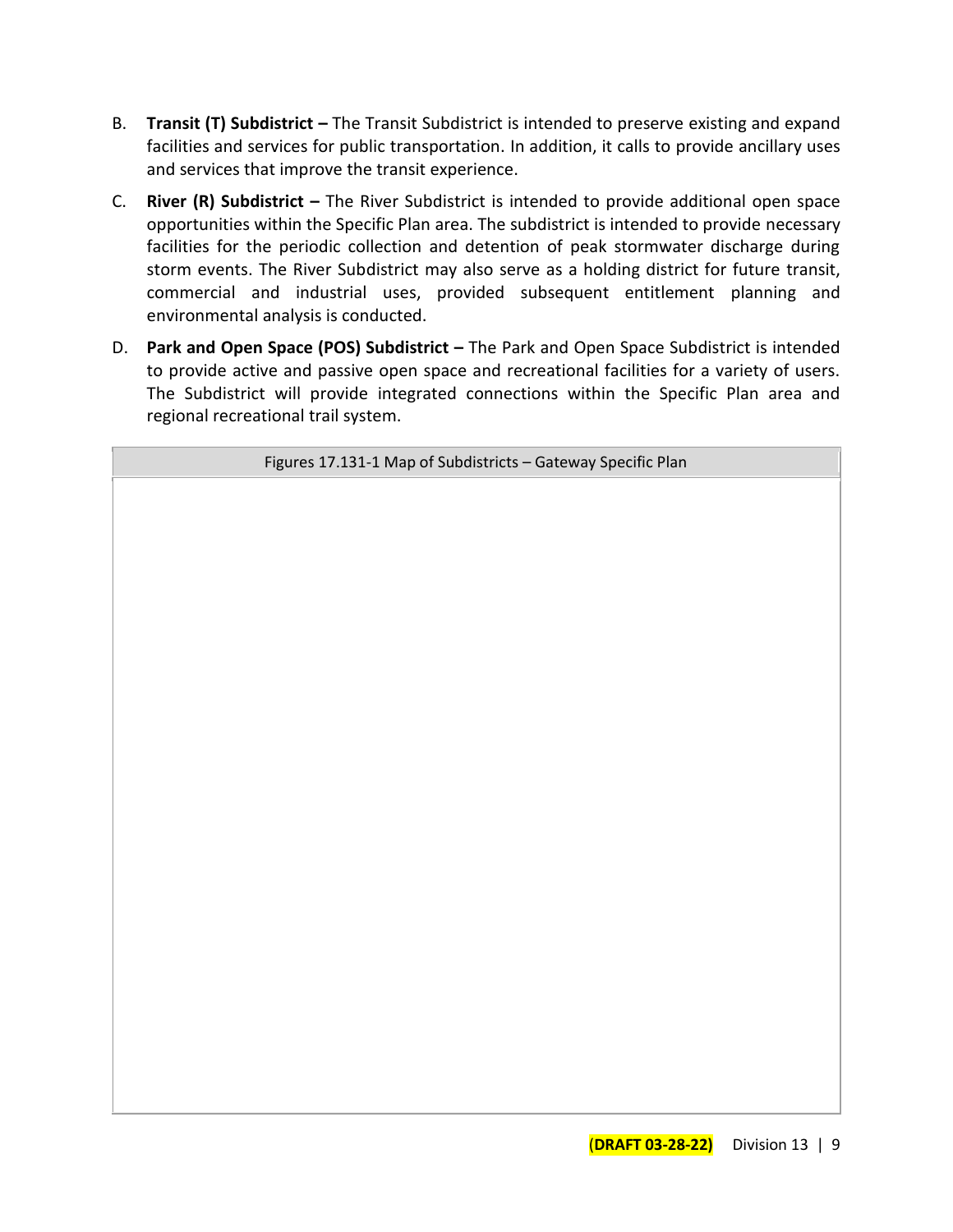## **17.131.040 – Summary of Land Use Buildout. (RENUMBERED)**

Table 134-1 identifies the distribution of land uses among the five land use Subdistricts in the Specific Plan area:

| Table 17.131-1 - Specific Plan Buildout - Gateway Specific Plan |                                                                                            |                                                             |                |                                 |                                  |  |
|-----------------------------------------------------------------|--------------------------------------------------------------------------------------------|-------------------------------------------------------------|----------------|---------------------------------|----------------------------------|--|
|                                                                 | <b>Dwelling</b><br>Units (DU)                                                              | <b>Square Feet</b><br>(SF)                                  | Hotel<br>Rooms | Density <sup>2</sup><br>(DU/AC) | <b>Floor Area</b><br>Ratio (FAR) |  |
| Mixed Use Subdistrict -                                         |                                                                                            |                                                             |                |                                 |                                  |  |
| Residential                                                     | 1,850                                                                                      | 2,230,330 <sup>3</sup>                                      |                | 60                              |                                  |  |
| Retail                                                          | --                                                                                         | 591,000                                                     | --             |                                 |                                  |  |
| Office                                                          |                                                                                            | 600,000                                                     |                |                                 |                                  |  |
| <b>Entertainment retail</b>                                     |                                                                                            | 70,000                                                      |                |                                 | 2.70                             |  |
| Conference                                                      | --                                                                                         | 42,000                                                      | --             | --                              |                                  |  |
| Hotel uses                                                      | --                                                                                         | 75,0004                                                     | 200            |                                 |                                  |  |
| Child development center                                        | --                                                                                         | 20,000                                                      | --             | --                              |                                  |  |
| Transit & River Subdistricts -                                  |                                                                                            |                                                             |                |                                 |                                  |  |
| <b>Permitted uses</b>                                           |                                                                                            | Not estimated to exceed existing development square footage |                |                                 |                                  |  |
| Park and Open Space Subdistrict -                               |                                                                                            |                                                             |                |                                 |                                  |  |
| Permitted uses                                                  | Does not include riverside linear park areas or<br>open space owned by Los Angeles County. |                                                             |                |                                 |                                  |  |
| Totals $-$                                                      |                                                                                            |                                                             |                |                                 |                                  |  |
| Residential maximum                                             | 1,850                                                                                      | 2,230,330                                                   |                | 60                              |                                  |  |
| Nonresidential maximum                                          | --                                                                                         | 1,398,000                                                   | 200            |                                 | 2.70                             |  |
| <b>Grand total</b>                                              | 1,850                                                                                      | 3,628,330                                                   | 200            | 60                              | 2.70                             |  |

## **17.134.040 – Permitted Uses. (FULLY UPDATED)**

- A. **Permitted Uses.** Table 17.134-2 prescribes the land use regulations for the Gateway Specific Plan. Additional regulations are denoted in the right-hand column. These designations apply strictly to the permissibility of land uses; applications for building structures may require other discretionary review.
- B. **Unlisted Uses.** Any land use not listed in Table 17.134-2 is not permitted in the Gateway Specific Plan, except as outlined in Section 17.12.050 (Rules and Measurements – Additional Permitted Uses) of this Title.

<sup>&</sup>lt;sup>2</sup> Based on gross density and gross floor area.

<sup>&</sup>lt;sup>3</sup> Estimate of total square footage is for 1,850 units.

<sup>4</sup> Estimate of total square footage for 200 hotel rooms.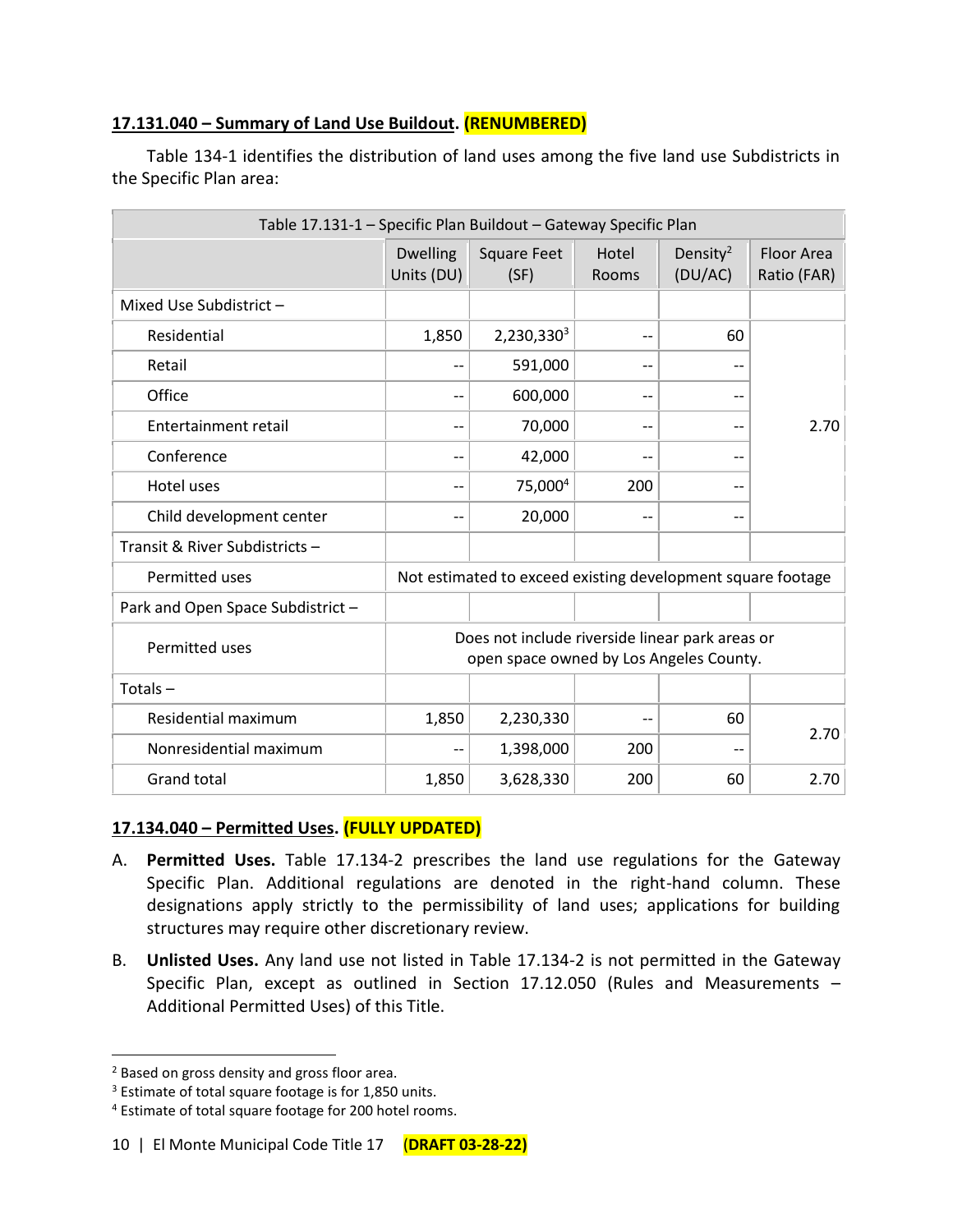| Table 17.131-2 - Permitted Uses - Gateway Specific Plan |              |                          |              |                          |                             |
|---------------------------------------------------------|--------------|--------------------------|--------------|--------------------------|-----------------------------|
| Residential <sup>5</sup> & Community Care Use           | <b>MU</b>    | T                        | $\mathsf{R}$ | POS                      | <b>Notes</b>                |
| Childcare facility                                      | $\mathsf{C}$ | $-$                      | $-$          | --                       |                             |
| Home occupation                                         | P            | $-$                      | $-$          | $-$                      | 17.110.040                  |
| Live/work unit                                          | M            |                          |              | --                       | 17.110.050 &<br>$G-6.12(D)$ |
| Mixed-use, vertical <sup>6</sup>                        | P            |                          |              |                          | 17.110.060 &<br>$G-6.12(C)$ |
| Senior housing                                          | M            | $-$                      | $-$          | $-$                      |                             |
| Urban housing                                           | P            | $\overline{a}$           | --           | $-$                      |                             |
| <b>Public &amp; Quasi-Public Uses</b>                   |              |                          |              |                          |                             |
| Electrical distribution substation                      | C            | C                        | C            | $-$                      |                             |
| Government or government related facility               | P            | P                        | P            | $\overline{\phantom{a}}$ |                             |
| Recreation facility - public                            | P            | P                        | P            | P                        |                             |
| School & Educational facility -                         |              |                          |              |                          |                             |
| Preschool, private                                      | $\mathsf{C}$ | $\overline{\phantom{a}}$ | --           | $-$                      |                             |
| K-12, private                                           | C            | $-$                      | --           | --                       |                             |
| Specialized education and training                      | C            | $-$                      | C            | $-$                      |                             |
| Tutoring and education center*                          | P            | $\qquad \qquad -$        | --           | --                       |                             |
| <b>Utility facility</b>                                 | C            | C                        | C            | --                       |                             |
| Wireless facility                                       |              | See notes                |              |                          | 17.90 & 17.92               |
| Assembly & Entertainment Uses                           |              |                          |              |                          |                             |
| Ancillary entertainment*^                               | P            |                          |              |                          |                             |
| Assembly or meeting facility                            | C            |                          |              |                          |                             |
| Commercial entertainment^                               | C            | $-$                      | --           |                          |                             |
| Commercial recreation facility - indoor^                | C            | $-$                      | --           | --                       |                             |
| Community center^                                       | P            | $\qquad \qquad -$        | --           | --                       |                             |
| Cultural institution^                                   | $\mathsf C$  | --                       | --           |                          |                             |
| Family entertainment center                             | C            | $-$                      | --           |                          |                             |
| Gaming center or arcade^                                | C            | $-$                      | --           | --                       |                             |
| Nightclub^                                              | C            | $-$                      | --           | --                       | 5.32                        |

 $^5$  Residential units shall be limited to 100 in the MU Subdistrict, Property 1.<br> $^6$  For vertical mixed-use projects with residential, a minimum 50% of the total floor area shall be residential.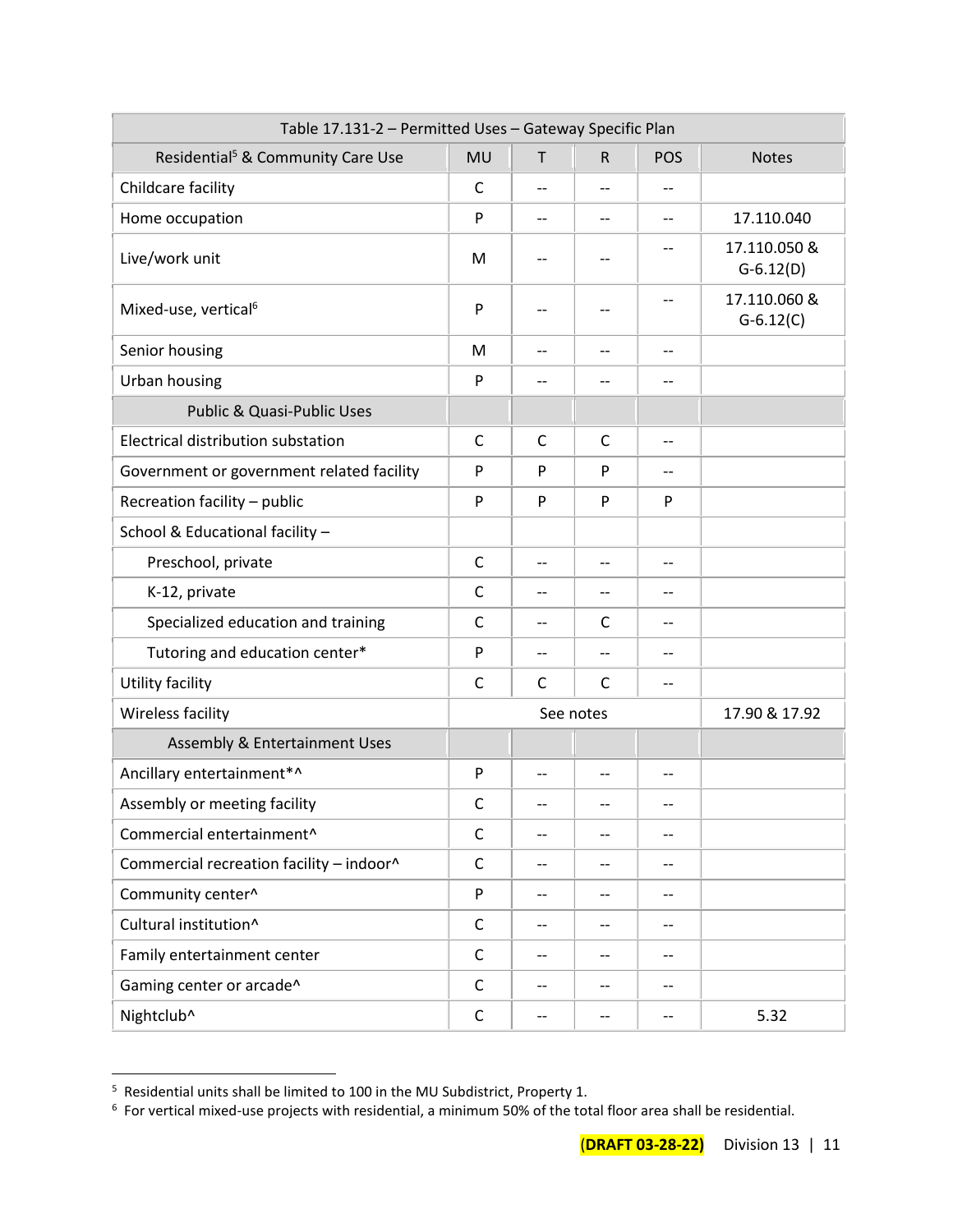| Table 17.131-2 - Permitted Uses - Gateway Specific Plan |             |                          |                          |                          |              |
|---------------------------------------------------------|-------------|--------------------------|--------------------------|--------------------------|--------------|
| <b>Retail &amp; Office Uses</b>                         | <b>MU</b>   | $\mathsf T$              | ${\sf R}$                | <b>POS</b>               | <b>Notes</b> |
| Alcohol sales-                                          |             |                          |                          |                          |              |
| Bar or tavern, on-site^                                 | $\mathsf C$ | $\overline{\phantom{a}}$ | $-$                      | $-$                      | 17.112.030   |
| Brew pub, on-site and off-site^                         | C           | --                       | --                       | --                       | 17.112.030   |
| Liquor store, off-site                                  | C           | --                       | --                       |                          | 17.112.030   |
| Restaurant, limited hours, on-site*^                    | M           | M                        | $\overline{\phantom{a}}$ | --                       | 17.112.030   |
| Restaurant, on-site*^                                   | M           | M                        | --                       | --                       | 17.112.030   |
| Retail store, off-site*^                                | C           | --                       | $\overline{\phantom{a}}$ | $\overline{\phantom{a}}$ | 17.112.030   |
| Convenience store or minimart*^                         | C           | $\mathsf{C}$             | --                       | $\overline{\phantom{a}}$ |              |
| Destination retail or entertainment<br>development *^   | P           |                          |                          |                          | $G-6.12(B)$  |
| Food or beverage establishment -                        |             |                          |                          |                          |              |
| Bakery or pâtisserie, retail*^                          | P           | $-$                      | $\overline{\phantom{a}}$ | $\overline{\phantom{a}}$ |              |
| Coffeehouse or café*^                                   | P           | P                        | $-$                      | P                        |              |
| Outdoor seating*^                                       | P           | P                        | $-$                      | P                        | 17.112.120   |
| Restaurant*^                                            | P           | P                        | --                       | --                       |              |
| Grocery store^                                          | P           | $\overline{\phantom{a}}$ | --                       | $\overline{\phantom{a}}$ |              |
| Multiple-tenant commercial center*^                     | M           | $-$                      | $\overline{\phantom{a}}$ | $\overline{\phantom{a}}$ | 17.112.110   |
| Offices-                                                |             |                          |                          |                          |              |
| Ancillary*^                                             | P           | P                        | P                        | P                        |              |
| Administrative, business professional*^                 | P           | $-$                      | C                        | $\overline{\phantom{a}}$ |              |
| Government*^                                            | P           |                          | P                        | --                       |              |
| Medical*^                                               | P           |                          | C                        | $- -$                    |              |
| Office supply store*^                                   | P           | $\overline{\phantom{a}}$ | --                       | --                       |              |
| Pharmacy*^                                              | P           |                          | --                       |                          |              |
| Retail sales (unless listed as a separate use)*^        | P           | P                        | --                       |                          |              |
| Wholesaler^                                             | P           | $- -$                    | --                       | --                       |              |
| <b>Service Uses</b>                                     |             |                          |                          |                          |              |
| Animal service - animal grooming^                       | P           | $\overline{\phantom{m}}$ | $- \,$                   | --                       |              |
| Automated Teller Machine (ATM), walk-up*^               | P           | P                        | --                       | --                       | 17.112.050   |
| Drive-through business - service or retail              | M           | --                       | --                       | $\overline{\phantom{a}}$ |              |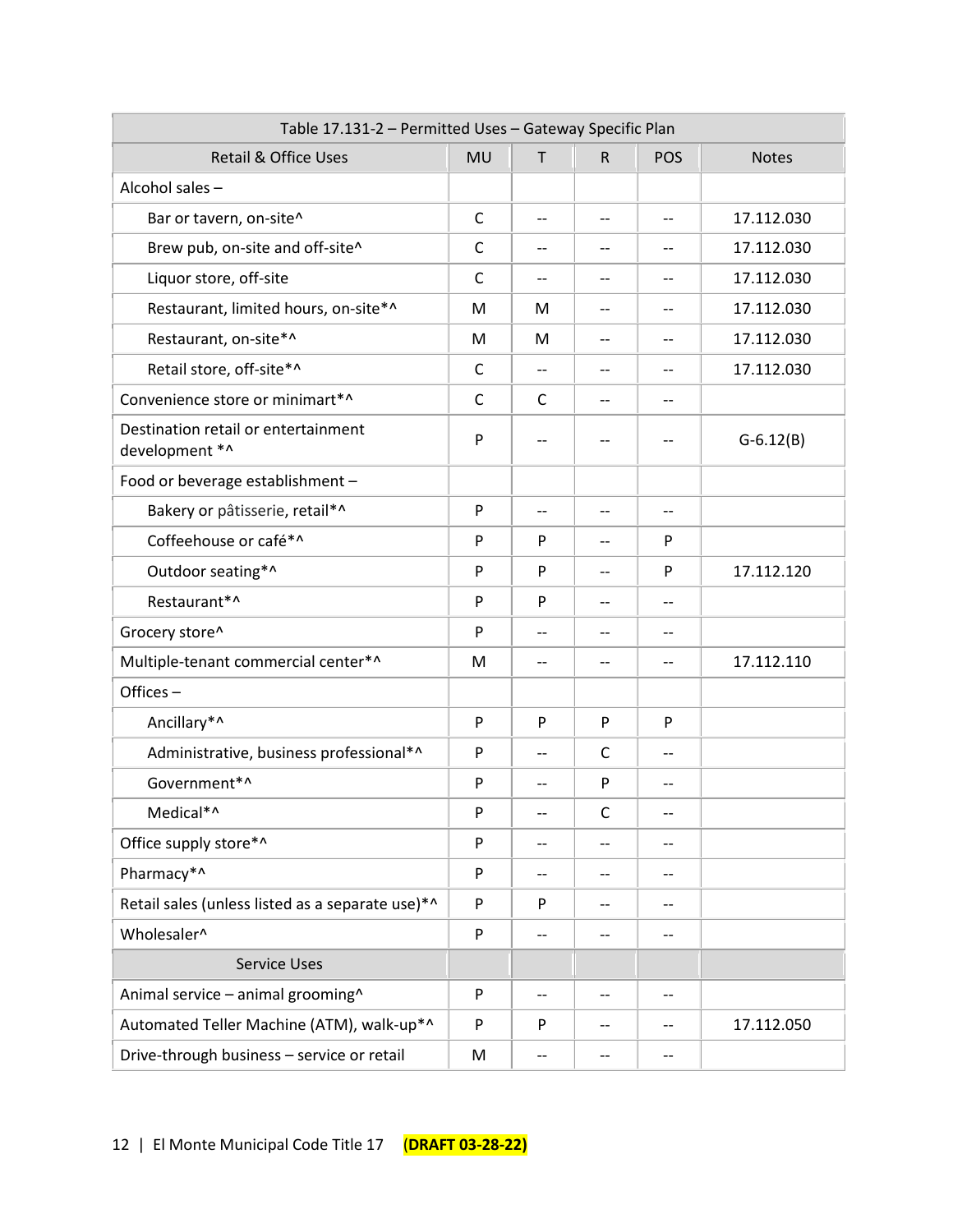|                                                                | 17.131-2 - Permitted Uses - Gateway Specific Plan |                          |              |                          |                   |  |
|----------------------------------------------------------------|---------------------------------------------------|--------------------------|--------------|--------------------------|-------------------|--|
| Service Uses (continued)                                       | <b>MU</b>                                         | $\mathsf{T}$             | R            | <b>POS</b>               | <b>Notes</b>      |  |
| Financial institution*^                                        | P                                                 |                          | --           |                          |                   |  |
| Hotels and motels*^                                            | C                                                 | $-$                      | $-$          | $-$                      | 5.48 & 17.112.090 |  |
| Office concierge service*^                                     | P                                                 |                          | $-$          | --                       |                   |  |
| Personal service use - general*^                               | P                                                 | $-$                      | --           | --                       | 17.112.140        |  |
| Philanthropic or charitable institution^                       | P                                                 | $-$                      | --           | --                       |                   |  |
| Recycling facility - self-service                              | P                                                 | $-$                      | --           | $\overline{\phantom{a}}$ | 17.112.150        |  |
| Vehicle rental, automobile                                     | C                                                 | C                        | --           |                          |                   |  |
| <b>Industrial &amp; Transportation Uses</b>                    | <b>MU</b>                                         | $\mathsf{T}$             | R            | <b>POS</b>               | <b>Notes</b>      |  |
| Cannabidiol (CBD) products manufacturer                        | --                                                | $-$                      | C            |                          |                   |  |
| Distribution, fulfillment or warehouse center                  | --                                                | $-$                      | C            | $\overline{\phantom{m}}$ |                   |  |
| Industrial hemp processing                                     | --                                                | $-$                      | C            | --                       |                   |  |
| Laboratory, testing                                            | --                                                | $\overline{\phantom{a}}$ | C            | $-$                      |                   |  |
| Machine shop                                                   | --                                                | $-$                      | $\mathsf{C}$ | $\overline{\phantom{a}}$ |                   |  |
| Manufacturing (unless listed as a<br>separate use) -           |                                                   |                          |              |                          |                   |  |
| Ancillary                                                      | --                                                | $-$                      | $\mathsf{C}$ | --                       |                   |  |
| Light                                                          | $-$                                               | $-$                      | C            | --                       |                   |  |
| Recycling processing facility                                  | --                                                | $-$                      | C            | $\overline{\phantom{a}}$ |                   |  |
| Passenger transport or taxi service                            | С                                                 | C                        | C            | $\overline{\phantom{a}}$ |                   |  |
| Research and development                                       | $-$                                               |                          | $\mathsf{C}$ | --                       |                   |  |
| <b>Transit station</b>                                         | $-$                                               | P                        | C            | $\overline{a}$           |                   |  |
| Vehicle parking-                                               |                                                   |                          |              |                          |                   |  |
| Attendant or valet parking                                     | $\mathsf C$                                       | $\mathsf{C}$             | --           | --                       |                   |  |
| Car sharing, residential or<br>nonresidential use <sup>7</sup> | M                                                 | M                        |              |                          | 17.70.070(C)      |  |
| Parking structure                                              | M                                                 | M                        | C            | --                       | $G-6.12(A)$       |  |
| Shared parking                                                 | M                                                 | M                        | --           | --                       | 17.70.070(D)      |  |
| Vehicle parking, limited (long-term)                           | M                                                 | M                        | --           | $-\hbox{--}$             |                   |  |

 $^7$  Car sharing shall be permitted by-right if there is no on-site parking of vehicles (i.e. it is only an office use). When car sharing is a nonresidential use, the parking spaces shall not be visible from a public street.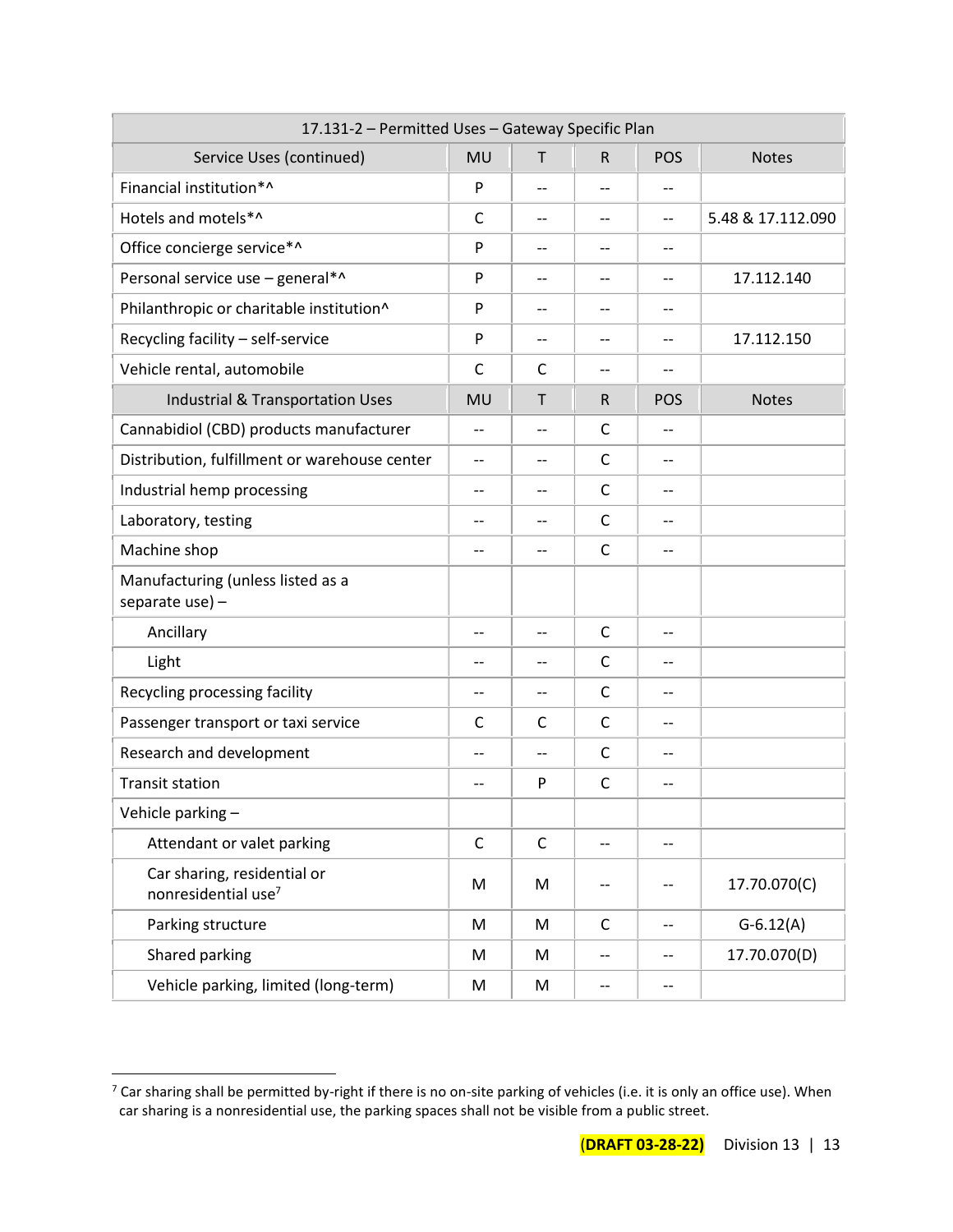Key:

- \* Use is pedestrian oriented and may occupy the ground floor of mixed-use buildings. Other uses shall not be permitted.
- ^ Use is pedestrian oriented and may occupy the ground floor of buildings facing Santa Anita Avenue.
- -- Not permitted.
- P Permitted by-right.
- M Permitted after review and approval of a Minor Use Permit (MUP).
- C Permitted after review and approval of a Conditional Use Permit (CUP).
- G Gateway Specific Plan.

## **17.131.060 – Development Standards.**

Refer to Gateway Specific Plan Chapter 6.

## **17.131.070 – Design Guidelines.**

**A. Purpose and Intent.** The following guidelines are intended to provide both a vision of the El Monte Gateway overall character, and specific aesthetic and experiential expectations regarding the various components of the El Monte Gateway.

## **B. Introduction:**

- 1. The primacy of pedestrian experience. The Gateway Specific Plan is dedicated first and foremost to the creation of a highly vitalized pedestrian environment, achieved through well-designed density and interaction of mixed uses.
- 2. Scale. All future development projects should be designed with a human scale that acknowledges pedestrian perception and experience.
- 3. Themes and variations. While the Gateway will have over-arching themes that include intensive small-scaled density; architectural expression of sustainable design; a contemporary glassy openness; and continuity of selected public materials, amenities, lighting and graphics, the area should also be a place of great experiential diversity. It will achieve this by two means:
	- a. The creation of the separate Villages, each with the character of a special neighborhood; and
	- b. The encouragement of themes with multiple detailed variations within each of the various Villages.
- 4. The villages. The General Design Guidelines will be complemented by specific Design Guidelines for the following three (3) villages. Each Village is envisioned to contain both specific types of uses and specific qualities that will make each Village unique and identifiable. Refer to Figure 17.131-2 for a map of the Villages:
	- a. Rio Paseo Village;
	- b. North Promenade Village; and
	- c. South Promenade Village.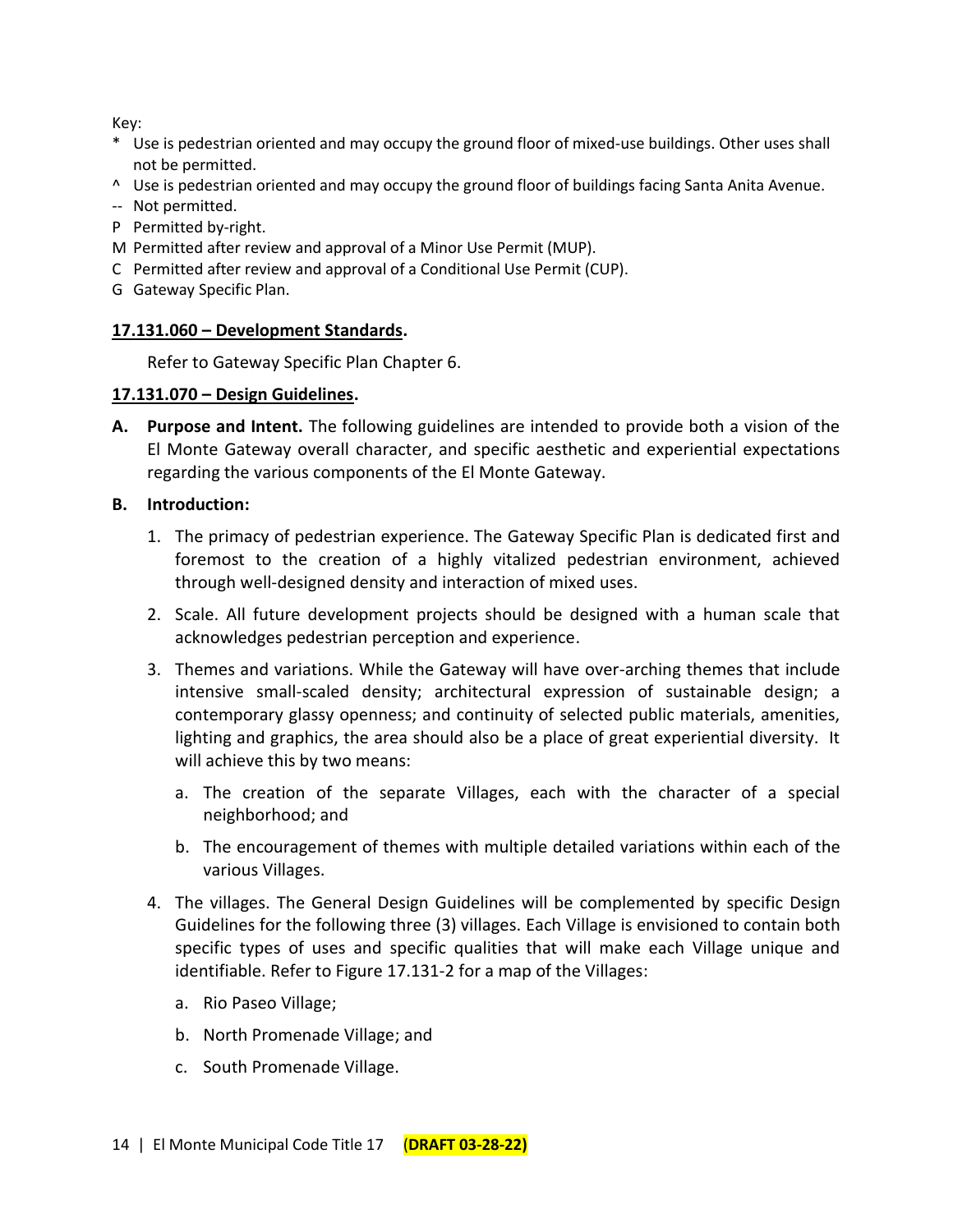Figures 17.131-2 Map of Villages – Gateway Specific Plan

- **C. General Design Guidelines – Broad Themes / Goals.** Embracing a wide diversity of architectural expression, new development should embrace the following over-arching themes.
	- 1. Contemporary architecture. The architecture should be clearly of the 21st Century, looking forward, with dynamic building forms, expressive structure, and a rich use of glass, tying together El Monte's past, present and the future.
	- 2. Sustainability. Sustainable architecture should be a major shaping force in defining the visual expression of The Gateway. Building form should respond in design to such issues as energy conservation, daylighting, natural ventilation, and solar energy harvesting.
	- 3. Rich native landscape. Acknowledging both the authentic value and the sustainable value of native landscape, the landscape design should provide a rich backdrop and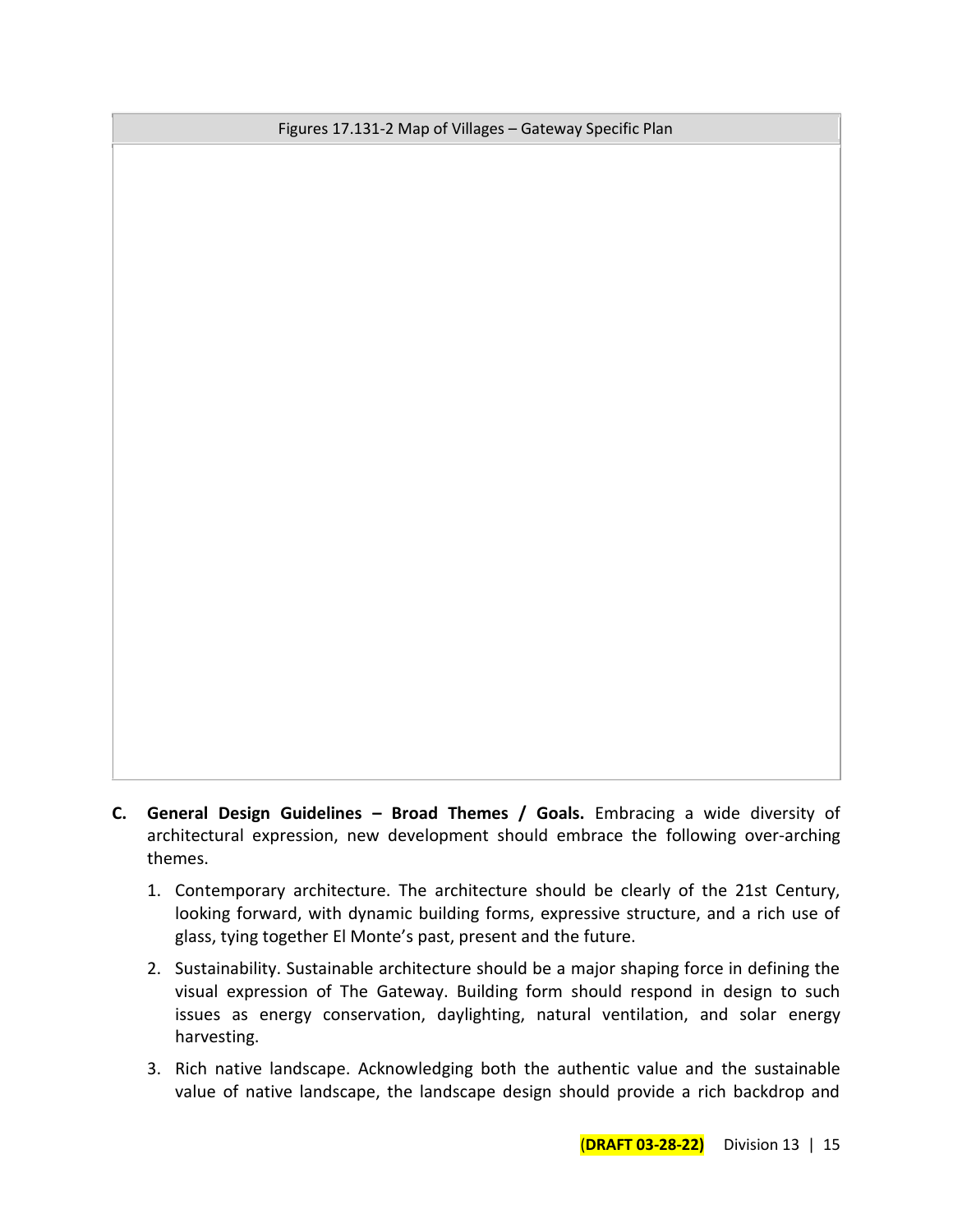overhead canopy for human activity. The landscape should extend the existing regional context of the Rio Hondo River and linear park, and should be influential throughout the pedestrian/ground plane of The Gateway. Landscape and water features or waterscape should be thematic throughout all of the Villages.

- 4. Detail and diversity. All buildings fronting on pedestrian activity should have design rhythms, details, texture, and scale appropriate to the pedestrian. Harmonized visual richness and diversity should support rich human experiences.
- 5. Formal integrity. Buildings and building masses should have 360-degree integrity. Buildings with multiple frontages should have a continuous harmony of materials and expression around the corner and not be merely façades.

## **C. Village Parks and Open Space Design Guidelines:**

1. Open space overview. The parks and open space component of Gateway is dedicated to the creation of quality active and passive parks and open spaces that provide "green" linkages and physical connections to the river, the community and the regional transportation network that has its hub at the Gateway. The Gateway's approach to parks, open space, trails and walkways will focus on the connectivity and continuity and that open space and parks will be provided throughout the entire gateway site. It is intended that the parks and open space become an integral component of the overall Gateway character, resulting in a popular public destination, which is lively, secure, distinct, and promotes a healthy, community-based, urban lifestyle.

The following design goals will be considered in all aspects of the outdoor environment and will act as touchstones to guide exterior development and enhancements throughout the parks and public open spaces.

- a. Variety of outdoor experiences. Provide a variety of outdoor experiences for people of all ages and user types- residents, commuters, visitors and employees. Promote opportunities for inter-generational activities, physical, social and cultural growth that will promote a healthy lifestyle and a sense of well being.
- b. Pedestrian friendly environments. Create pedestrian friendly environments to encourage walking, interaction and a sense of discovery at each turn. A comprehensive system of trails and walkways will link all areas of the site and tie into the greater regional trail system and "Emerald Necklace" that parallels the major waterways in the area. Fitness stations and mileage markers will be incorporated into trail circuits.
- c. Celebrate nature. Celebrate nature in all its forms-riparian landscape character, natural habitats and enhancement of open space with attractive flora and fauna. Create opportunities to showcase and experience nature in the urban context.
- d. Celebrate the Rio Hondo. Celebrate the Rio Hondo River and the role of water in our Southern California climate. Provide educational opportunities to inform the public about the water cycle and the greater watershed that replenishes our critical groundwater supply. Provide a gateway feature to direct and encourage public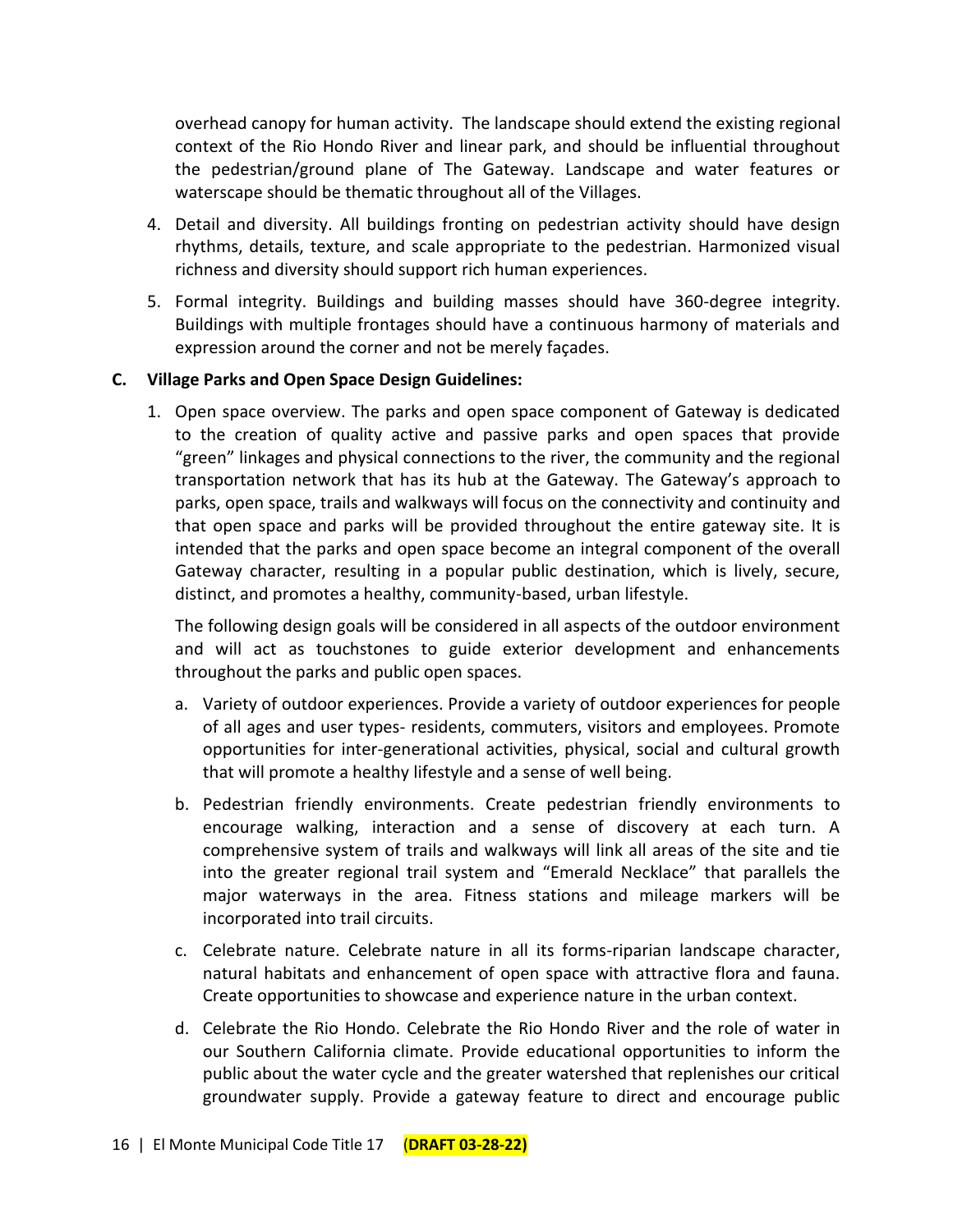access to the River and greater regional recreation resources associated with the Emerald Necklace.

- e. Attractive and functional park and open space. Create attractive and functional park space to promote outdoor recreation venues, outdoor dining, performance and art exhibit areas, historical interpretation, and "open air" learning opportunities. Provide open space to promote natural habitat and passive walking and observation of native flora and fauna.
- f. Civic space. Create attractive public spaces that are flexible and can become destinations for community gatherings and civic events.
- g. Sustainable design. Demonstrate sustainable design principles through the appropriate use of drought tolerant and native plant materials, utilization of recycled products, composting practices, low energy and low water consumption requirements, and water quality management practices. Reclaimed water will be used wherever it is possible.
- 2. Pioneer Park. Pioneer Park will be a mix of active and passive recreation uses including two rebuilt and improved sports fields. The raised sportsfield area will provide a central gathering area for lighted softball, baseball and overlay soccer play. The surrounding more passive park and open space offers a variety of recreation experiences from walking and bike trails to children's play areas, an informal amphitheater, a community recreation building, family picnic tables, and featured historical and interpretive elements.
	- a. Sports plaza. The two ball diamonds will be interconnected by a sports plaza. The plaza will feature a concession/restroom building with concession area, restrooms, two storage rooms and shaded patio area. Aluminum bleachers will be positioned behind the backstops. Fabric shade structures, picnic tables, benches and drinking fountains will be located within the plaza area for visitors' convenience.
	- b. Ballfields:
		- i. The ballfields will be defined by vinyl coated chain link fence backstops with backboards and descending sideline fences to protect spectators. The dugouts will be at grade with shade fabric, team benches, bat racks, and convenient drinking fountains for players. The fields, dugouts, drinking fountains for players. The fields, dugouts, drinking fountains and spectator areas will be American with Disabilities Act (ADA) compliant. The field may be artificial turf or traditional grass per City approval.
		- ii. The ballfield lighting will be state-of-the-art, poles with minimum light spill off the field areas. An electronic scoreboard with remote controls to a scorer's table at the backstop will be located at each field. A public address system will also be provided with a localized speaker system to minimize sound travel beyond the limits of the field.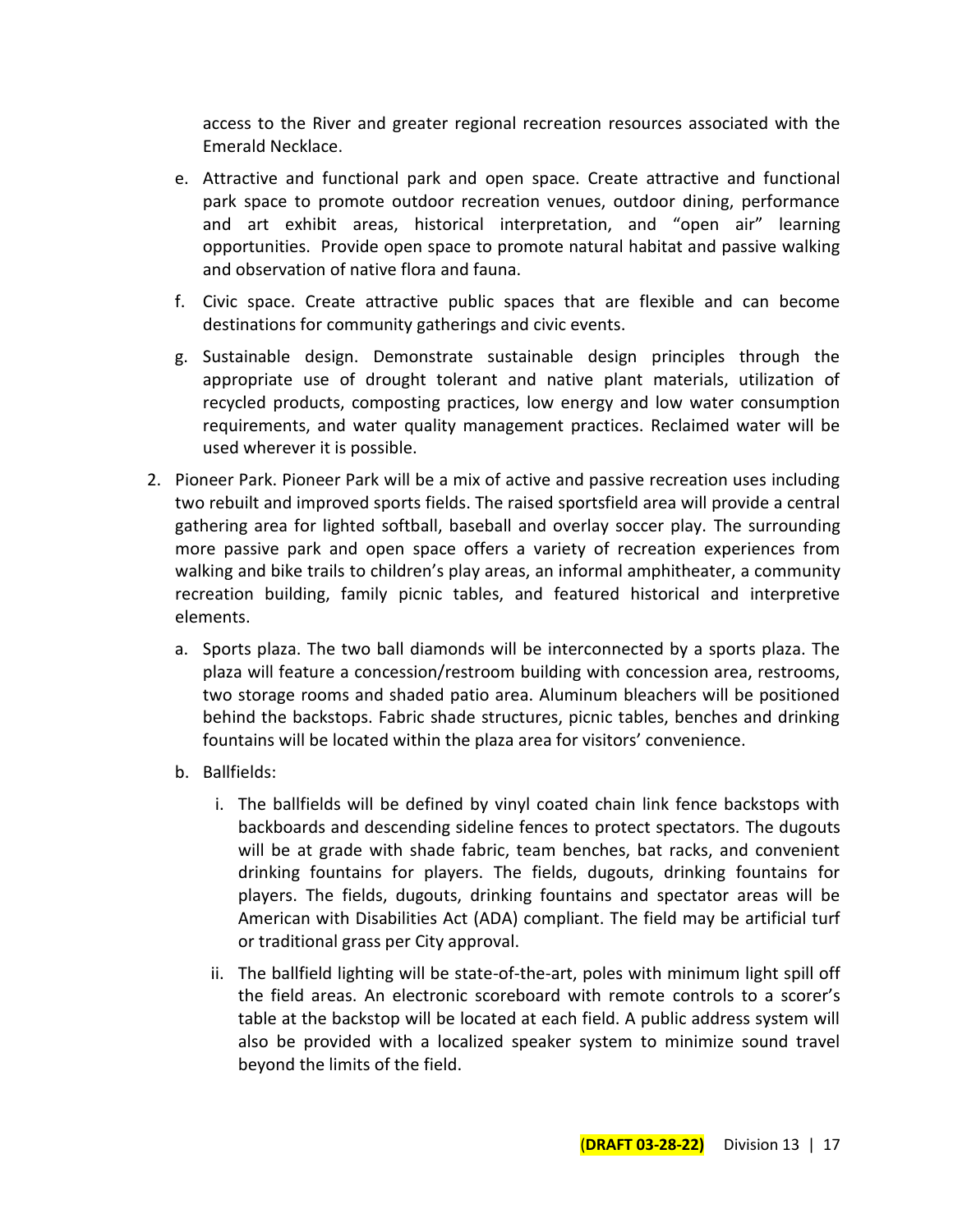- c. Riverside promenade:
	- i. A riverside promenade will parallel the Rio Hondo and provide a linear pedestrian and bicycle linkage between Pioneer Park and Fletcher Park to the south. The Promenade will feature a number of trail and path options including the asphalt paved regional bike trail running directly adjacent to the Rio Hondo, an ADA accessible walkway and a meandering trail traversing the slope that separates the elevated field area from the riverbanks. Benches will be provided along the paths and trails to encourage bird watching and restful enjoyment of the open space and the wildlife it attracts.
	- ii. The character of this riverside promenade area will be enhanced to reflect a riparian vegetation type with appropriate planting on the ground. Bioswales incorporating water quality enhancing plant species coupled with water movement through swales may be incorporated where possible along the riverside area. Interpretive signage will be used to guide and inform visitors.
	- iii. An informal outdoor amphitheater nestled into the slope overlooking the Rio Hondo will provide a small venue for nature talks, gathering spot for a walking tour or a small presentation or performance. Trees will be planted to interrupt the terraces and anchor the landform.
	- iv. Main walks and trails throughout the site will be lighted with security lights to provide directed illumination and visual surveillance. Fixtures will be selected for minimum light spill, durability, and appropriate aesthetic character.
	- v. Wayfinding signage with a common style will be provided throughout the park and open space areas to direct visitors to destinations or connections within and outside of the Gateway development.
- d. Themed play area:
	- i. The park will feature a themed Children's Play Area. The area will be buffered with planting and enclosed by a decorative ornamental steel fence as needed to control the access of children and protect them from street traffic. The play area will feature equipment and site furnishing components that tie into the End of the Santa Fe Trail theme and historical roots of El Monte. Separate play equipment will be provided for two (2) to five (5) year old tots and five (5) to 12 year old children. Equipment will meet ADA access standards and Consumer Product Safety Commission standards.
	- ii. Shade trees or fabric shade canopies will be used to shade the play equipment. Benches with backs will be provided adjacent to the play area for convenient and safe adult supervision.
	- iii. Picnic tables may also be located adjacent to the play area for family use. A paved travel way may be incorporated in the play area to accommodate a tricycle course.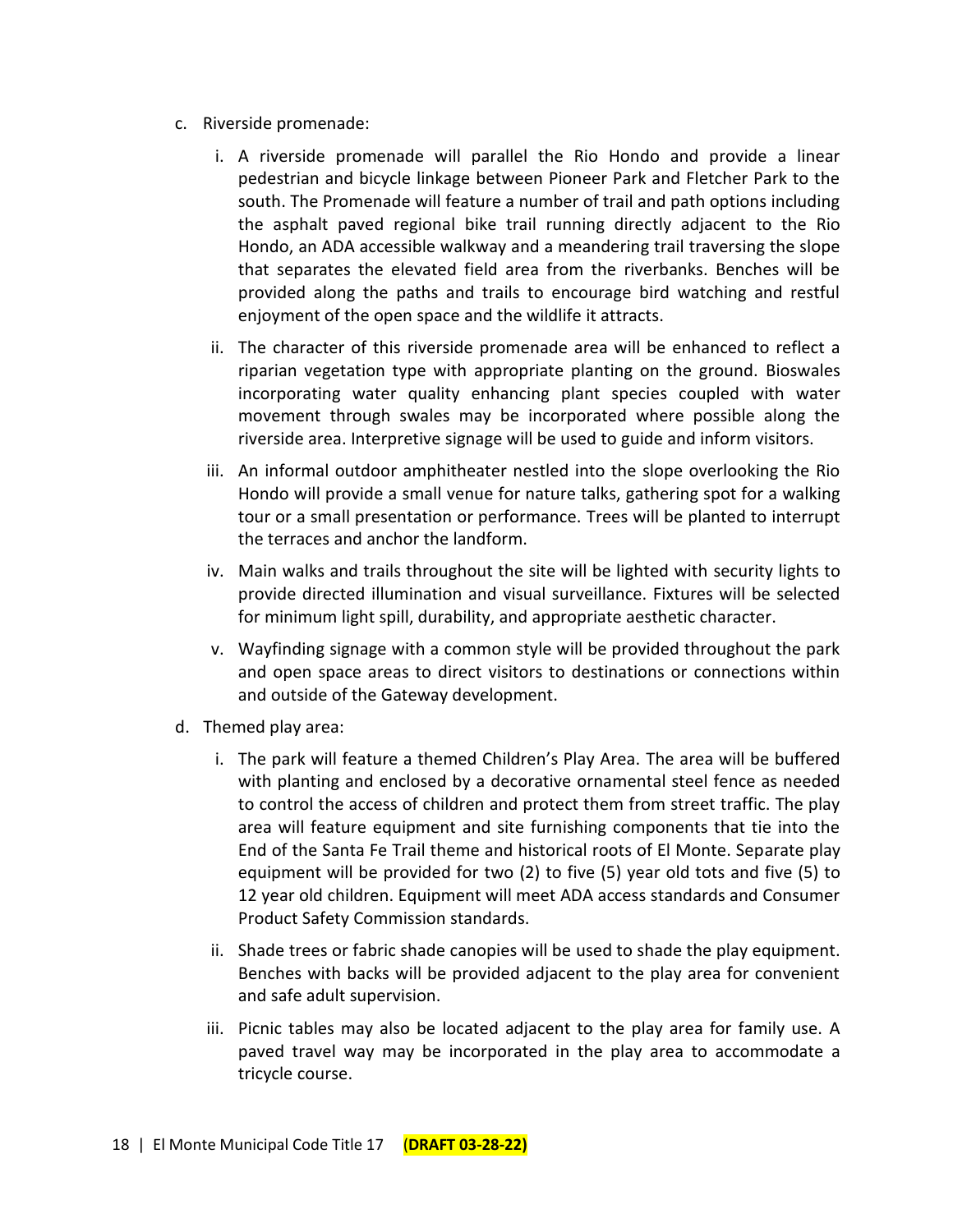- iv. A small water/sand play feature may be incorporated into the themed play area for seasonal use or manipulative play.
- e. Gateway Entry to The Emerald Necklace. A broad tree-lined entry drive will occur south of the park along Santa Anita Avenue and will act as a major pedestrian entry to Emerald Necklace and the park. This roadway/linear plaza must be wide enough to accommodate a Los Angeles County fire lane. It will terminate at a large riverfront overlook. Pedestrian walkways and decomposed granite trails will link into this key public space.
- f. Community building area. A new community building will be added to the park. It may be a one (1) or two (2) story structure with an assembly room, lobby, restrooms, kitchen, storage and meeting rooms.
- g. Landscape & irrigation improvements:
	- i. The Specific Plan area will encourage the use of native or drought tolerant materials, as appropriate, and require a minimum of supplemental fertilization and maintenance. Because of the variety of conditions on the site, the species selected for a given area shall be compatible with the microclimate exposure, soil conditions and user demands. Shrubs and groundcovers should be perennial type, noninvasive and require a minimum of trimming.
	- ii. Irrigation of plant materials shall be efficiently managed through state-of-theart automated irrigation control systems appropriate to the unique needs of trees, shrubs and turf.
- 3. Fletcher Park design guidelines. Fletcher Park may remain in its current configuration. However, it may be renovated to meet the quality standards associated with the redeveloped Pioneer Park. The intent is to connect Fletcher Park into the overall high quality park and open space associated with the Gateway Specific Plan development.

#### **D. Rio Paseo Village Design Guidelines:**

- 1. Rio Paseo Village features. The Rio Paseo will be a regional feature, where visitors can come to dine along a narrow river channel. This channel will loop through the heart of the project, providing a walkable linkage as well as a romantic place of dining and passive recreation.
	- a. In character, the Rio Paseo should have the informality of river and canal districts around the world, with rich landscaping and a relaxed use of natural materials.
	- b. The Rio Paseo should be lush and romantic. Well-lit at night, it should also have a special character of light, allowing for a rich play of shadows, highlights, accent and feature lighting of landscape.
	- c. The principal commercial uses along Rio Paseo (dining and drinking, coffee houses, bakeries, specialty shops that could potentially sell goods for consumption on property) should be evident to the stroller both from signage and from literal visual contact between goods offered and pedestrian movement.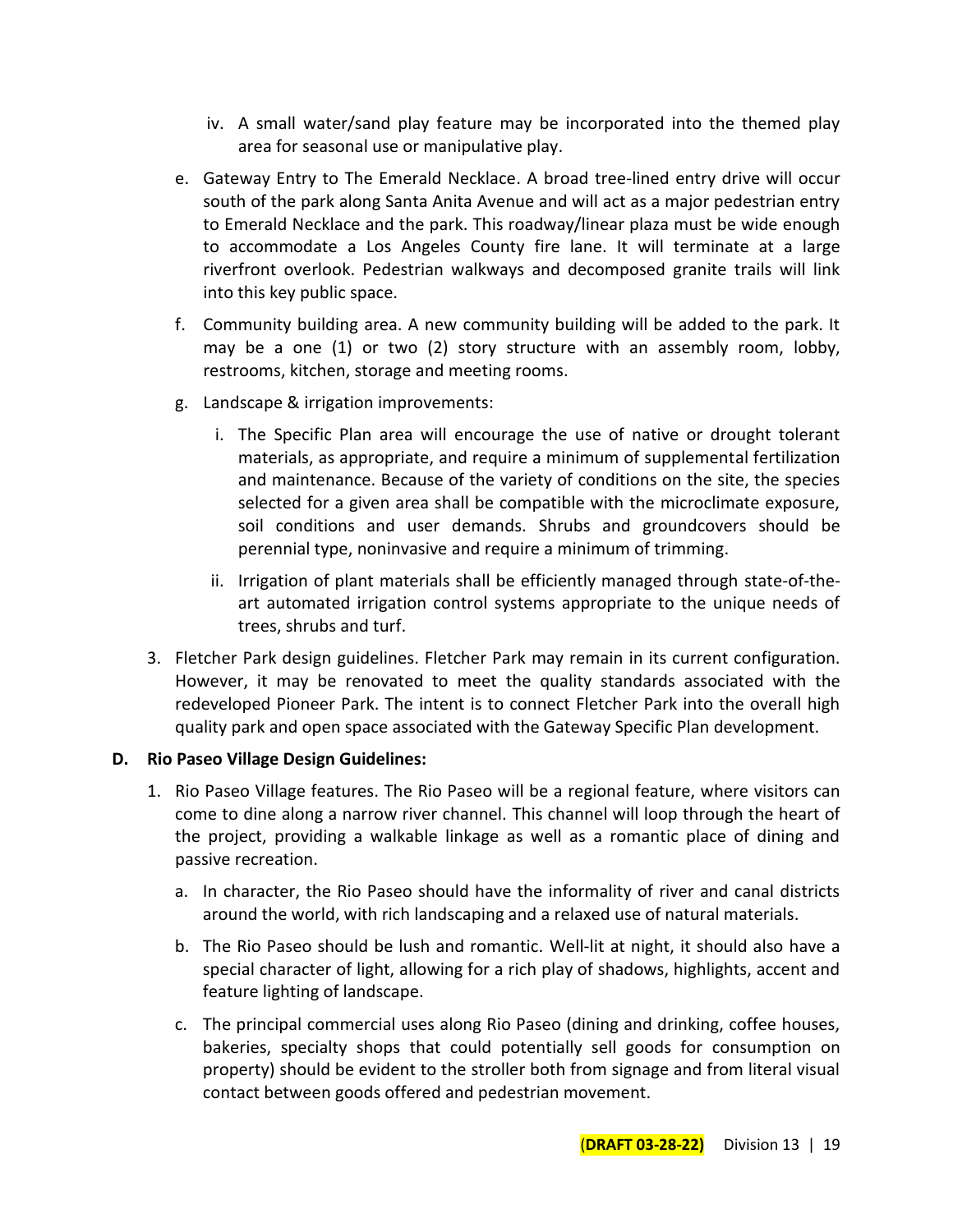The typical storefront should be seen as a simple, minimal mediation between the street and the interior. Both the generous use of glass and the use of flexibly open storefronts (folding glass doors or French doors) should be encouraged.

d. While diversity of storefronts and awnings are encouraged, the terrace along the Rio Paseo should have a feeling of public continuity and not be sub-divided by tenants (e.g. continuity of outdoor paving, street furniture, umbrellas, etc.).

At the same time, individuation at storefront lines should be encouraged via personalized devices such as greeting stands, and artisanal sign boards and handwritten menu boards.

The overall test of successful design, both of the terraces and the storefronts, should be that they provide a consistently romantic and sophisticated ambience, avoiding explicit historic references or 'cuteness'.

- e. The fire lane should be usefully employed to support internal walking, with a richness of surface pattern that belies its use as a fire lane.
- f. Bay widths should be modest and in keeping with the constrained width of the Rio Paseo itself.
- g. The river channel should be of modest width, varying from 15 to 30 feet.
- h. In the spirit of world-class, small-scaled, highly pedestrian environments, services to Rio Paseo restaurants should be structured at dedicated off-hours from the adjacent parking garages.
- i. Restaurant pads and storefronts with frontage along Santa Anita Avenue are critical invitational components of the Gateway. On the one hand, these frontal pads are the most likely to draw strong national and regional tenants. At the same time, it is highly important that the character that is projected along Santa Anita Avenue offers the intimate, natural and special qualities that will characterize the interior of the Gateway.

First, these restaurants should transform the character of the sidewalk. In conjunction with enhanced paving and street landscaping, the basic setting should be one of lush tree canopy and natural materials to the extent that a continuous sidewalk cafe environment draws the public from Santa Anita Avenue into the heart of the project.

Further, in keeping with the character of the more intimate internal restaurants, with the exception of the kitchen/service areas, these larger restaurant pads should maintain either a glassy or wholly open storefront character to the street.

The design character of these storefronts should be simple, but include a rich palette of materials, and a vision that incorporates layers of detail and landscape.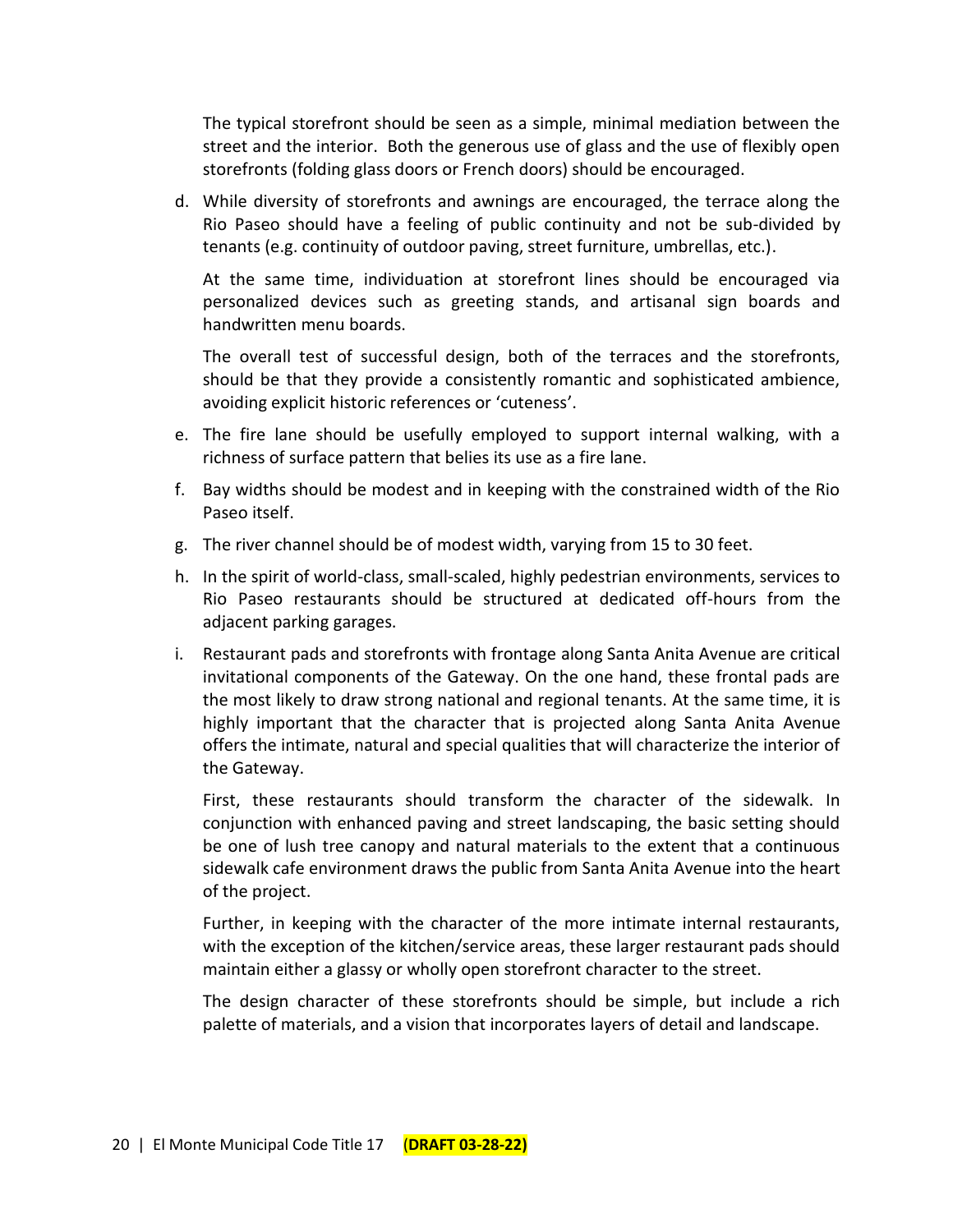- 2. Rio Paseo Village guidelines:
	- a. Residential development should have a modest public lobby at the public or semipublic deck level containing mail functions and resident access to upper levels. These lobbies should have a slightly more marked presence at the deck level than individual unit entries and yards at the deck level.
	- b. For deck level units, there should be a hierarchy from most public space (e.g. the shared, landscape deck area), to semi-private space (e.g. modest front yards or porch areas) to unit entries.
	- c. Deck-level unit yards/porches should have a semi-public feeling, with an identifiable edge that also allows visual permeability (e.g. low hedges, partial low walls, etc.). While over parking, the public and semi-public decks should convey a quality of lush landscaping.
	- d. Architectural character should be consonant with generous unit daylighting (especially to the north). Through the generous use of glass, the architecture should exude a quality of exterior design that is airy, lightweight, and open to the lush natural environment surrounding it as well as the multiple distant view opportunities.
	- e. Development in the Rio Paseo Village should have a sense of generosity, both in terms of distance between units/views, and in terms of common and private outdoor recreational space.

## **E. Shared Rio Paseo Village and North Promenade Village Design Guidelines:**

- 1. The essential character of both Rio Paseo Village and North Promenades at the pedestrian level should be one of considerable intimacy, both of scale and detail. It should have the density and compaction of a narrow pedestrian-oriented shopping street. These shops will, by geometry, be limited in depth and scale and their character should reflect this smallness.
- 2. Internal bridge crossings between the retail areas should aggressively acknowledge the pedestrian with generosity of scale and specially designed surface articulation.
- 3. To encourage maximized access between uses, lobbies for vertical access to both residential and commercial floors that are above the ground retail level should be secured. However, they should still have a visible and well designed identity to the streetscape.
- 4. Storefronts should use great amounts of glass, with significant articulation, detail, eclecticism and diversity of storefront arcades should be encouraged while avoiding the overuse of historical references. Diversity of storefront overhanging canopy design should be encouraged.
- 5. There shall be a virtual semi-public zone/porch area at the frontage of each leasing bay which should allow for small, lacy projected specialty signs, non-permanent canopies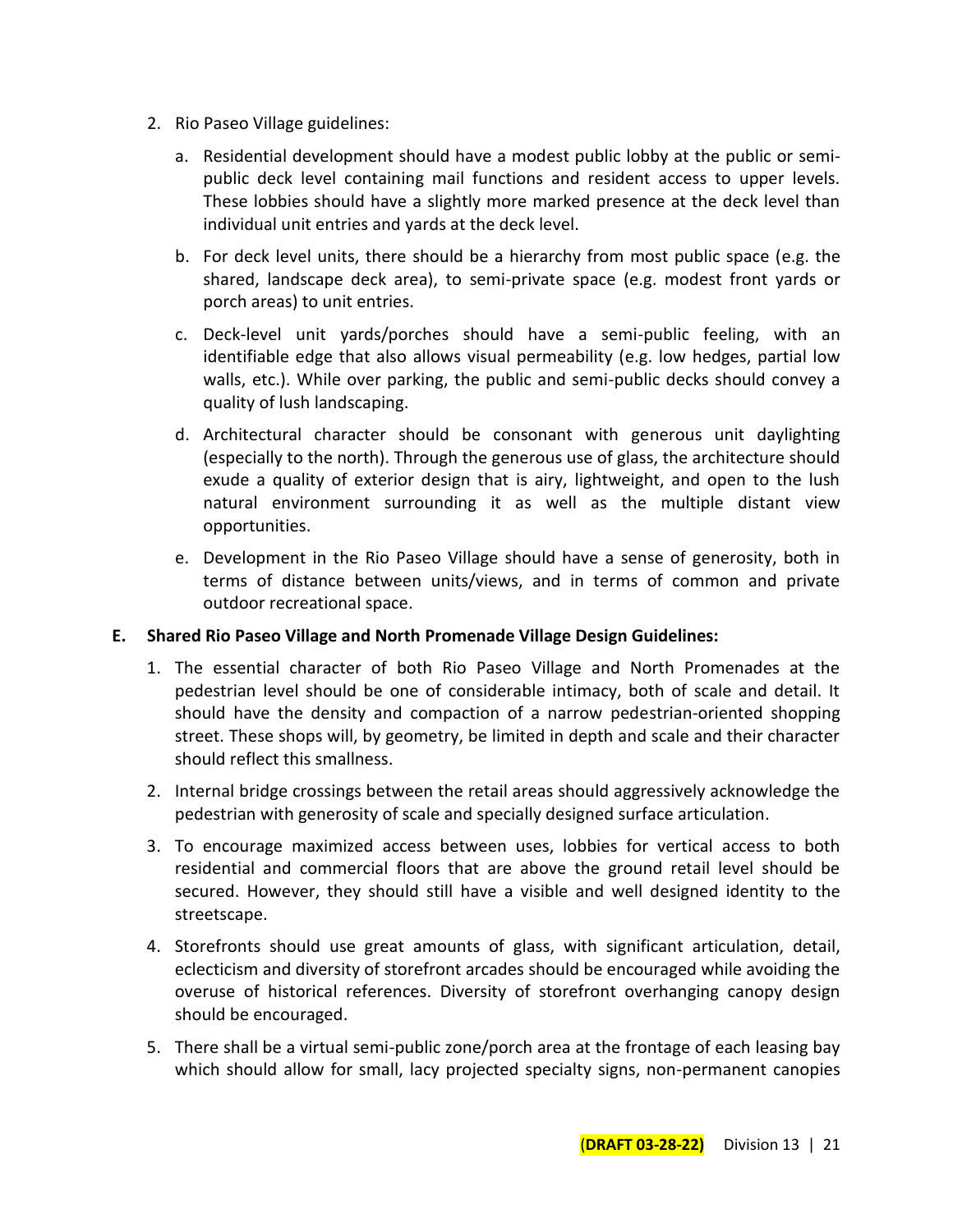and banners and individualized amenities that should reflect an artisanal approach to shop-keeping (e.g. potted landscaping, chalkboards and unique standing signage).

- 6. Residential units above the first two stories should not encroach beyond the retail storefront line (including residential balconies).
- 7. The architecture of the residential units should be shaped to a large extent by the buildings' east and west exposures, suggesting appropriate facade depth, outdoor/indoor balcony rhythms, etc. East-facing Santa Anita Avenue units should also develop a clear cadence, lending rhythm and distinction to the street. All residential units should allow for a simple, but variegated, contemporary design expression with a generous use of glass.
- 8. Consistent with the sustainable goals of the Gateway, the major lower roof platforms of the North and South Promenade Villages should be developed as green roofs. The design criteria for these roofs should be designed to:
	- a. Create landscaped view-sheds for residents;
	- b. Create semi-public shared space for residents and conference center users;
	- c. Enhance energy conservation and sustainability; and
	- d. Provide dynamic views for rooftop users.
- 9. The Promenades should have a dedicated off-street truck service area from which goods can be carted throughout the pedestrian promenade system.
- 10. Pedestrian activities, and amenities such as seating, kiosks, and dining are gathering places that should be integrated into the overall design.

#### **F. North Promenade Village – Specific Design Guidelines:**

- 1. All frontages to the Rio Paseo, whether restaurant or retail, should project a glassy or fully open presentational aspect to pedestrian passersby. Unarticulated, solid walls facing the Rio Paseo or any of the internal pedestrian streets should not be permitted.
- 2. In hierarchy of character, the North Promenade should 'mediate' between Pioneer Park, at the north of the project, and the increasingly formal urban landscape of the South Promenade Village. The landscape should create a sense of lushness, without being overly formal. It should be appropriate to a narrow-laned urban setting. There should be a combination of in-ground planting and tenant planters in rhythms that anticipate a casual and surprising impact from the overall landscape patterns along the Promenade lanes. The emphasis should be on maintaining an informal but continuous overhead canopy of trees and/or vines.
- 3. The easterly internal street of the North Promenade, especially at its junction with Ramona Avenue, should be envisioned as the most activated core of the project with a sense of 'town square' openness, with enough excess width in the street to accommodate street performers and moving crowds at considerable density. The Ramona Boulevard/Santa Anita Avenue cafes and outdoor dining should line Ramona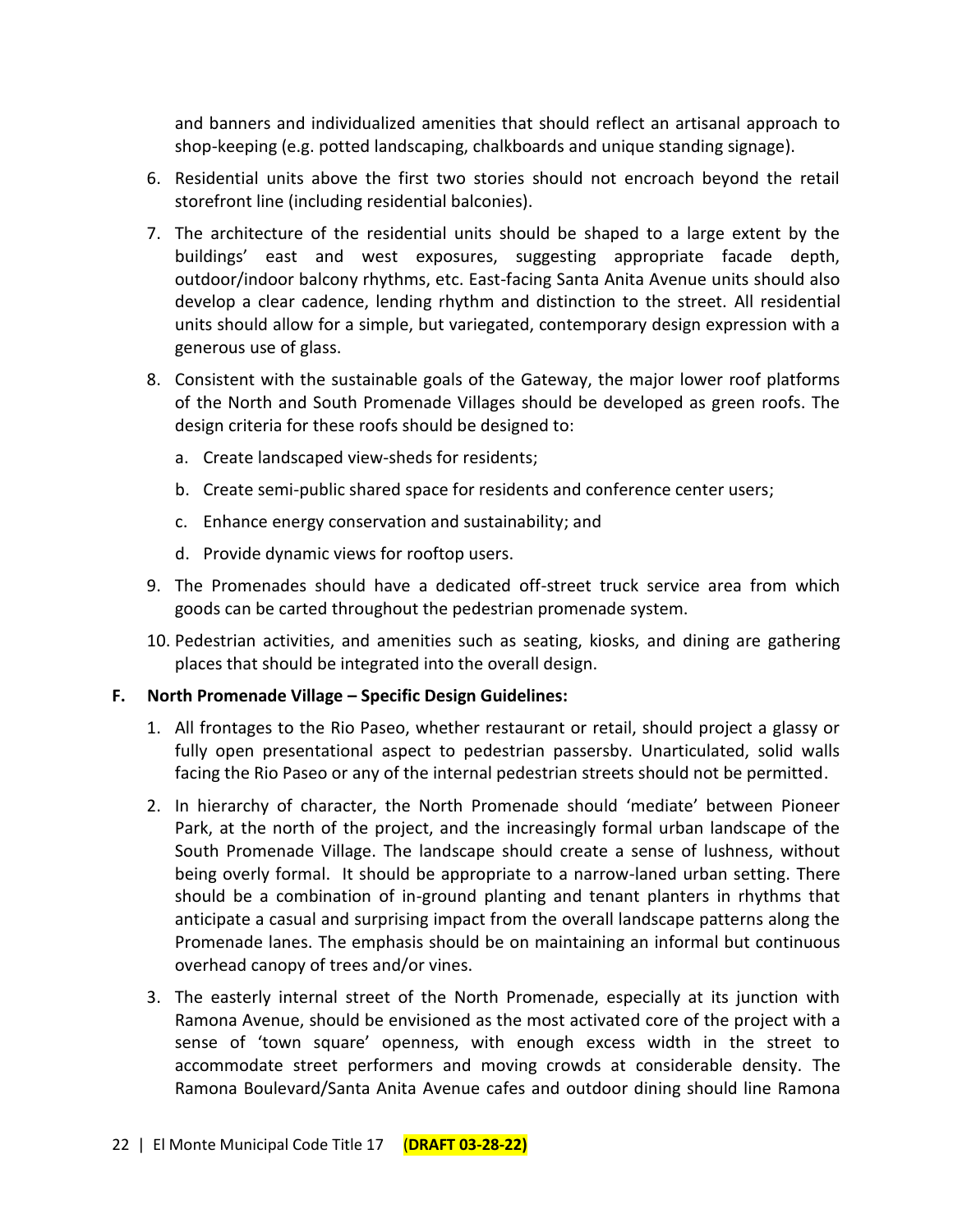and provide excitement to visitors as they enter the Gateway. An area within the North Promenade is envisioned as the most activated core area of the project with a sense of "Town Square", with enough excess width in the street to accommodate street performers and moving crowds. The Town Square should be airy and spacious. It should be a democratic place, for passage, for people watching, and for entrepreneurial street entertainment. The Town Square 'floor' should be of an enriched paving material, lending both detail and color.

## **G. South Promenade Village – Specific Design Guidelines:**

- 1. North /south lanes of the South Promenade Village will share the same character and guidelines as the North Promenade Village. The South Promenade will open up in width and present a more formal and broad entrance to the hotel, office towers and regional retailers.
- 2. The east-west pedestrian walkway of this Promenade should be designed in a formal way, with visual signage of prominent retailers contiguous along its edge. Additionally, stately and generous landscape should be continuous along its edge. There should be an overall sense of generous scale along this pedestrian way. Vertical elements should be of a scale to provide armatures for banners.
- 3. A water feature of significant scale should be part of this east/west axis.
- 4. Outdoor vending concessions should be allowed in the east-west lane of this Village as a way to further enliven its pedestrian life.
- 5. This village will be an important visual focus for the Gateway to the freeway and to the south. In consistency with the architecture throughout the Gateway, its design should be contemporary, and expressive of sustainable architecture. Along with the office buildings to the west, this building should most fully epitomize the progressive values of the General Design Guidelines at the beginning of this section.
- 6. Motor court and arrival areas should provide for enhanced surface paving, with articulated detail, under-car and under-foot continuously to the entry lobby.
- 7. Publicly accessible lobby spaces should present an open, welcoming quality to the street as well as to the Village Promenade area.
- 8. The architecture of buildings in this Village should epitomize the General Design Guidelines in terms of sustainability, contemporaneousness and a literally green setting. The buildings should maximize glassiness and views. As the tallest buildings in the Gateway, design should capitalize on views of the San Gabriel Mountains and downtown Los Angeles. And with their strong exposure to I-10 Freeway, they will serve as landmarks that exemplify the quality and character of the entire project.
- 9. Retail lease space, even if shallow in depth, shall be provided continuously along the edge of any parking structure facing the promenade. The parking structure lobbies should be marked in contrast to these retail elements with a vertical identity. Lobbies should discharge in a place along the promenade to be most stimulating for pedestrian activity.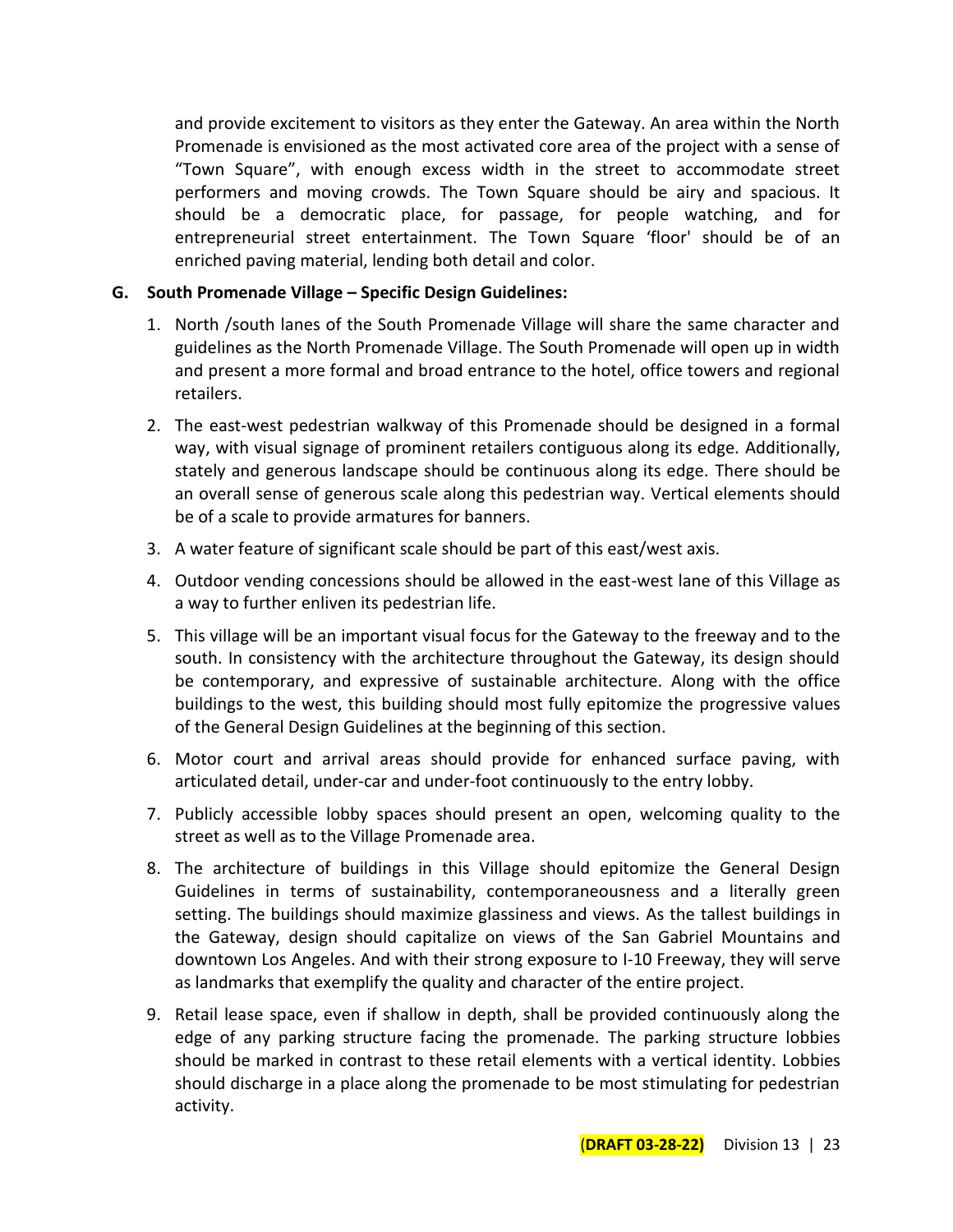- 10. The width of the east-west South Village Promenade should be gracious, with rich formal tree canopy and the capacity to contain crowds for major events.
- 11. Storefronts should be designed to accommodate two different readings:
	- a. During weekdays, the base of the buildings should be read as glassy outlet storefronts consistent with the contemporary decorum of the office buildings above.
	- b. There will be an active marketplace in the north promenade that is open during weekends. It should be designed as a vibrant indoor/outdoor market, with outlet goods rolled onto the pedestrian streets or brought similar to a farmers' market operation.

#### **17.131.080 – Other Requirements.**

When a development standard is not identified in the Specific Plan, this Title shall apply.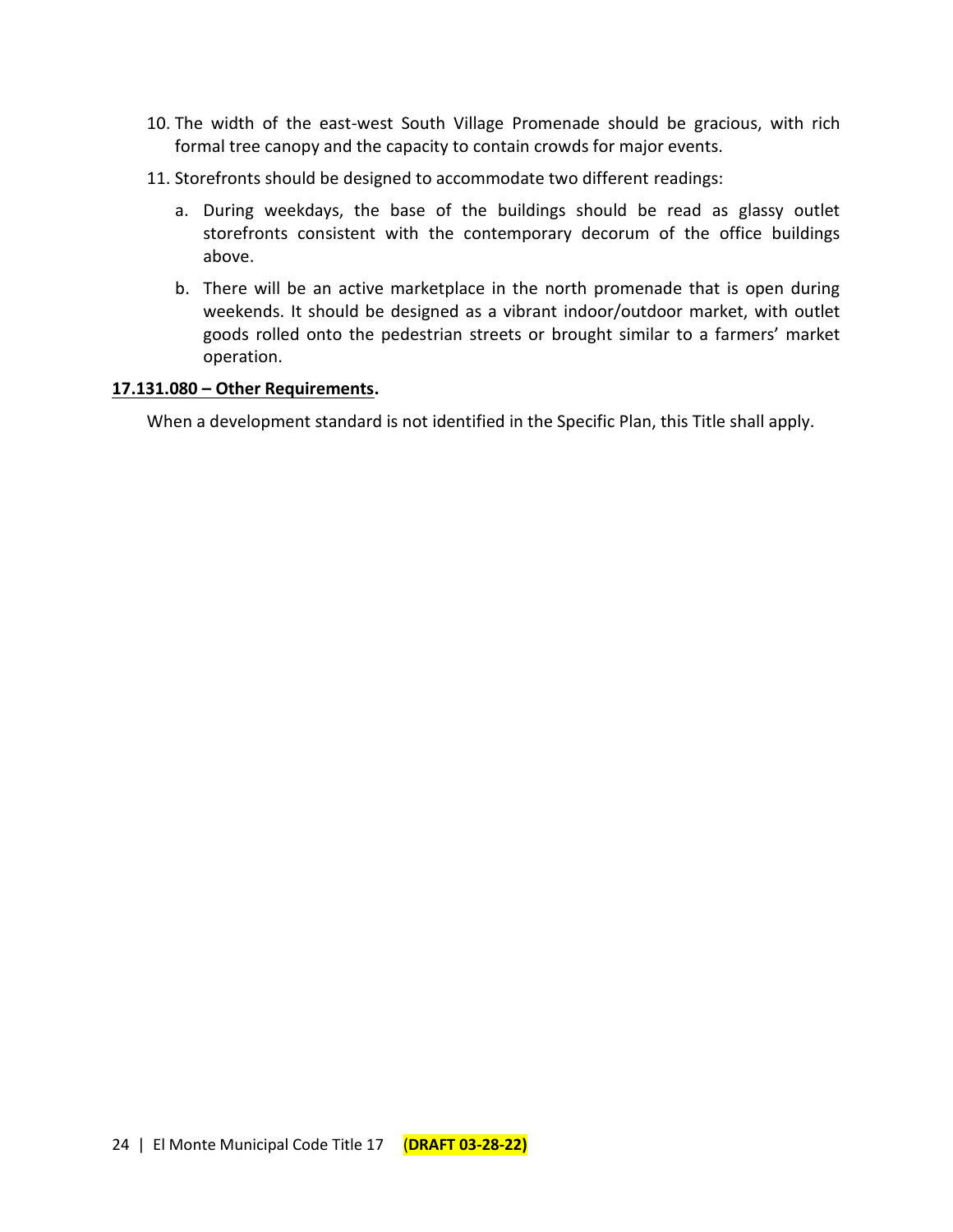## **CHAPTER 17.132 – MOUNTAIN VIEW SPECIFIC PLAN**

*Reserved.*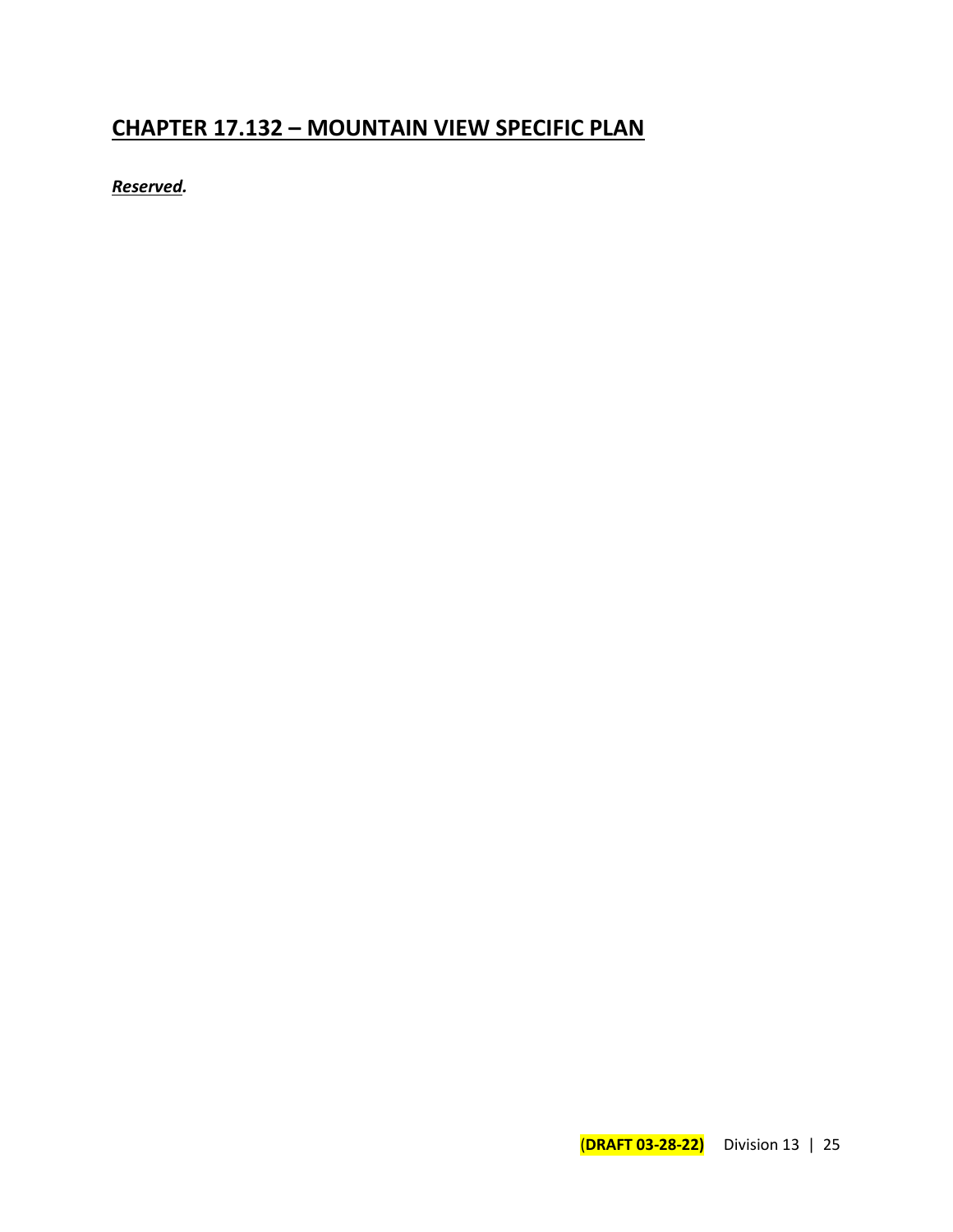*This page is intentionally left blank.*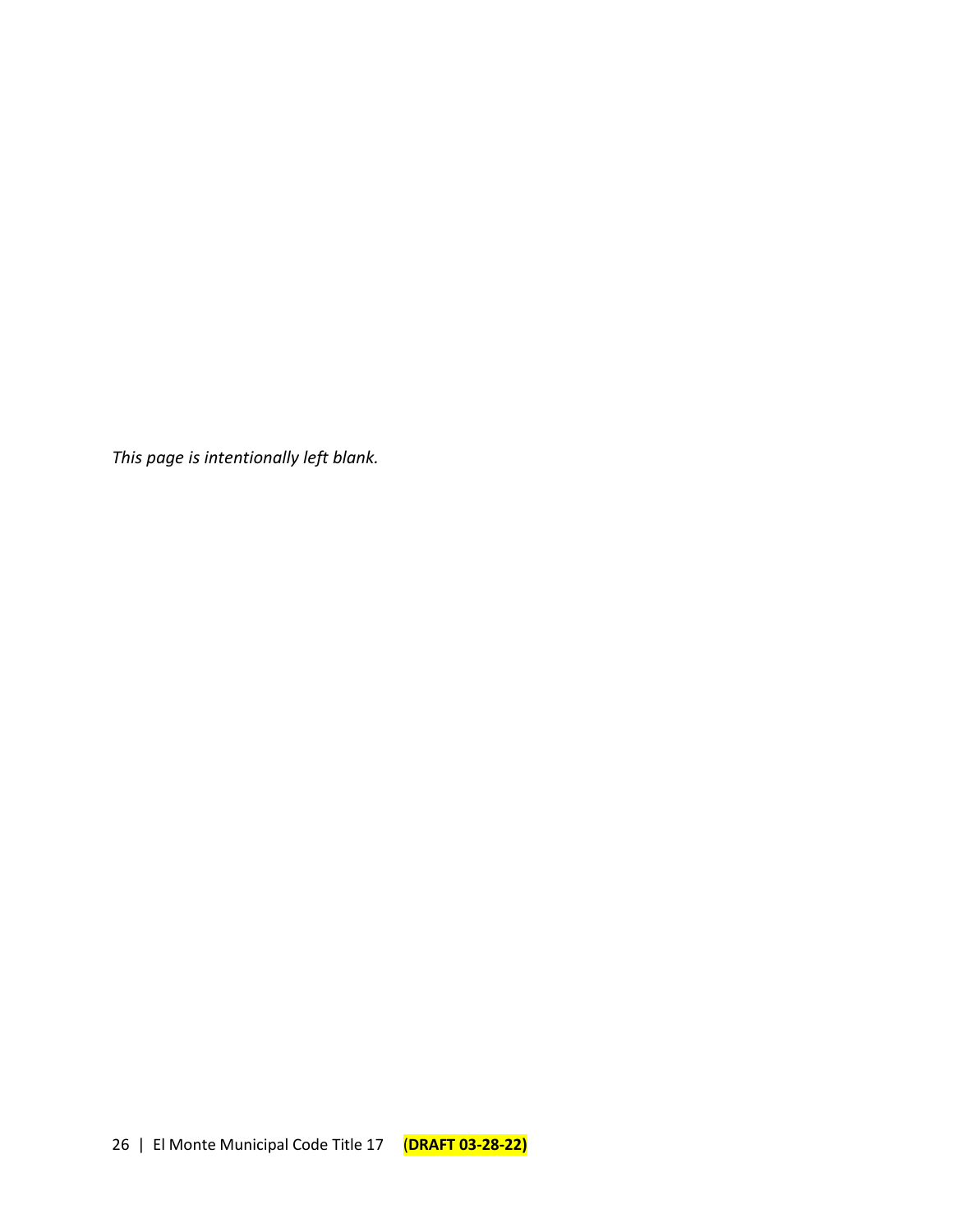## **CHAPTER 17.133 – FLAIR PARK SPECIFIC PLAN**

*Reserved.*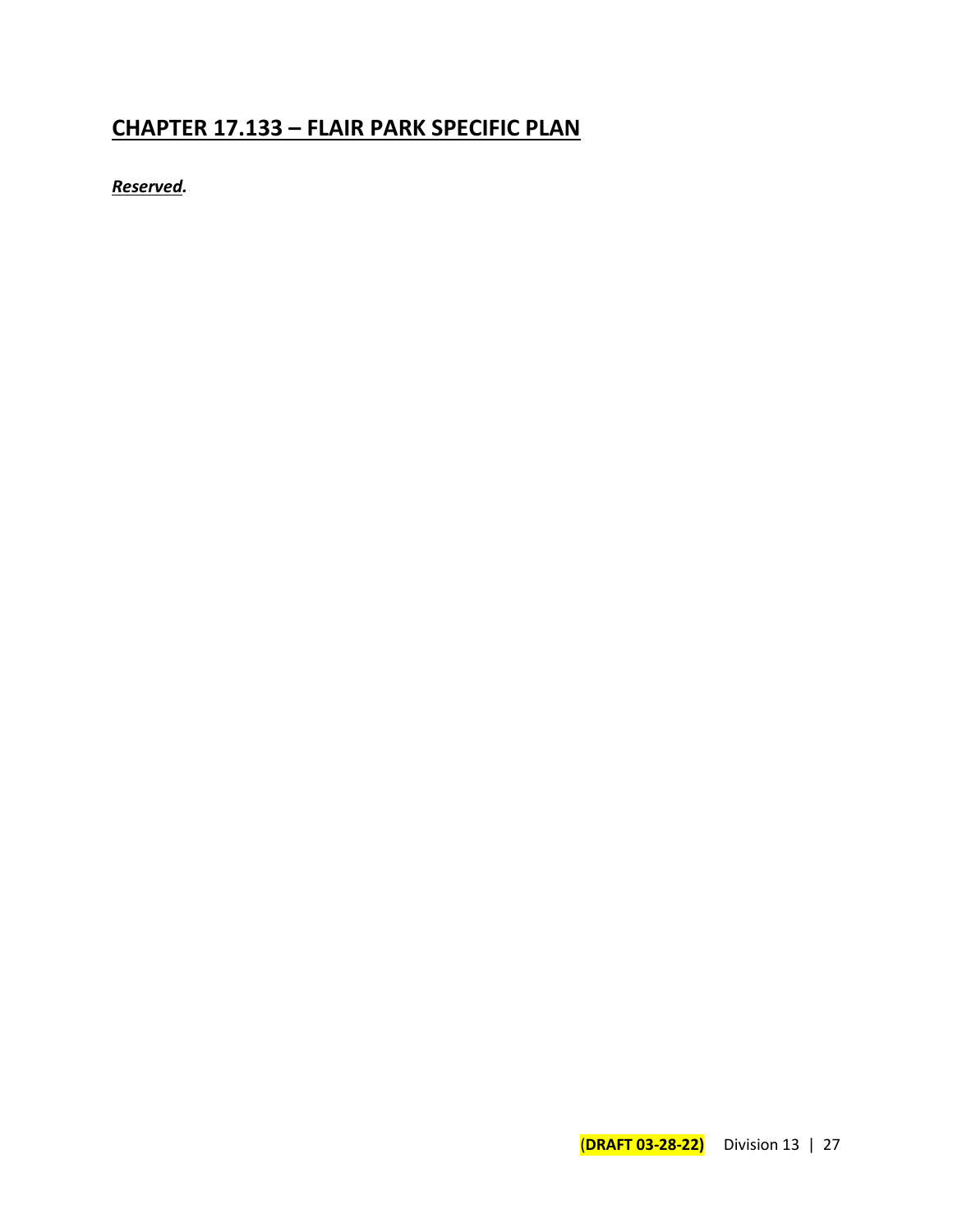*This page is intentionally left blank.*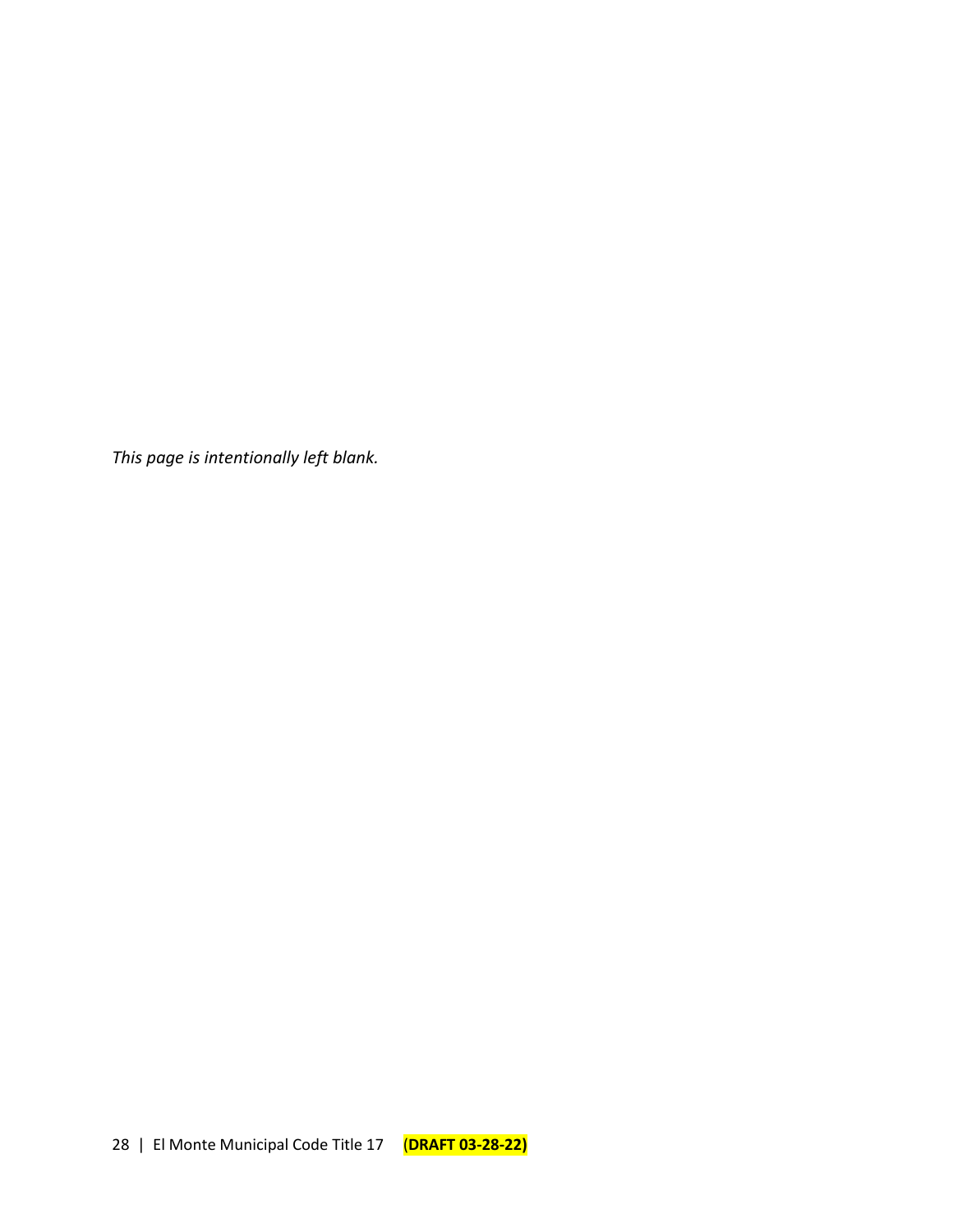# **CHAPTER 17.134 – DOWNTOWN SPECIFIC PLAN**<sup>8</sup>

## **Sections.**

- 17.134.010 Purpose and Applicability.
- 17.134.020 Vision and Guiding Principles.
- 17.134.030 Summary of Subareas.
- 17.134.040 Permitted Uses.
- 17.134.050 Development Standards.
- 17.134.060 Development Opportunity Reserve (DOR).
- 17.134.070 Design Guidelines.
- 17.134.080 Other Requirements.

## **17.134.010 – Purpose and Applicability. (RENUMBERED)**

This Chapter sets the regulatory and design framework for developers, designers, city staff, and review bodies to develop and implement projects as they proceed through the entitlement process. The provisions of this Chapter apply to building additions, exterior remodels, relocations, or new construction requiring a building permit within the Specific Plan area.

## **17.134.020 – Vision and Guiding Principles. (RENUMBERED)**

The vision for Downtown El Monte has been one that has been continually evolving over the past 100 years. This Specific Plan builds upon the existing historical context of the City while at the same time incorporating ongoing planning efforts to create a Downtown vision that emphasizes transit-oriented strategies, multi-modal options and public realm enhancements. Through interactive design exercises, stakeholder interviews and community feedback, crucial elements were identified that are necessary to make the Downtown a beautiful, safe, historic and lively regional destination. The following serve as the Specific Plan's Guiding Principles:

- A. **Mixed-use, Pedestrian and Transit-oriented Urban Village –** Create a mixed-use, pedestrian and transit-oriented urban village focused around a pedestrian-friendly Main Street containing a mix of shops and supportive uses woven together by attractive streetscape improvements and paseos connecting to adjacent neighborhoods and transit centers.
- B. **Central Shopping and Entertainment District –** Transform the Downtown into a central shopping and entertainment district that contains retail stores, neighborhood services, office spaces, and restaurants with outdoor dining; complemented by broad sidewalks, plazas and parks designed with music and performance areas for resident and visitor enjoyment.
- C. **Enticing Place for Investment –** Make Downtown an enticing place for investment by designing an active and vibrant street environment that attracts new businesses

<sup>&</sup>lt;sup>8</sup> The Downtown Specific Plan's was adopted as the Downtown Main Street Transit-Oriented Specific Plan.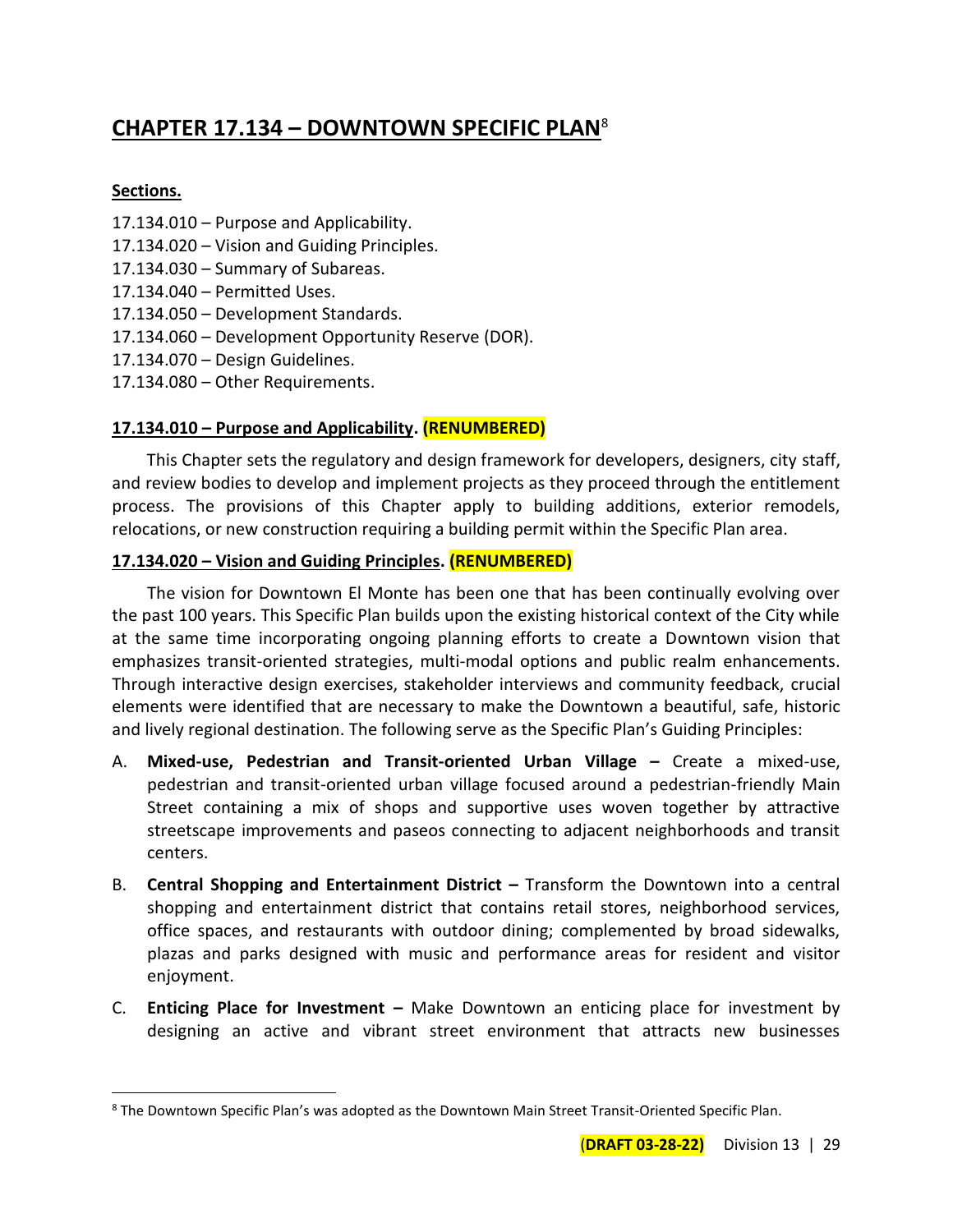Downtown and by providing incentives to developers, downtown merchants, and property owners to locate in this area.

- D. **Variety of Housing Opportunities –** Incorporate a variety of housing opportunities throughout the Downtown that include a mix of densities and product types that use engaging architecture to further define El Monte's historic Downtown.
- E. **Expanded and Improved Public Transit System –** Create a Downtown supported by an expanded and improved public transit system, including a new trolley route throughout the Downtown core with connections to El Monte Bus Station and Metrolink Station.
- F. **Blend of Old and New –** Provide a blend of old and new, where new development takes its design cues from the existing El Monte culture, character, and history. Define unique public plazas and green-space improvements connected by distinctive streetscapes interconnected with pedestrian paseos.
- G. **Balanced System of Multimodal Streets –** Provide a well-connected and balanced system of multimodal streets (bus, auto, bike) connected to pedestrian linkages designed to accommodate all users regardless of age or ability.
- H. **Entryways at Key Intersections –** Create entryways at key intersections to denote entries into the Specific Plan area through improved streetscapes and signage.

## **17.134.030 – Summary of Subareas. (RENUMBERED)**

The Specific Plan area is divided into the following four (4) subareas. Refer to Figure 17.134-1 for a map of the Subareas.

- A. **Main Street (MS) Subarea –** This Subarea is the economic, cultural and historic "heart" of the City. It includes many existing mom-and-pop retail and dining establishments. Much of Main Street has been improved with wide sidewalks, street furnishings and pockets of enhanced landscaping. A network of alleys and paseos allow for access to/from parking areas and adjacent subareas. The Subarea is envisioned to be revitalized with façade improvements and vertical mixed-use development with residential or office above retail and restaurants. Buildings up to three (3) stories in height will line Main Street and buildings up to four (4) stories in height will front along Valley Boulevard.
- B. **Zόcalo (Z) Subarea –** Zόcalo means "public square" which is a term that characterizes the physical location of this Subarea. Today this Subarea mostly includes residential, retail and office uses that are linked to the Main Street Subarea via paseos, alleys and Lexington Avenue. One large centrally located parking area is utilized for Downtown events and provides parking for the businesses along Main Street. This Subarea is envisioned to transform underutilized parking areas into retail and housing opportunities centered around outdoor open space. This plaza will provide space for community arts and cultural events to occur. Artist live/work units and urban housing developments up to five (5) stories in height will support Main Street retail uses a short walk away. Along Lexington Avenue, retail and professional offices will provide an extension of Main Street uses and support the surrounding residences with various job opportunities.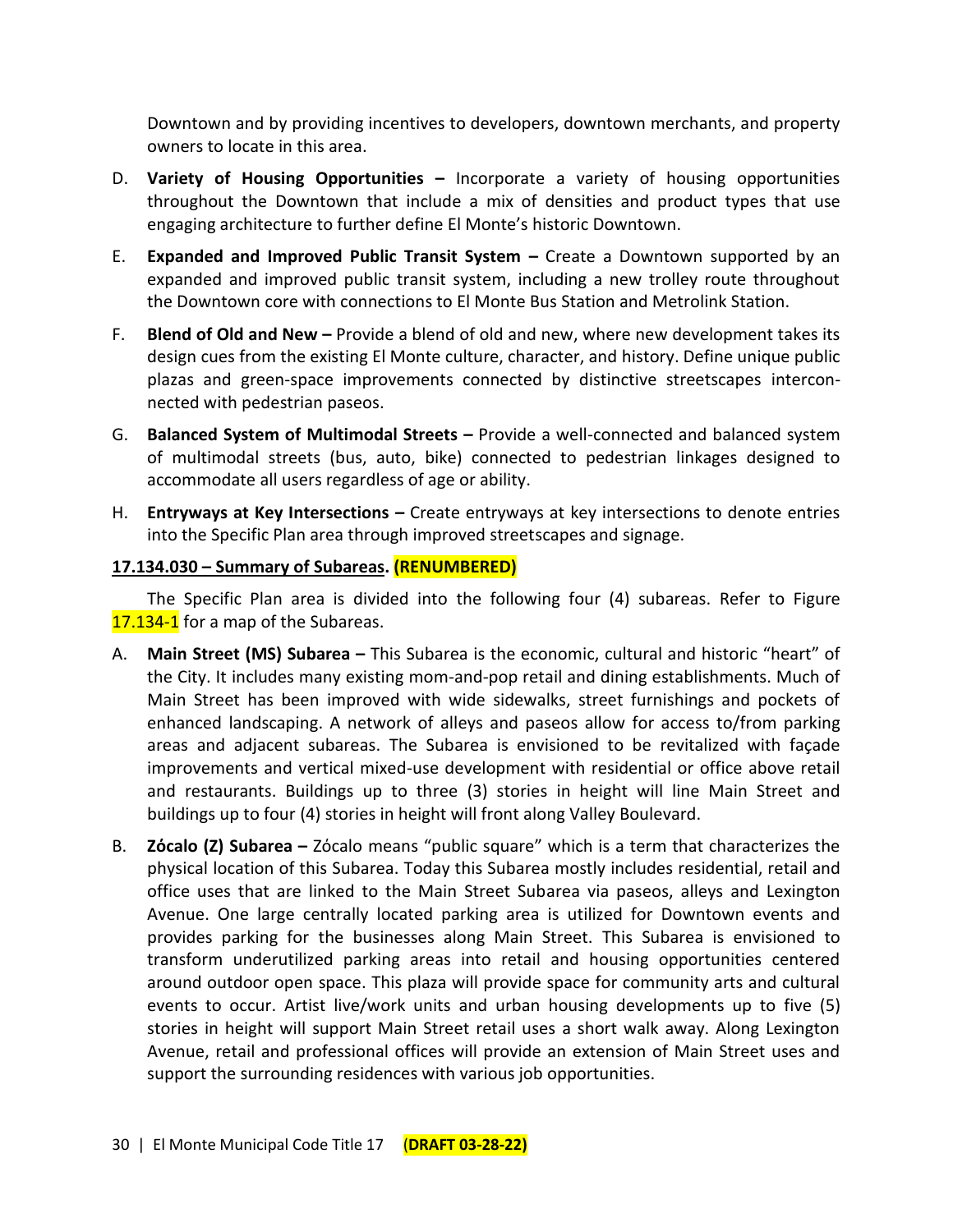Within the Zόcalo Subarea is a well-established residential neighborhood that is unlikely to change during the life of this Specific Plan. This area is exempt from the regulations and guidelines of the Downtown Specific Plan and shall follow the Low-density Multiple-family Dwelling (R-2) zoning district standards.

- C. **Station (ST) Subarea –** This Subarea embodies the transit-oriented elements of the Specific Plan area. Broken into two (2) areas, the Station Subarea includes the El Monte Metrolink Station and properties across the street from the El Monte Bus Station. Both transit stops are within a comfortable five (5) to ten (10) minute walking distance to Downtown restaurants, shops and services. This Subarea is envisioned to include a complementary mix of retail, urban housing and transit uses. Stand-alone multi-family residential uses such as townhomes, studio flats and apartments up to six (6) stories will provide housing opportunities for transit users in close proximity to Downtown.
- D. **Monte Vista (MV) Subarea –** This Subarea is located along the southern and northern edges of the Specific Plan area and is comprised of office, residential and public uses including the El Monte United States Post Office which occupies a large portion of the Subarea. The area contains Downtown supporting uses and creates a buffer to surrounding residential uses. This Subarea will be enhanced with street corridor beautification, mixeduse development and Downtown entry treatments in key locations. New development is limited to a maximum of four (4) stories to ensure an appropriate transition from the Downtown core to areas outside the Specific Plan boundary.

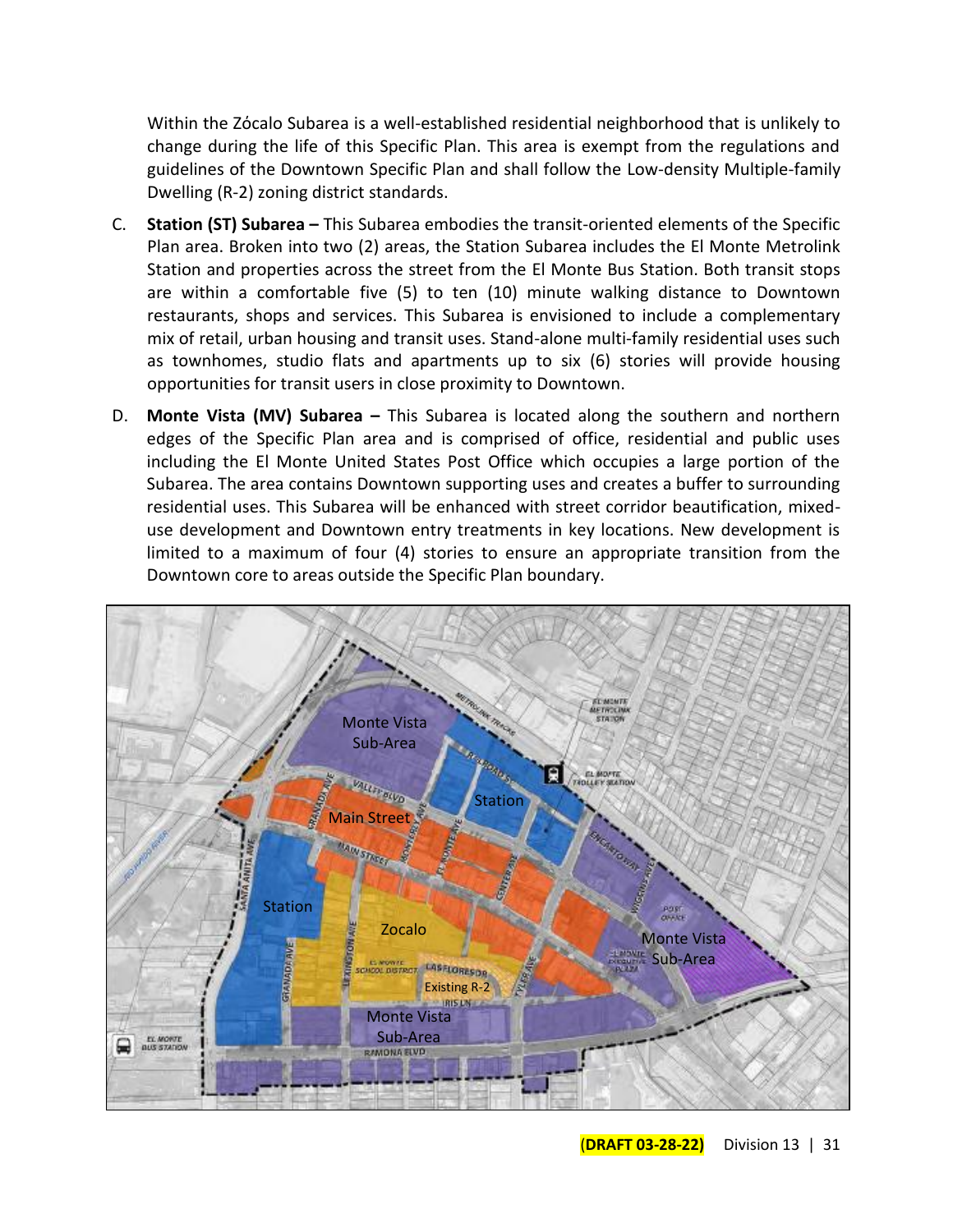## **17.134.040 – Permitted Uses. (FULLY UPDATED)**

- A. **Permitted Uses.** Table 17.134-1 prescribes the land use regulations for the Downtown Specific Plan. Additional regulations are denoted in the right-hand column. These designations apply strictly to the permissibility of land uses; applications for building structures may require other discretionary review.
- B. **Unlisted Uses.** Any land use not listed in Table 17.134-1 is not permitted in the Downtown Specific Plan, except as outlined in Section 17.12.050 (Rules and Measurements – Additional Permitted Uses) of this Title.

| Table 17.134-1 - Permitted Uses - Downtown Specific Plan         |                          |                          |              |              |  |
|------------------------------------------------------------------|--------------------------|--------------------------|--------------|--------------|--|
| Residential - Main and Ancillary Uses                            | <b>MS &amp; Z</b>        | ST <sup>9</sup>          | <b>MV</b>    | <b>Notes</b> |  |
| Accessory building                                               | P                        | P                        | P            | 17.110.020   |  |
| Factory-built housing                                            |                          | P/C                      | P            |              |  |
| Home occupation                                                  | P                        | P                        | P            | 17.110.040   |  |
| Live/work unit                                                   | $-$                      | M                        | M            | 17.110.050   |  |
| Mixed-use, horizontal                                            | $-$                      | P/C                      | P            | 17.110.060   |  |
| Mixed-use, vertical <sup>10</sup>                                | P                        | P                        | P            | 17.110.060   |  |
| Multiple-family, five (5) or more attached<br>dwellings on a lot |                          | P/C                      | P            |              |  |
| Senior housing                                                   | $\mathsf{C}$             | P/C                      | P            |              |  |
| Urban housing                                                    | P                        | P/C                      | P            | 17.110.120   |  |
| <b>Community Care Uses</b>                                       |                          |                          |              |              |  |
| Adult daycare facility, general                                  |                          |                          | $\mathsf{C}$ |              |  |
| Childcare facility                                               | --                       | $\mathsf{C}$             | $\mathsf{C}$ |              |  |
| Elder care or assisted living facility                           | $-$                      | $\overline{\phantom{a}}$ | $\mathsf{C}$ |              |  |
| Residential care facility, general                               |                          |                          | $\mathsf{C}$ |              |  |
| <b>Public &amp; Quasi-Public Uses</b>                            |                          |                          |              |              |  |
| Electrical distribution substation                               | $\overline{\phantom{a}}$ | $\overline{\phantom{a}}$ | C            |              |  |
| Government or government related facility^                       | P                        | P                        | P            |              |  |
| Recreation facility - public^                                    | P                        | P                        | P            |              |  |
| School & educational facility -                                  |                          |                          |              |              |  |
| College or university, public                                    | $\overline{\phantom{a}}$ | P                        | P            |              |  |
| College or university, private                                   | $-$                      | $\mathsf{C}$             | $\mathsf{C}$ |              |  |

<sup>9</sup> Ground floor residential facing Santa Anita Avenue shall require approval of a CUP.

<sup>&</sup>lt;sup>10</sup> For vertical mixed-use projects with residential, a minimum 50% of the total floor area shall be residential.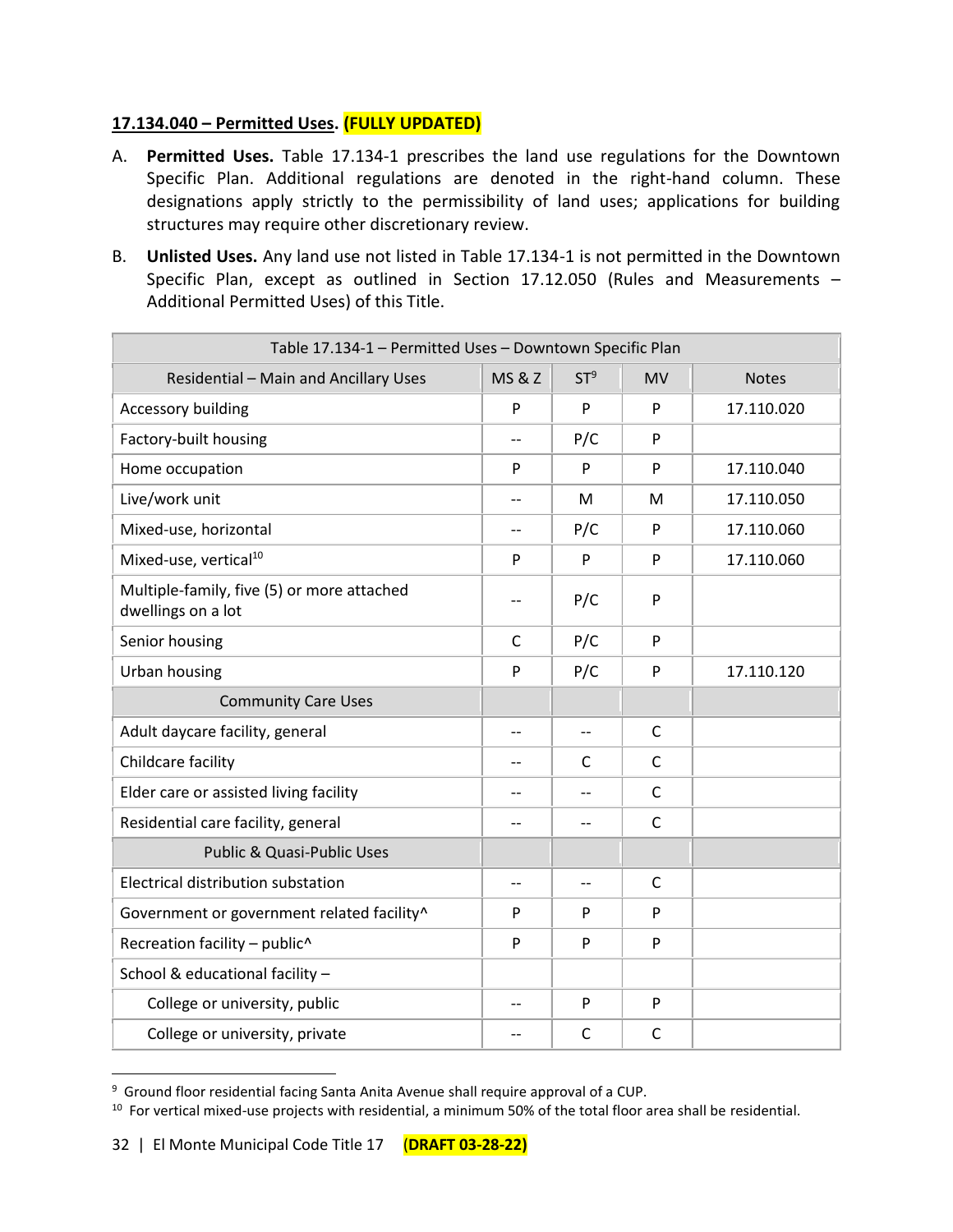|                                              | Table 17.134-1 - Permitted Uses - Downtown Specific Plan (continued) |              |              |               |  |
|----------------------------------------------|----------------------------------------------------------------------|--------------|--------------|---------------|--|
| Public & Quasi-Public Uses                   | <b>MS &amp; Z</b>                                                    | <b>ST</b>    | <b>MV</b>    | <b>Notes</b>  |  |
| School & educational facility (continued) -  |                                                                      |              |              |               |  |
| K-12, public                                 | $-$                                                                  | $-$          | P            |               |  |
| K-12, private                                | --                                                                   | --           | C            |               |  |
| Preschool, public                            | --                                                                   | P            | P            |               |  |
| Preschool, private                           | --                                                                   | C            | $\mathsf{C}$ |               |  |
| Specialized education and training           | $\overline{\phantom{a}}$                                             | C            | C            |               |  |
| Tutoring and education center*               | P                                                                    | P            | P            |               |  |
| Urgent care medical center*                  | $-$                                                                  | P            | P            |               |  |
| Utility facility                             | --                                                                   |              | $\mathsf{C}$ |               |  |
| Wireless facility                            |                                                                      | See notes    |              | 17.90 & 17.92 |  |
| Assembly & Entertainment Uses                |                                                                      |              |              |               |  |
| Ancillary entertainment*^                    | P                                                                    | P            | P            |               |  |
| Assembly or meeting facility                 | C                                                                    | $\mathsf{C}$ | $\mathsf{C}$ |               |  |
| Commercial entertainment^                    | C                                                                    | C            | C            |               |  |
| Commercial recreation facility - indoor^     | С                                                                    | C            | C            |               |  |
| Community center^                            | P                                                                    | P            | P            |               |  |
| Cultural institution^                        | C                                                                    | $\mathsf{C}$ | $\mathsf{C}$ |               |  |
| Family entertainment center                  | --                                                                   | C            | C            |               |  |
| Gaming center or arcade                      | --                                                                   | $\mathsf{C}$ | $\mathsf{C}$ |               |  |
| Nightclub^                                   | C                                                                    | C            | $\mathsf{C}$ | 5.32          |  |
| Religious institution                        |                                                                      |              | $\mathsf{C}$ |               |  |
| <b>Retail &amp; Office Uses</b>              |                                                                      |              |              |               |  |
| Alcohol sales-                               |                                                                      |              |              |               |  |
| Bar or tavern, on-site^                      | $\mathsf{C}$                                                         | $\mathsf{C}$ | $\mathsf{C}$ | 17.112.030    |  |
| Brew pub, on-site and off-site               | --                                                                   | --           | $\mathsf{C}$ | 17.112.030    |  |
| Liquor store, off-site                       | --                                                                   | --           | $\mathsf{C}$ | 17.112.030    |  |
| Restaurant, limited hours, on-site*^         | M                                                                    | M            | M            | 17.112.030    |  |
| Restaurant, on-site*^                        | M                                                                    | C            | C            | 17.112.030    |  |
| Retail store, off-site*^                     | $\mathsf{C}$                                                         | C            | $\mathsf{C}$ | 17.112.030    |  |
| Cannabis activity, commercial - dispensary*^ | P                                                                    | P            | P            | 5.18          |  |
| Convenience store or minimart*^              | M                                                                    | M            | C            |               |  |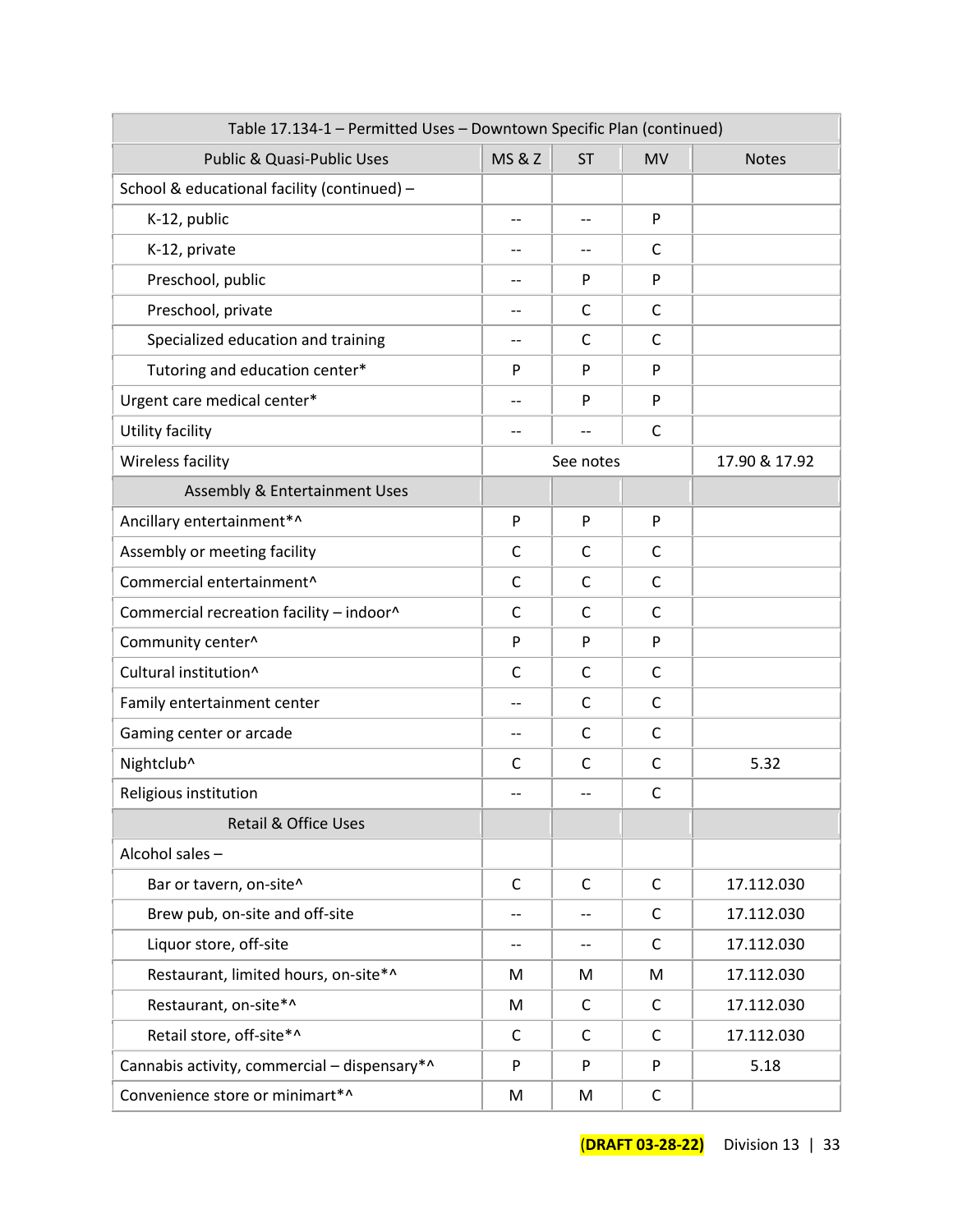| Table 17.134-1 - Permitted Uses - Downtown Specific Plan (continued) |                          |                                       |                 |                   |
|----------------------------------------------------------------------|--------------------------|---------------------------------------|-----------------|-------------------|
| Retail & Office Uses (continued)                                     | <b>MS &amp; Z</b>        | <b>ST</b>                             | MV              | <b>Notes</b>      |
| Food or beverage establishment -                                     |                          |                                       |                 |                   |
| Bakery or pâtisserie, retail*^                                       | ${\sf P}$                | $\mathsf{P}$                          | P               |                   |
| Coffeehouse or café*^                                                | P                        | P                                     | P               |                   |
| Outdoor seating*^                                                    | P                        | P                                     | P               | 17.112.120        |
| Restaurant*^                                                         | P                        | P                                     | P               |                   |
| Grocery store*^                                                      | P                        | P                                     | P               |                   |
| Multiple-tenant commercial center*^                                  | P                        | M                                     | M               | 17.112.110        |
| Offices-                                                             |                          |                                       |                 |                   |
| Ancillary*^                                                          | P                        | P                                     | P               |                   |
| Administrative, business professional*                               | P                        | P                                     | P               |                   |
| Government*                                                          | P                        | P                                     | P               |                   |
| Medical*                                                             | P                        | P                                     | P               |                   |
| Office supply store*^                                                | P                        | P                                     | P               |                   |
| Pharmacy*^                                                           | P                        | P                                     | P               |                   |
| Retail sales (unless listed as a separate use)*^                     | P                        | P                                     | P               |                   |
| Secondhand vendor*^                                                  | M                        | M                                     | м               | 5.68 & 17.112.160 |
| Temporary use (reserved)                                             | $-$                      | $\overline{\phantom{a}}$              |                 | 17.124            |
| <b>Service Uses</b>                                                  |                          |                                       |                 |                   |
| Animal service -                                                     |                          |                                       |                 |                   |
| Animal grooming^                                                     | P                        | P                                     | P               |                   |
| Veterinary service or animal hospital/clinic                         | $\overline{\phantom{a}}$ | $-$                                   | P               |                   |
| Automated Teller Machine (ATM), walk-up*^                            | P                        | P                                     | P               | 17.112.050        |
| Drive-through business -                                             |                          |                                       |                 |                   |
| Food or beverage establishment                                       | --                       |                                       | C               |                   |
| Service or retail                                                    | C                        | C                                     | M               |                   |
| Financial institution*                                               | P                        | P                                     | P               |                   |
| Funeral home or mortuary                                             | --                       | $\hspace{0.05cm}$ – $\hspace{0.05cm}$ | P <sup>11</sup> |                   |
| Hotels and motels*^                                                  | C                        | C                                     | C               | 5.48 & 17.112.090 |
| Office concierge service*                                            | P                        | P                                     | P               |                   |

 $^{11}$  Funeral home or mortuary shall not include crematories.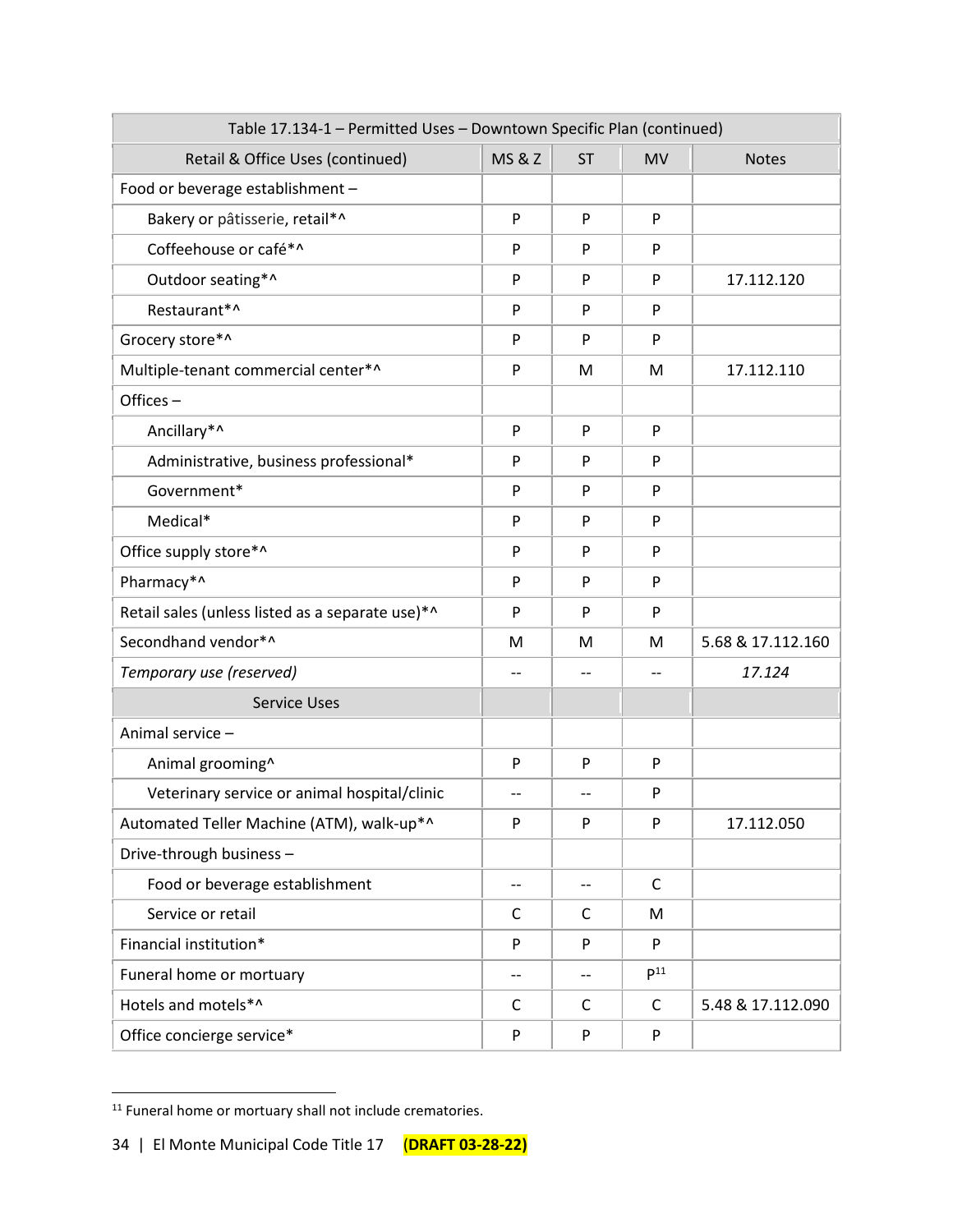| Table 17.134-1 - Permitted Uses - Downtown Specific Plan (continued) |                   |           |              |              |  |
|----------------------------------------------------------------------|-------------------|-----------|--------------|--------------|--|
| <b>Service Uses</b>                                                  | <b>MS &amp; Z</b> | <b>ST</b> | <b>MV</b>    | <b>Notes</b> |  |
| Personal service use -                                               |                   |           |              |              |  |
| General*^                                                            | P                 | P         | P            | 17.112.140   |  |
| Restricted*^                                                         | M                 | M         | M            | 17.112.140   |  |
| Philanthropic or charitable institution*                             | P                 | P         | P            |              |  |
| Recycling facility -                                                 |                   |           |              |              |  |
| Mobile                                                               | --                | --        | P            | 17.112.150   |  |
| Self-service                                                         | --                | --        | A            | 17.112.150   |  |
| Wedding chapel                                                       | M                 | M         | M            |              |  |
| Industrial & Transportation Uses                                     |                   |           |              |              |  |
| <b>Transit station</b>                                               | $-$               | P         | P            |              |  |
| Vehicle parking -                                                    |                   |           |              |              |  |
| Attendant or valet parking                                           | $\mathsf{C}$      | C         | $\mathsf{C}$ |              |  |
| Car sharing, residential or nonresidential use <sup>12</sup>         | M                 | М         | M            | 17.70.070(C) |  |
| Parking structure                                                    | M                 | M         | M            |              |  |
| Shared parking                                                       | M                 | M         | M            | 17.70.070(D) |  |

Key:

- \* Use is pedestrian oriented and may occupy the ground floor of mixed-use buildings. Other ground floor uses shall not be permitted.
- ^ Use is pedestrian oriented and may occupy the ground floor of buildings facing Main Street west of Tyler Avenue. Other ground floor uses shall not be permitted.
- -- Not permitted.
- P Permitted by-right.
- A Permitted after review and approval of an Administrative Permit (AP).
- T Permitted after review and approval of a Temporary Use Permit (TUP).
- M Permitted after review and approval of a Minor Use Permit (MUP).
- C Permitted after review and approval of a Conditional Use Permit (CUP).

## **17.134.040 – Development Standards. (RENUMBERED)**

- A. **General Development Standards.**
	- 1. Table 17.134-2 prescribes the development standards for the Downtown Specific Plan. This includes maximum height, maximum Floor Area Ratio (FAR), minimum density and maximum density (by right and through the development opportunity reserve (DOR)). Figure 17.134-2 graphically prescribes the information provided in Table 17.134-2, as well as ground floor limitations on residential uses.

<sup>&</sup>lt;sup>12</sup> Car sharing shall be permitted by-right if there is no on-site parking of vehicles (i.e. it is only an office use). When car sharing is a nonresidential use, the parking spaces shall not be visible from a public street.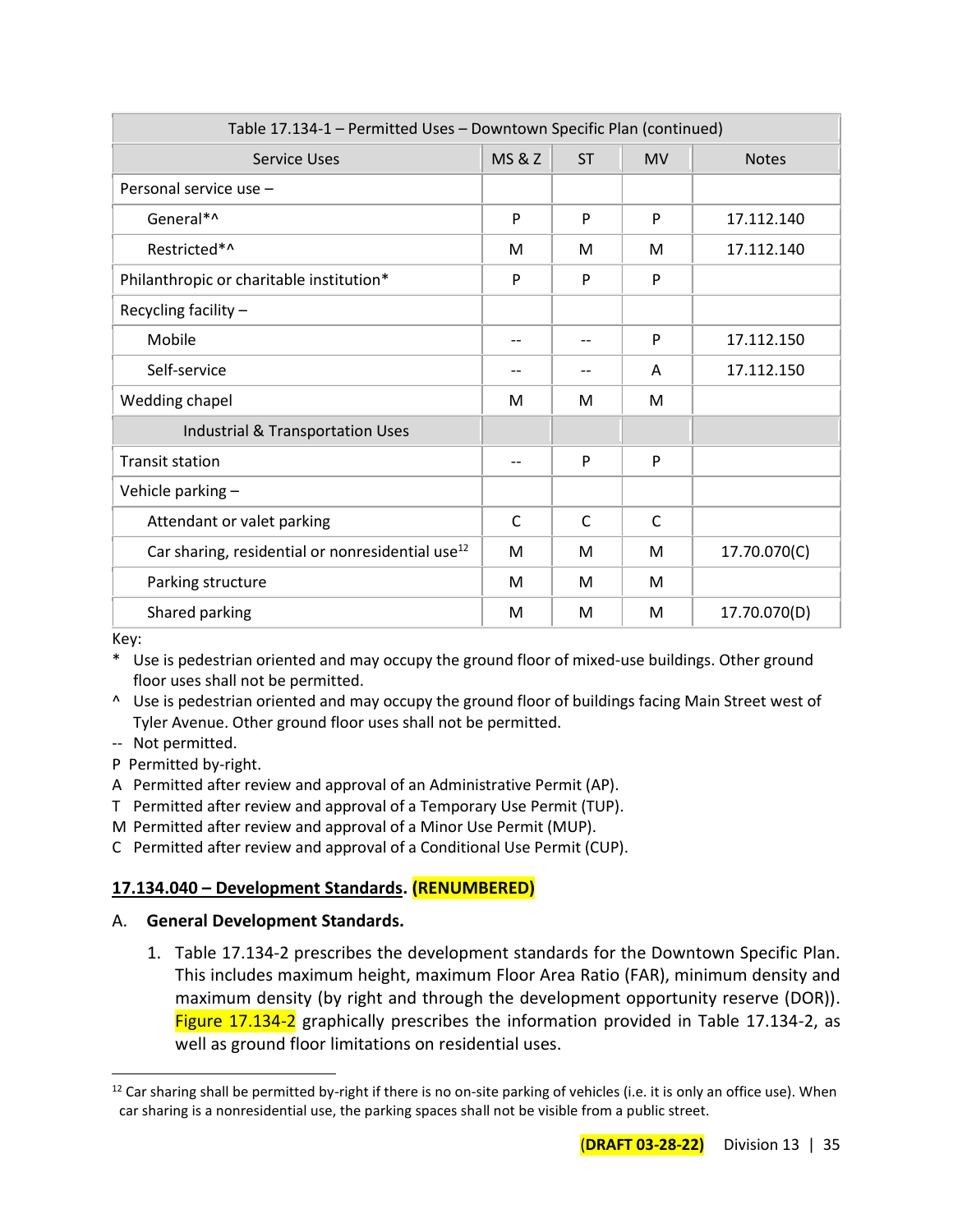| Table 17.134-2 - Development Standards - Downtown Specific Plan <sup>13</sup> |                     |                    |                    |  |                        |                        |                    |
|-------------------------------------------------------------------------------|---------------------|--------------------|--------------------|--|------------------------|------------------------|--------------------|
| Regulation                                                                    | By-right            | <b>DOR-1</b>       | <b>DOR-2</b>       |  | Regulation             | By-right               | DOR-1              |
|                                                                               | Main Street Subarea |                    |                    |  |                        | <b>Station Subarea</b> |                    |
| Maximum height                                                                | 30 ft.              | 45 ft.             | 50 ft.             |  | Maximum height         | 40 ft.                 | 75 ft.             |
| Maximum stories                                                               | $\overline{2}$      | 3                  | 4                  |  | Maximum stories        | 3                      | 6                  |
| Maximum FAR                                                                   | 1.0                 | 1.5                | 2.0                |  | Maximum FAR            | 1.5                    | 3.0                |
| Minimum Density                                                               | $-$                 | $25 \text{ un/ac}$ | $25 \text{ un/ac}$ |  | Minimum Density        | $30 \text{ un/ac}$     | $35 \text{ un/ac}$ |
| <b>Maximum Density</b>                                                        | $25 \text{ un/ac}$  | $35 \text{ un/ac}$ | $45 \text{ un/ac}$ |  | <b>Maximum Density</b> | $35 \text{ un/ac}$     | 80 un/ac           |
|                                                                               | Zócalo Subarea      |                    |                    |  |                        | Monte Vista Subarea    |                    |
| Maximum height                                                                | 30 ft.              | 60 ft.             |                    |  | Maximum height         | 40 ft.                 | 50 ft.             |
| <b>Maximum stories</b>                                                        | $\mathcal{P}$       | 5                  | --                 |  | <b>Maximum stories</b> | 3                      | 4                  |
| Maximum FAR                                                                   | 1.0                 | 2.5                | --                 |  | <b>Maximum FAR</b>     | 1.0                    | 2.0                |
| Minimum Density                                                               | $25 \text{ un/ac}$  | $30 \text{ un/ac}$ | --                 |  | Minimum Density        | $25 \text{ un/ac}$     | $30 \text{ un/ac}$ |
| Maximum Density                                                               | $30 \text{ un/ac}$  | $65 \text{ un/ac}$ | --                 |  | <b>Maximum Density</b> | $30 \text{ un/ac}$     | 50 $un/ac$         |



<sup>&</sup>lt;sup>13</sup> Minimum density only applies to residential-only projects. Maximum Floor Area Ratio (FAR) only applies to nonresidential square footage.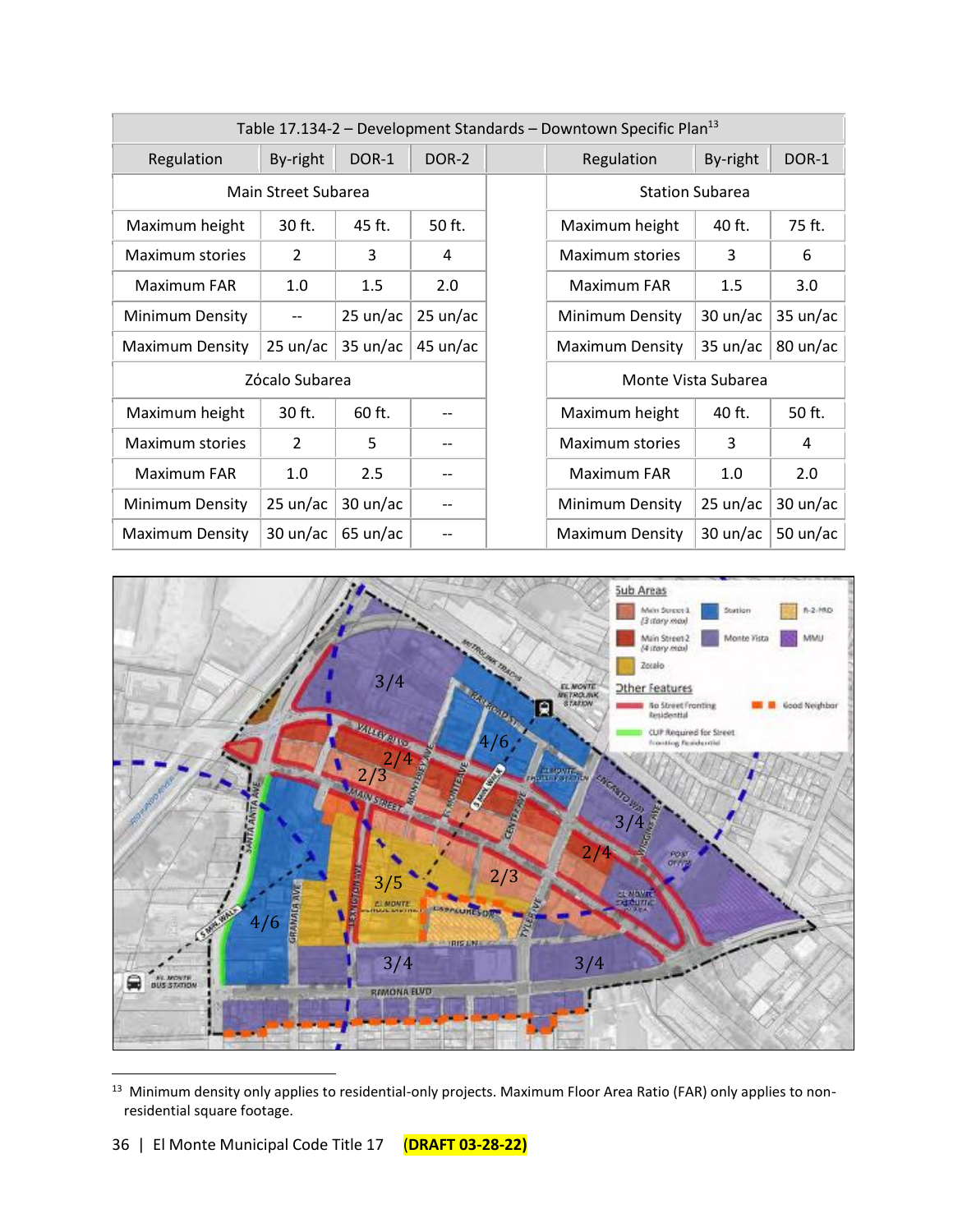

2. Figure 17.134-3 graphically prescribes minimum and maximum street setbacks.

- B. **Site Development Standards.** Site planning and design is key to quality development. The following standards promote orienting buildings toward the street, minimizing curb cuts and improving pedestrian connectivity and safety.
	- 1. Building location. Building shall be oriented toward the street. Refer to Figure 17.134-4. The minimum separation between building shall be ten (10) feet.
	- 2. Ingress and egress:
		- a. All downtown streets. Reciprocal ingress and egress with adjacent properties shall be provided for parcels fronting public streets. The City may waive this depending on location of existing structures, infrastructure or failure to reach an agreement between owners. Refer to Figure 17.134-5.
		- b. Main Street. Only access to parking structures is permitted from Main Street. All other vehicular access shall be provided via an alley.
		- c. Valley Boulevard, Ramona Boulevard and Santa Anita Avenue.
			- i. Access should be taken from alleys where the condition exists.
			- ii. A maximum of one (1) vehicle access point shall be provided from a primary public street for parcels with less than 150 linear feet of street frontage and/or a parcel less than 15,000 square feet.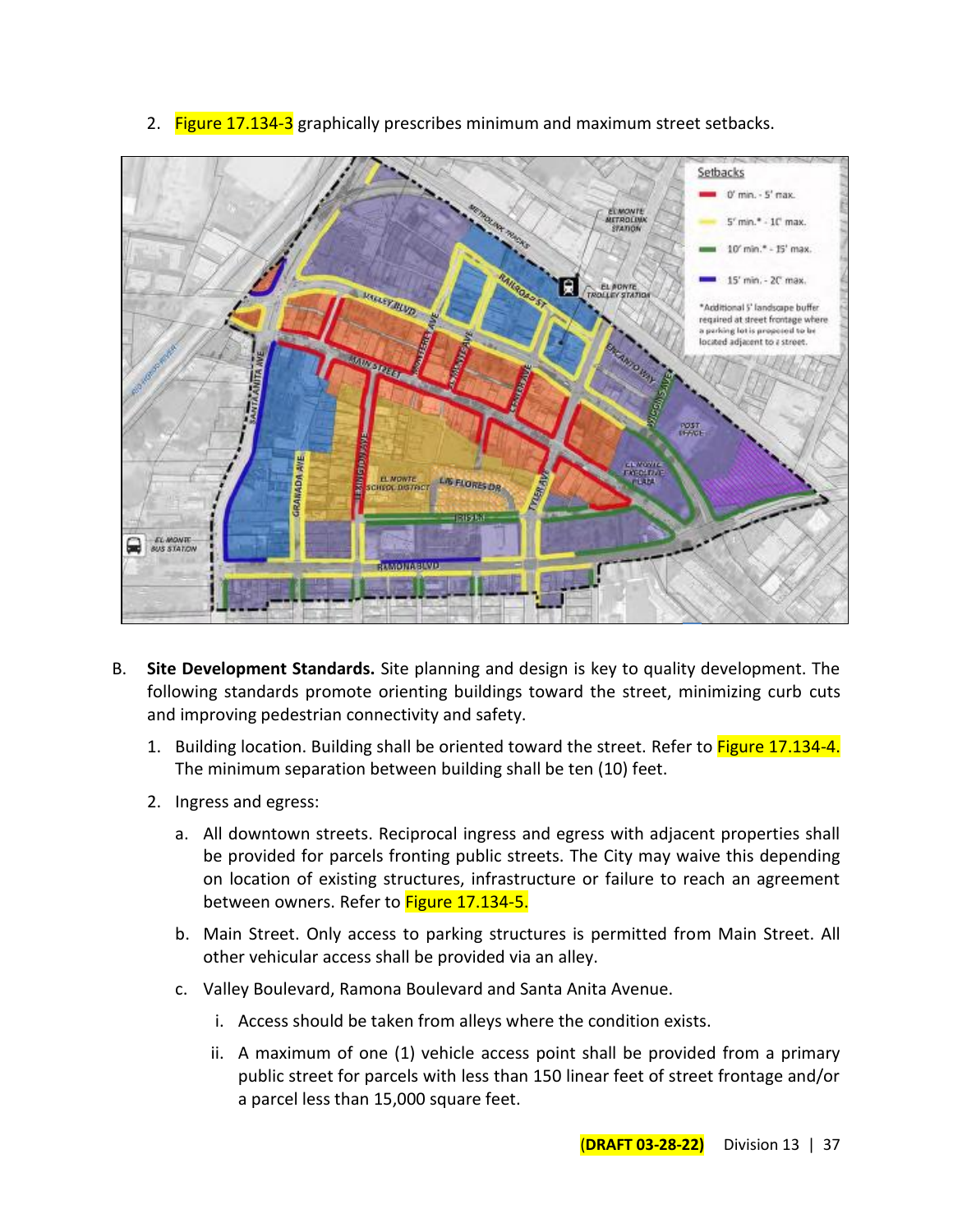Figures 17.134-4 through 17.134-9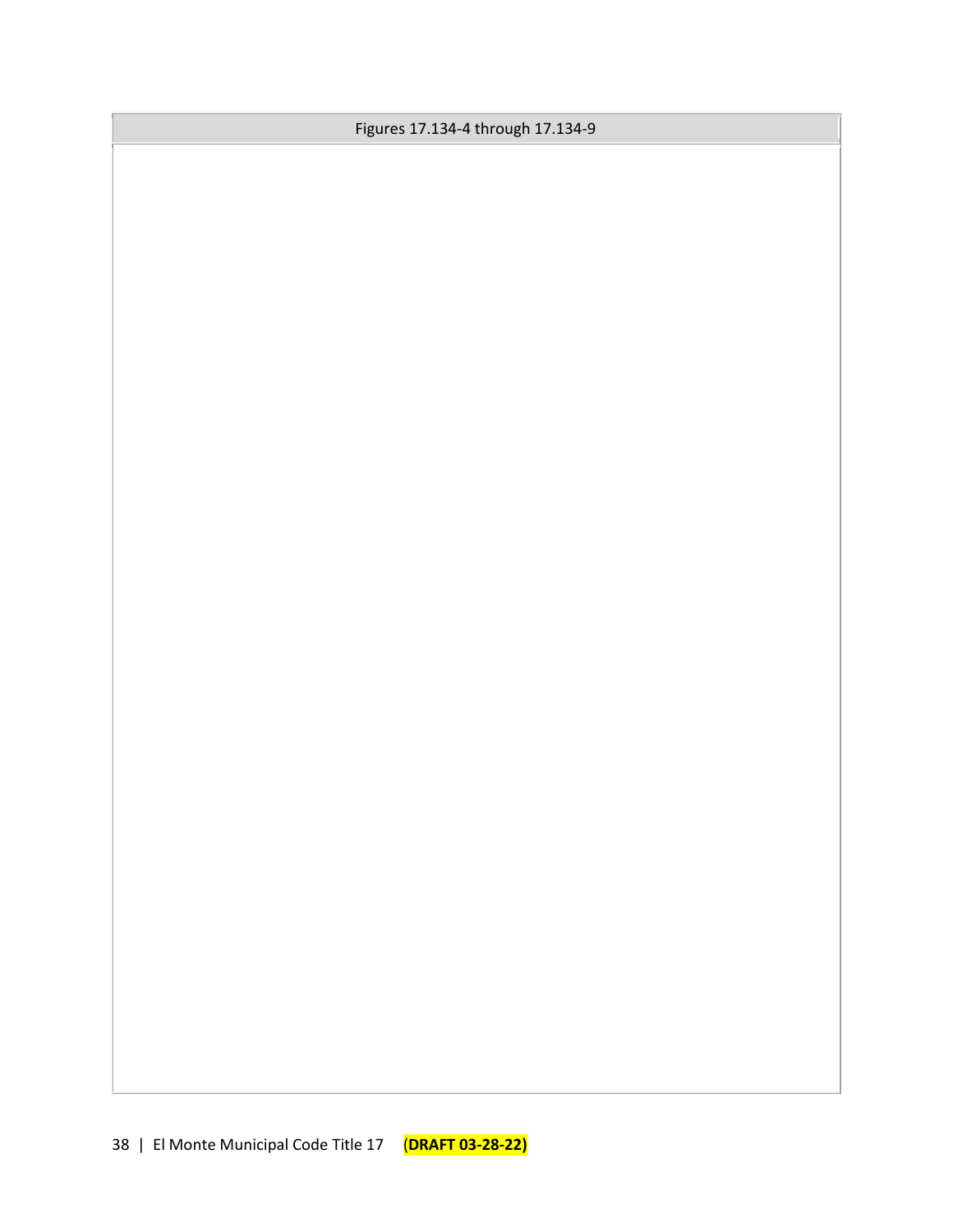- iii. A maximum of two (2) vehicle access points shall be provided from a primary public street for parcels with more than 150 linear feet of street frontage. Refer to Figure 17.134-6.
- 3. Vehicle line of sight. The clear zone shall consist of an isosceles right triangle with seven (7) and one-half  $(\frac{1}{2})$  sides from the edge of the curb. The clear zone shall not be occupied by a site feature or landscaping that is higher than three (3) feet. Refer to Figure 17.134-7.
- 4. Service and delivery:
	- a. Loading docks and service areas shall not be visible from Main Street and Lexington Avenue.
	- b. For all other streets, loading docks and service areas shall be located a minimum of 20 feet from a public street and be screened from view. Refer to Figure 17.134-8.
	- c. Refuse and recycling enclosures shall not be located adjacent to a public street and shall be located as far as possible from the on-site/off-site residential uses.
- 5. Lot coverage:
	- a. Main Street and Zόcalo Subareas. 100 percent.
	- b. Station Subarea. 90 percent.
	- c. Monte Vista Subarea. 80 percent.
- 6. Building setbacks:
	- a. Street setbacks. Refer to Figure 17.134-9.
	- b. Interior side setbacks. Zero (0) feet.
	- c. Rear setbacks.

#### C. **Frontage Regulations:**

- 1. Street fronting façades in all subareas:
	- a. Buildings shall have a primary entrance door facing public streets. Entrances at building corners may be used to satisfy this requirement. Figure 17.134-10.
	- b. A combination of architectural design elements shall be used on the building façade, along with streetscape elements at the street level, to animate and enliven the streetscape. These design elements may include but are not limited to: ornamentation; molding; changes in material or color; architectural lighting; works of art; fountains; display areas; awnings; balconies; porches; towers; landscaped planter boxes; trellises; columns; cornices; arches; decorative tiles; decorative grillwork and outdoor furniture along street frontages.
- 2. Non-street fronting façades in all subareas. Shall not exceed 50 feet without a change in wall plane, roof-line and/or change in material. Refer to **Figure 17.134-11.**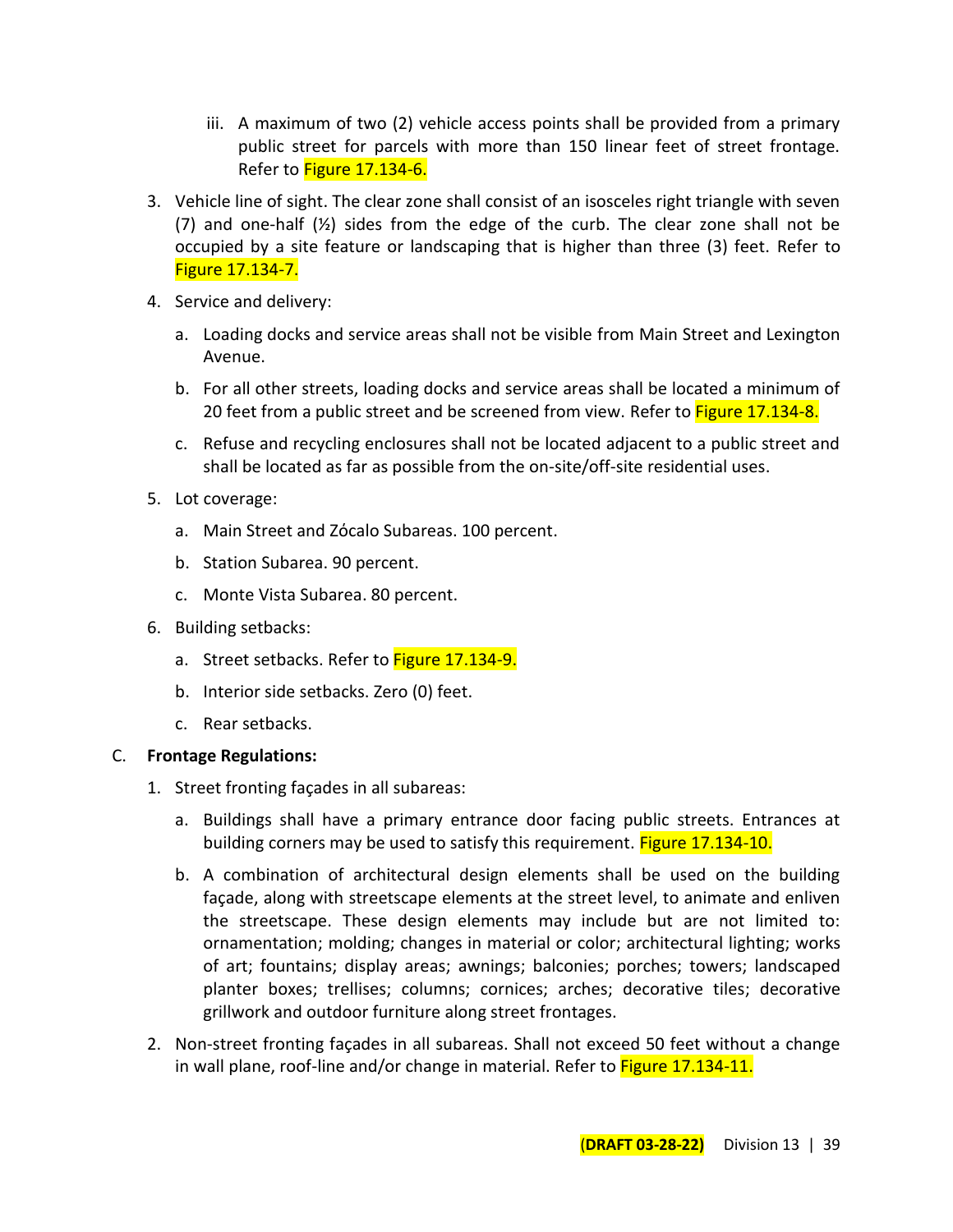Figures 17.134-10 through 17.134-15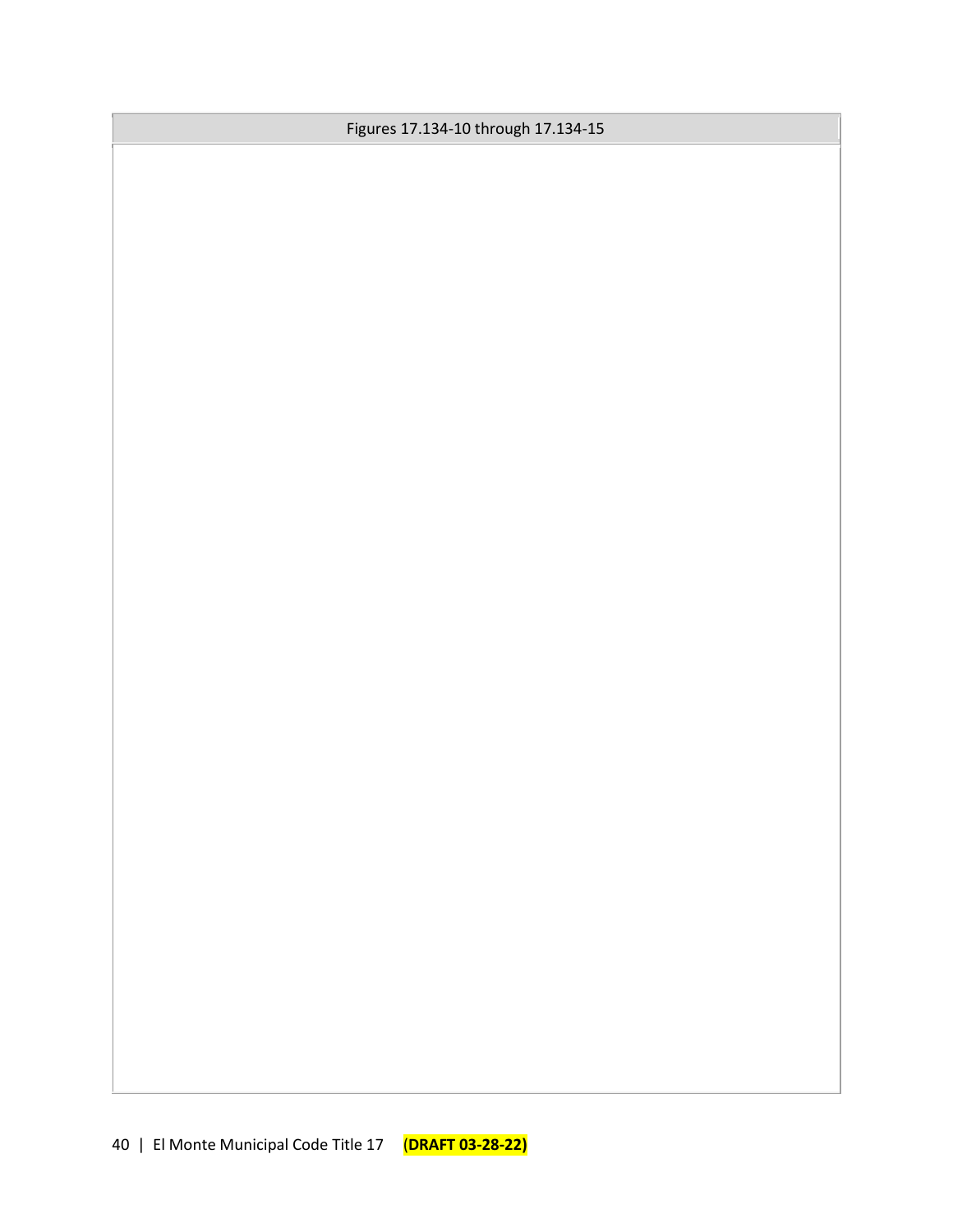- 3. Main Street and Lexington Avenue façades. The following requirements are intended to create building forms that are pedestrian friendly and are representative of El Monte's historical character. Refer to Figures 17.134-12 and 17.134-13.
	- a. Buildings shall provide a primary entrance and façade on Main Street and Lexington Avenue.
	- b. A minimum 50 percent of the ground floor façade for retail uses facing a street shall have transparent glazing. Opaque or reflective glazing shall not be permitted.
	- c. A minimum 30 percent of the ground floor façade for other uses facing a street shall have transparent glazing. Opaque or reflective glazing shall not be permitted.
	- d. Buildings with more than 40 feet of linear street frontage shall be designed to replicate a traditional 20 feet to 40 feet storefront façade with a minimum six (6) inch variation in wall plane.
	- e. Building roof-lines shall provide variations in height for a maximum distance of 40 feet in wall plane length.
	- f. Parcels backing or siding onto paseos, parks or plazas shall be designed with building articulation requirements consistent with Main Street and Lexington Avenue façade requirements.
- 4. Station Subarea and Monte Vista Subarea facades. Refer to Figure 17.134-14.
	- a. A minimum 30 percent of the ground floor façade facing a street shall have transparent glazing. Opaque or reflective glazing shall not be permitted.
	- b. No building façade shall extend more than 100 feet in length without a five (5) feet minimum variation in the wall plane.
	- c. Building roof-lines shall provide variations in height a maximum distance of 100 feet in wall plane length.
- 5. Ground floor plate height. Refer to Figure 17.134-15.
	- a. Commercial storefronts. The minimum height shall be 12 feet floor-to-floor.
	- b. Residential fronts. The minimum height shall be nine (9) feet floor-to-floor.
	- c. Director's adjustments. The Community Development Director may reduce the minimum ground floor plate height by ten (10) percent if lower heights are necessary to meet Los Angeles County Fire Department requirements. However, the elevation should still be designed to give the appearance that the standard is being met.
- D. **Residential Open Space Requirements.** Table 17.134-3 prescribes the open space requirements for mixed-use or residential only projects for properties located within the Downtown Specific Plan.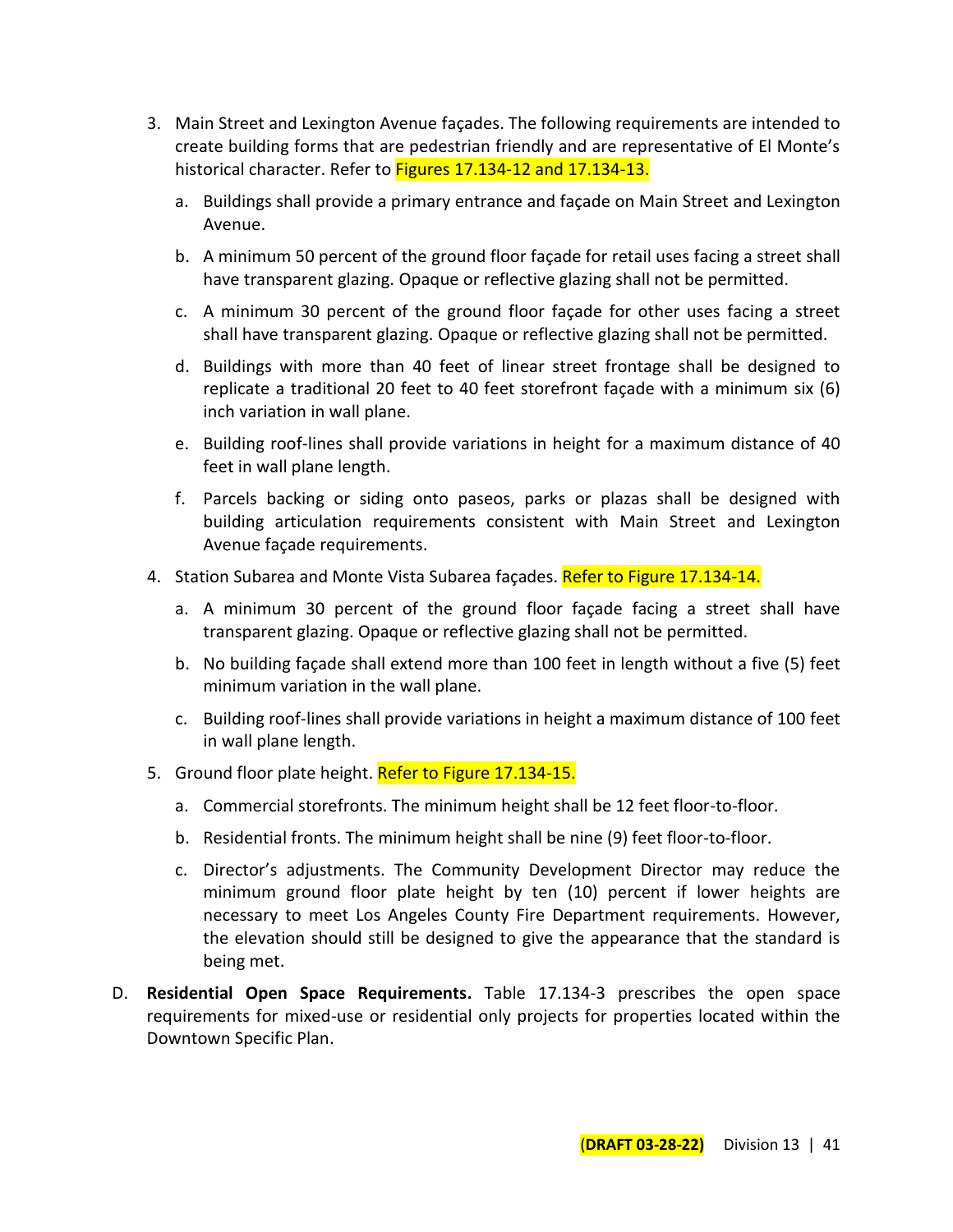| Table 17.134-3 – Residential Open Space Requirements – Downtown Specific Plan <sup>14</sup> |                                            |                                            |                                   |  |  |  |
|---------------------------------------------------------------------------------------------|--------------------------------------------|--------------------------------------------|-----------------------------------|--|--|--|
| Open Space Standard                                                                         | $\leq$ 35 units/<br>acre                   | 36 to 50<br>units/acre                     | >50 units/<br>acre                |  |  |  |
| Total minimum sq. ft. of open space per unit                                                | 175 sq. ft./ unit                          | 150 sq. ft./ unit                          | 125 sq. $ft./unit$                |  |  |  |
| Private open space -                                                                        |                                            |                                            |                                   |  |  |  |
| Minimum sq. ft./ unit                                                                       | 60 sq. ft./ unit                           | No minimum                                 | No minimum                        |  |  |  |
| Minimum dimensions                                                                          | 6 ft.<br>(4 ft. for<br>balconies)          | 6 ft.<br>(4 ft. for<br>balconies)          | 6 ft.<br>(4 ft. for<br>balconies) |  |  |  |
| Unobstructed vertical height                                                                | 7 ft.                                      | 7 ft.                                      | 7 ft.                             |  |  |  |
| Common open space -                                                                         |                                            |                                            |                                   |  |  |  |
| Minimum sq. ft./ unit                                                                       | 40 sq. ft./ unit                           | 50 sq. ft./ unit                           | 60 sq. ft./ unit                  |  |  |  |
| Minimum dimensions                                                                          | 15 ft.                                     | 15 ft.                                     | 15 ft.                            |  |  |  |
| Minimum size of any common open<br>space area                                               | 500 sq. ft.                                | 400 sq. ft.                                | 300 sq. ft.                       |  |  |  |
| Indoor space                                                                                | 30% or 600 sf.,<br>whichever is<br>greater | 35% or 800 sq ft.,<br>whichever is greater |                                   |  |  |  |
| Unobstructed vertical height                                                                | 7 ft.                                      | 7 ft.                                      | 7 ft.                             |  |  |  |

- 1. Private open space:
	- a. When private open space is provided, it shall be directly accessed from the unit it serves.
	- b. Up to 100 percent of a unit's private open space may be provided in the form of balcony.
- 2. Common open space. Common open space areas shall be convenient located to all units.
- E. **Public Open Space Requirements.** Proposed projects with more than 3,500 square feet of nonresidential space shall include a public open space amenity, or some form of physical interface for the pedestrian. The minimum size of the space shall be ten (10) percent of the combined nonresidential footprint. The space may be divided into subareas, provided each subarea is a minimum 350 square feet. Such space may include, but not be limited to:
	- 1. Formal plazas. A formal plaza would be a publicly accessible open space which has a design that is influenced by classical urban planning design. A formal plaza would typically include some sort of central water fountain and/or symmetrical landscaping.

<sup>&</sup>lt;sup>14</sup> Open space requirements shall be prior to any Density Bonus.

<sup>42 |</sup> El Monte Municipal Code Title 17 (**DRAFT 03-28-22)**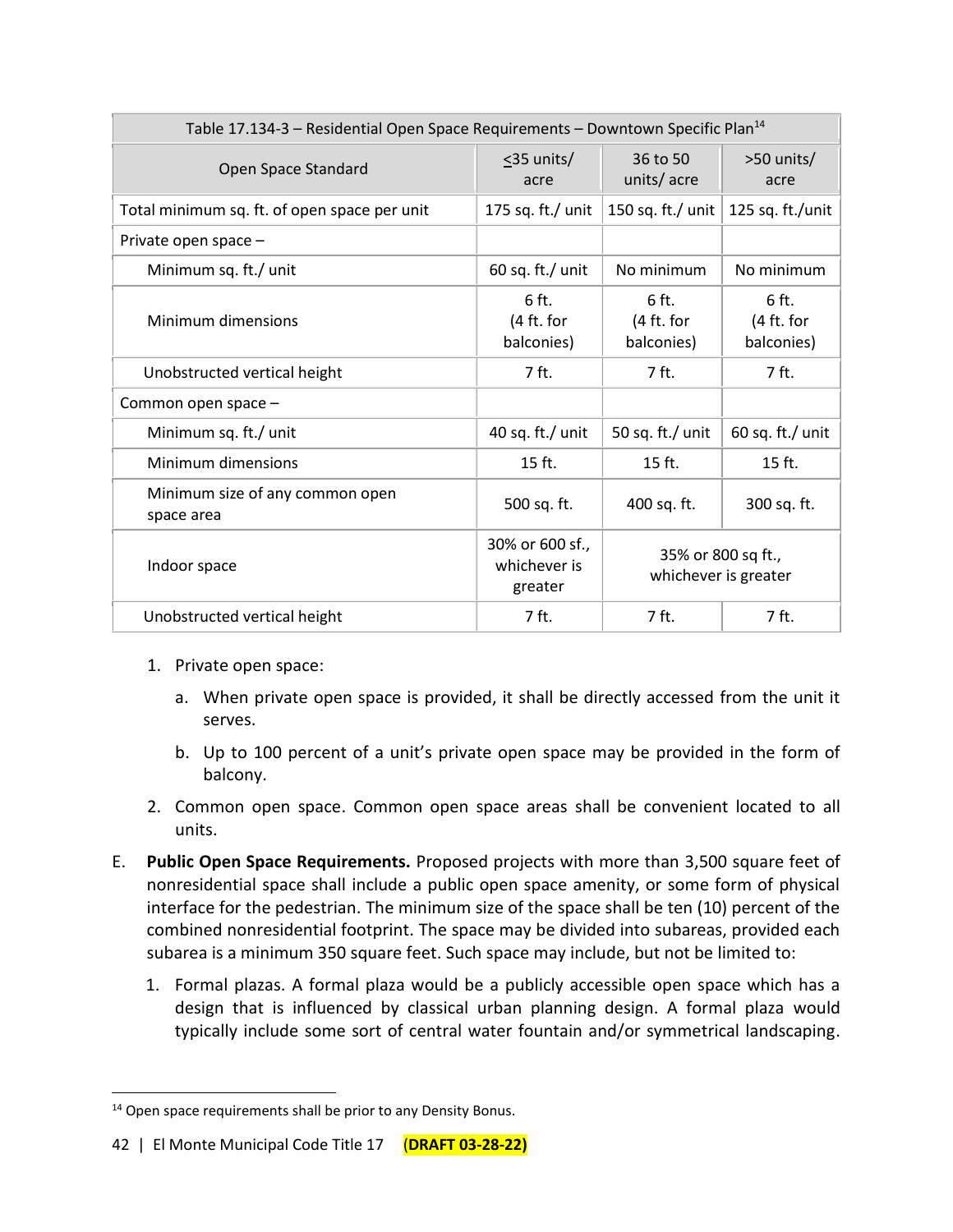The formal plaza shall have a minimum dimension of 15 linear feet horizontally in each direction with an unobstructed vertical height of seven (7) feet.

- 2. Urban gardens. An urban garden can be located on the ground level, or on upper levels of a structure. Urban gardens may include ornamental landscaping arranged in raised or at-grade planters or planting areas, potted plants and trees. Sculptures or other forms of public art would typically be included within the urban garden. The urban garden shall have a minimum dimension of 15 linear feet horizontally in each direction with an unobstructed vertical height of seven (7) feet.
- 3. Covered colonnades. Colonnades are linear in design and generous in depth. The intent is to provide a comfortably wide, covered pathway that is adjacent to the openings of a building. Sometimes the second floor of a building is utilized to create the "covered" element of the colonnade.
- 4. Sidewalk dining. Sidewalk dining may occur wherever a sidewalk space is ample enough to accommodate dining furniture without impeding pedestrian access of the sidewalk. Sidewalk dining may be defined with a railing or planters, or be open and accessible.
- 5. Pedestrian alleys and walkways. A pedestrian alley or walkway is typically a "lane" that does not follow the alignment of a vehicular street, but provides a pedestrian access to a public space or some other feature within the interior of a development. It must be designed in such a manner as to be inviting to pedestrians. Therefore, issues such as lighting, security, line of sight, cleanliness and visual appeal are important considerations to a well-designed pedestrian alley or walkway. Public art, street furniture and access to shops and public spaces are features of pedestrian alleys and walkways.
- F. **Good Neighbor Buffer Development Standard.** Such standards are provided to ensure future development within the Specific Plan area is compatible with adjacent developments on residentially zoned properties.
	- 1. Building setbacks from residentially zoned properties:
		- a. Buildings shall be setback a minimum ten (10) feet from the property line.
		- b. Portions of a building between 30 feet and 40 feet in height shall be setback a minimum 20 feet from the property line.
		- c. Portions of a building 40 feet high or greater shall be setback a minimum 30 feet from the property line.
		- d. Refer to **Figures 17.134-16 and 17.134-17.**
		- e. Subsection 17.60.030(B) (Height Exceptions and Restrictions Variable Height Requirements) of this Title shall not apply.
	- 2. Loading docks, service areas and other noise generating operations from residentially zoned properties: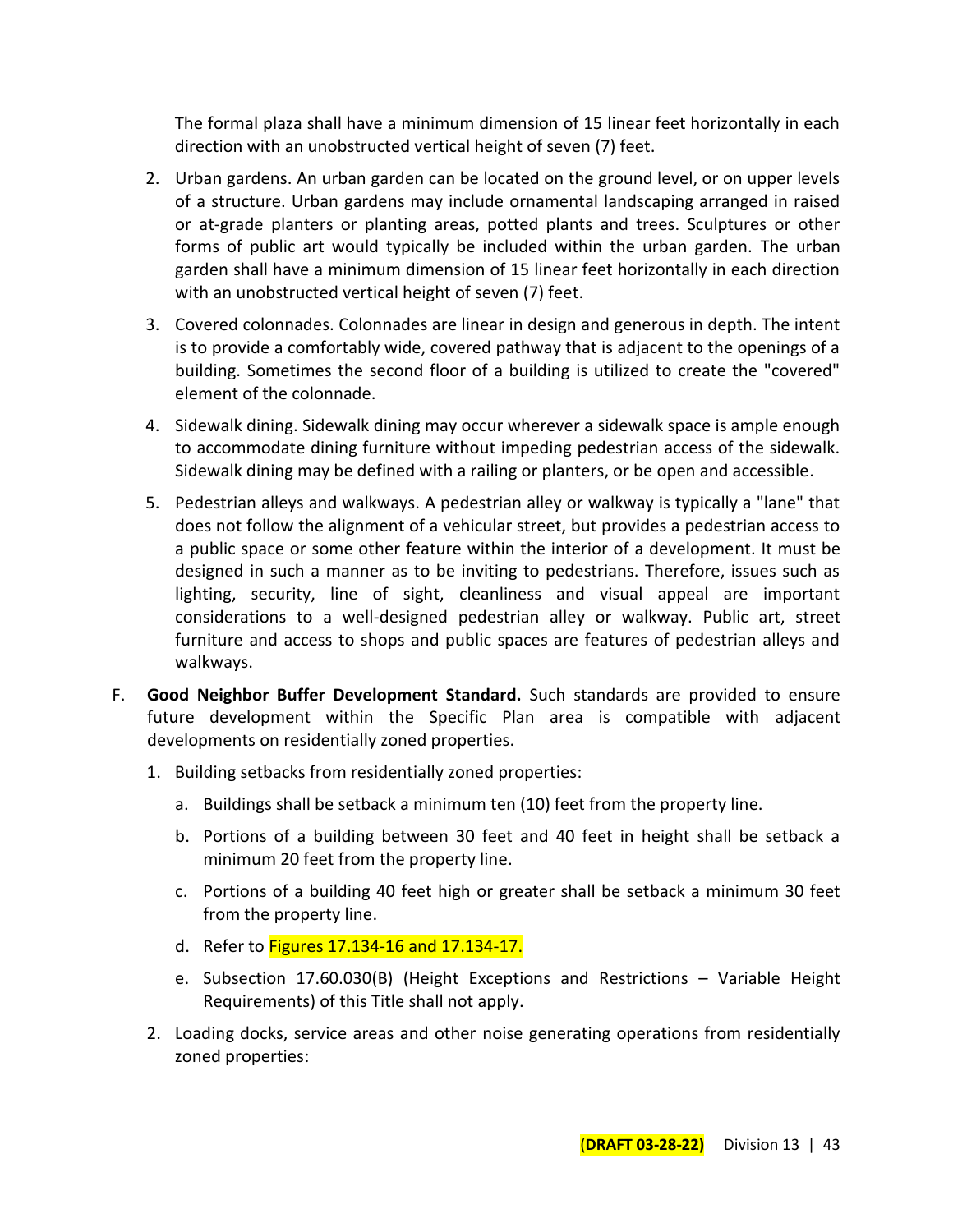- a. Such operations shall be set back a minimum 20 feet from the property line. See Figure 17.134-18.
- b. The Planning Commission may reduce this setback if the operations are buffered with an eight (8) foot high masonry wall and a five (5) feet wide landscape planter. See Figure 17.134-19.
- 3. Mechanical equipment from residentially zoned properties. HVAC systems, refrigeration units and other mechanical equipment shall be selected based on their noise rating or designed with features to reduce such noise. This may include parapet walls, equipment enclosures and/or placement of equipment.

Figures 17.134-16 through 17.134-19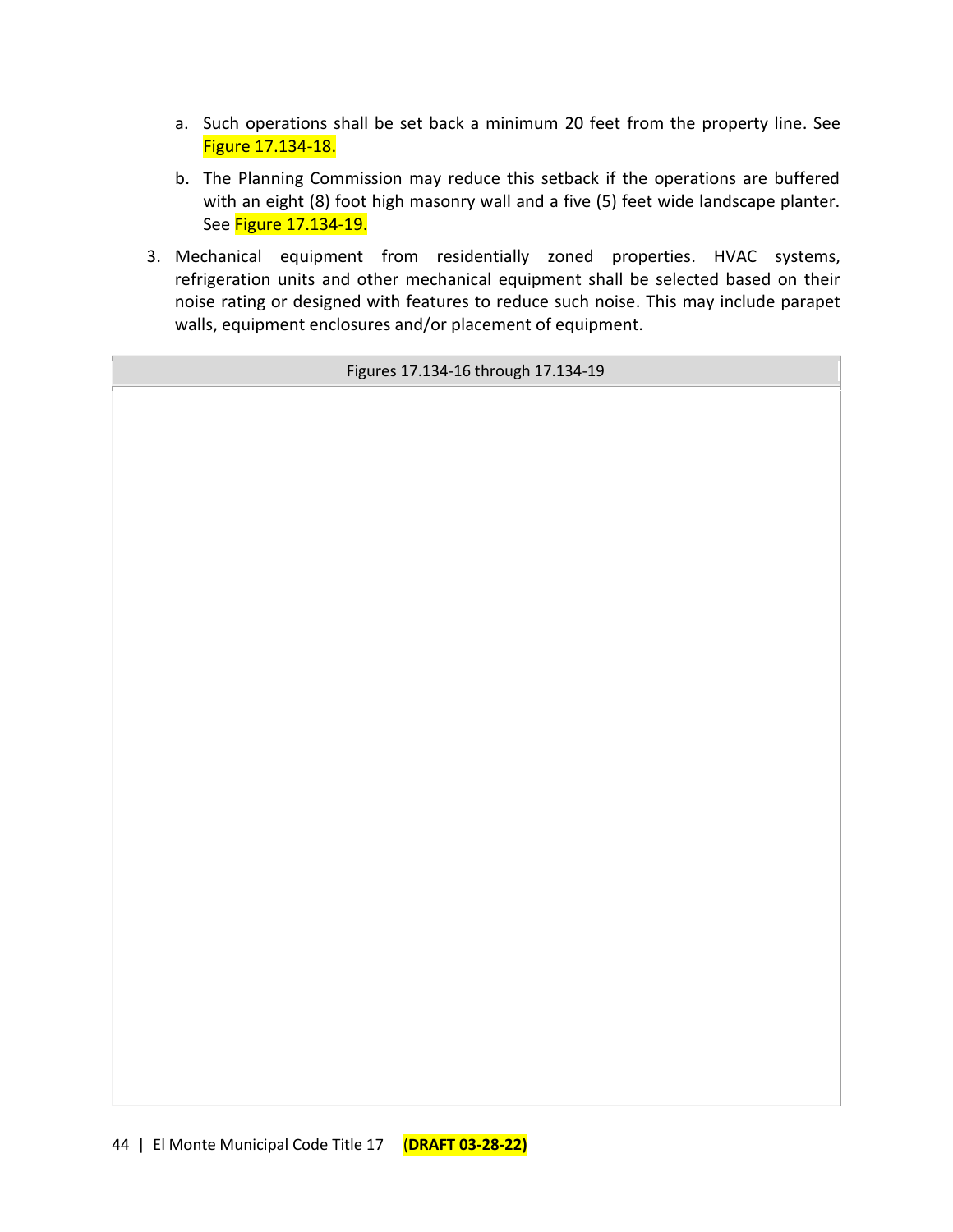G. **Other Development Standards.** Table 17.20-3 denotes additional development standards found in other Chapters or Sections of this Title that apply to One-family Dwelling zoning districts:

| Table 17.134-4 - Other Development Standards |                           |  |  |  |  |
|----------------------------------------------|---------------------------|--|--|--|--|
| <b>Development Standard</b>                  | <b>Chapter or Section</b> |  |  |  |  |
| Height exceptions and restrictions           | 17.60.030(A)              |  |  |  |  |
| Landscaping                                  | 17.72 & 17.74             |  |  |  |  |
| Outdoor display and storage                  | 17.60.040                 |  |  |  |  |
| Outdoor lighting                             | 17.60.050                 |  |  |  |  |
| Parking                                      | 17.70                     |  |  |  |  |
| Refuse storage facilities                    | 17.60.080                 |  |  |  |  |
| Screening                                    | 17.60.100                 |  |  |  |  |
| Security bars                                | 17.60.110                 |  |  |  |  |
| Walls, fences and hedges                     | 17.60.120                 |  |  |  |  |

## **17.134.060 – Development Opportunity Reserve (DOR). (FULLY UPDATED)**

#### A. **Purpose and Overview:**

- 1. The intent of the Development Opportunity Reserve (DOR) is to encourage increased development intensity concurrent with the delivery of public improvements or other community benefits to satisfy the increased demand for public amenities that come with the increased development intensity.
- 2. Each subarea within the Specific Plan has development standards on permitted maximum height, number of stories, nonresidential Floor Area Ratio (FAR) and residential density by-right. A "development bonus" or DOR is also provided for in each sub-area. Through the DOR process, the applicant may increase the height, number of stories, nonresidential FAR and residential density, subject to the delivery of additional amenities by the applicant or payment of an in-lieu fee.
- 3. The DOR supports an inventory of public improvements and amenities determined to be necessary to support development intensity within the Specific Plan. The applicant may deliver the improvements and amenities or pay an in-lieu fee.
- B. **Types of DOR Credits.** Increased levels of development intensity are permitted as consideration for the delivery of public improvements as measured by "Residential DOR Credit(s)" and "Commercial DOR Credit(s)", collectively "DOR Credits", as described below:
	- 1. One (1) Residential DOR Credit permits the development of one (1) residential dwelling unit greater than the number permitted by-right, up to the maximum permitted under the Specific Plan DOR.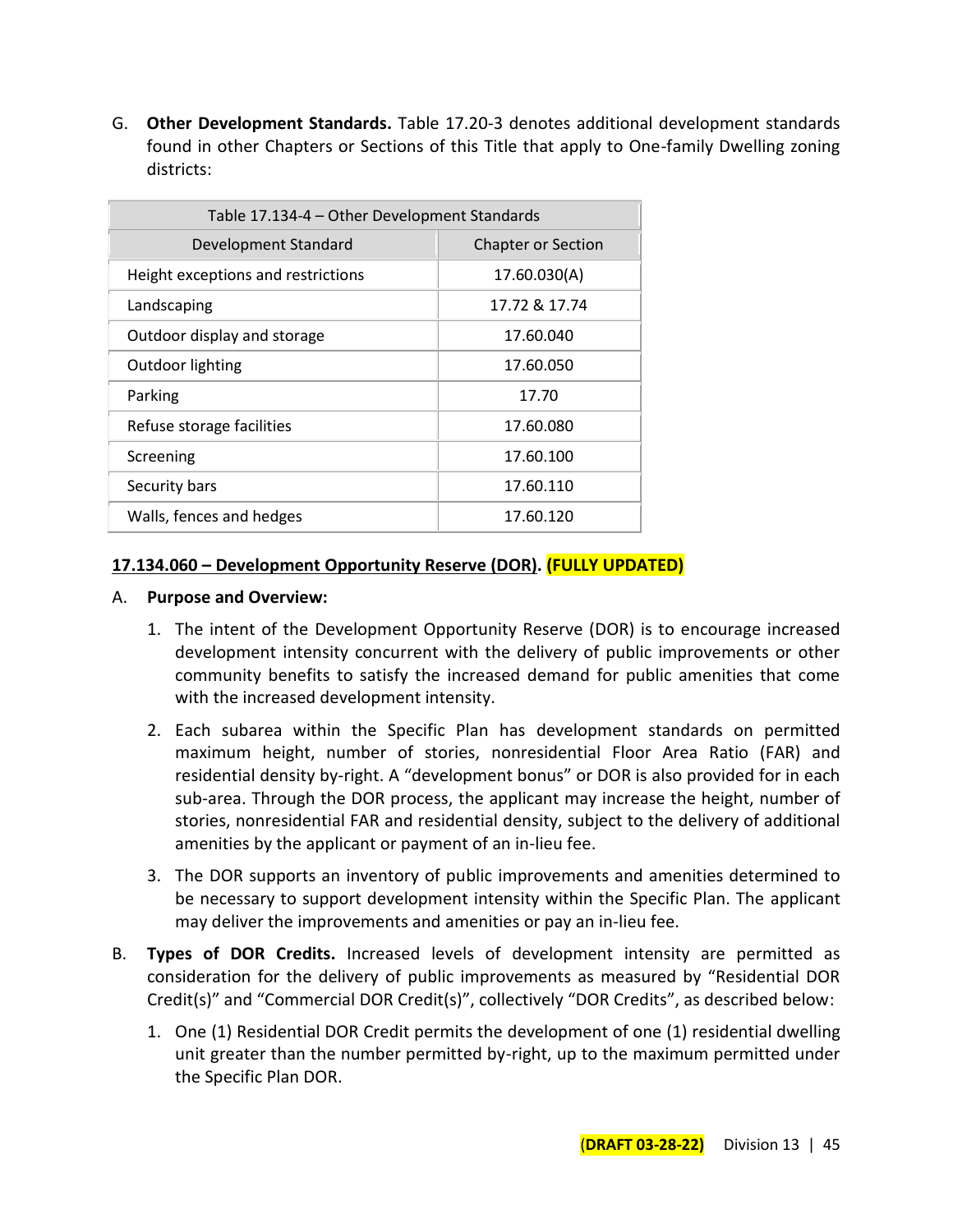- 2. One (1) Commercial DOR Credit permits the development of 2,000 gross square feet of nonresidential space greater than the number permitted by-right, up to the maximum permitted under the Specific Plan DOR.
- 3. The DOR Credit in-lieu fee shall be as adopted by the most recent City Council Fee Resolution.
- C. **General Procedures.** The rules and procedures for applications, records, investigations applicable to applications for a DOR permit shall be as follows:
	- 1. Application. Applications for a DOR permit shall be made on the appropriate form. The Community Development Director shall determine the minimum filing procedures, content and form of materials which must be submitted before the City can review and take action on the request. The filing procedures and applications shall be published and made available to the public. No petition shall be received unless it complies with all filing requirements. Refer to Section 17.10.080 (General Regulations – Projects with Multiple Applications or Actions) of this Title if more than one (1) application or action is necessary for the project.
	- 3. Records. Applications filed pursuant to this Section shall be numbered consecutively in the order of their filing and shall be part of the permanent official records of the Planning Division.
	- 4. Public Notice. Applications for a DOR permit do not require public notice.
	- 5. Meetings and Decisions. Applications for a DOR permit do not require a public meeting. The Community Development Director shall issue a decision within 30 days of determining that the application is complete.
	- 6. Time period. Approvals of a DOR permit shall be valid for one (1) year. If the applicant has proceeded in good faith towards the implementation of the project, as determined by the Community Development Director, the applicant may request a 12-month extension. The extension shall be considered within 30 days of the request. The applicant may request additional extensions, which shall be considered by the Planning Commission.
- D. **DOR Credits – Private Improvements.** The applicant may propose the following improvements, amenities and incentives on private property to receive DOR Credits:
	- 1. Affordable housing:
		- a. One (1) very low income unit shall be equal to one (1) and one-half ( $\frac{1}{2}$ ) DOR Credit.
		- b. One (1) lower income unit shall be equal to one (1) DOR Credit.
		- c. One (1) moderate income unit shall be equal to one-half  $(\frac{1}{2})$  DOR Credit.
	- 2. Arts or cultural space. One (1) DOR Credit for each 2,000 square feet of arts or cultural space.
	- 3. Parcel consolidation. One (1) DOR Credit for each parcel consolidated into one (1) parcel with a minimum total area of 20,000 square feet. Therefore, if four (4) parcels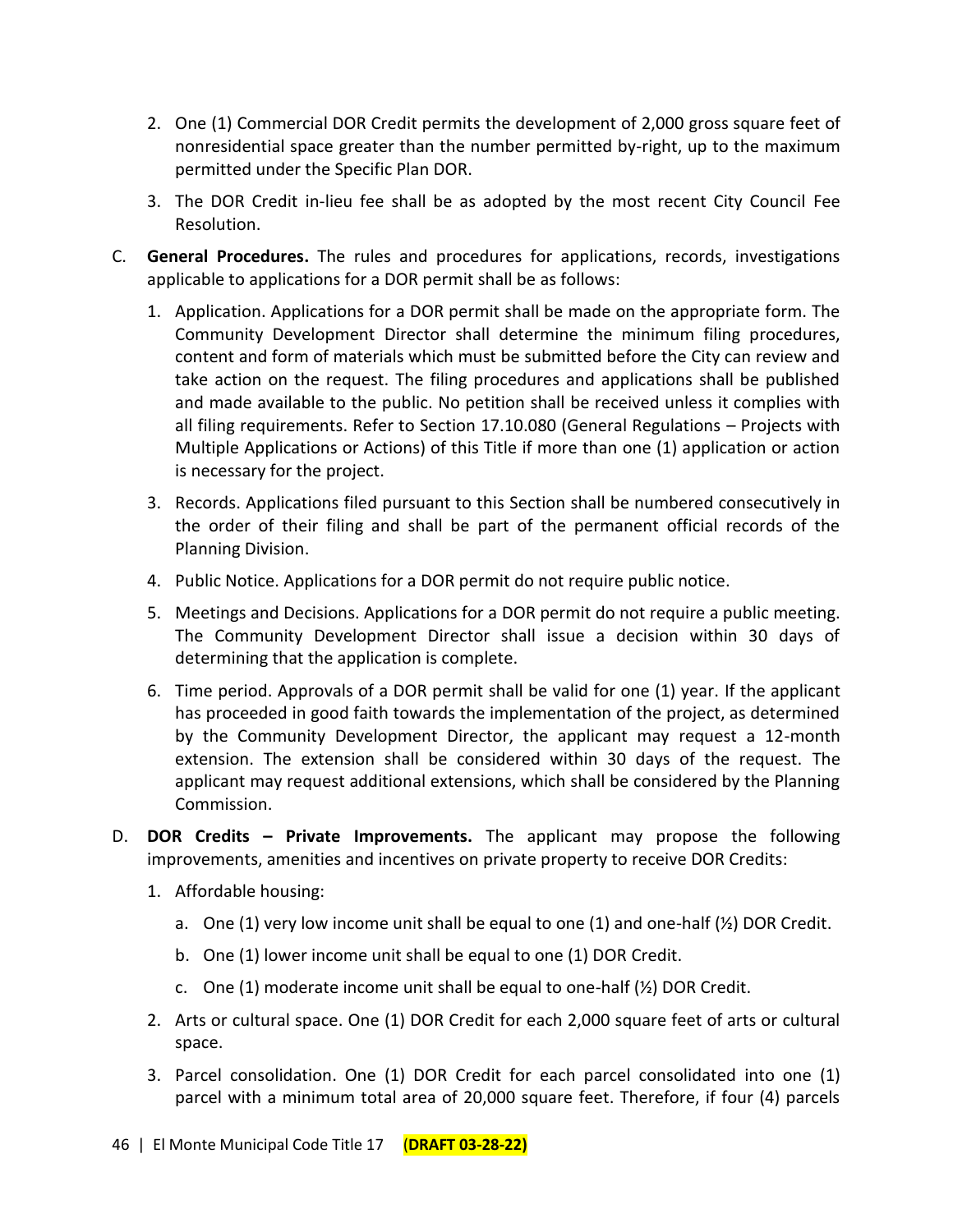were consolidated to create one (1) parcel with an area of 20,000 square feet, the project will be eligible for four (4) DOR Credits.

- 4. Parking spaces:
	- a. Privately accessible parking spaces. One (1) DOR Credit for every six (6) parking spaces in excess of the minimum required per Chapter 17.70 (Parking Regulations) of this Title.
	- b. Publicly accessible parking spaces. One (1) DOR Credit for every four (4) publicly accessible parking spaces in excess of the minimum required per Chapter 17.70 (Parking Regulations) of this Title.
- 5. Public art:
	- a. One (1) DOR Credit when public art in installed on-site and the art has a minimum value of one-half (½) percent of the total project cost; or
	- b. Two (2) DOR Credits when public art is installed on-site and the art has a minimum value of one  $(1)$  and one-quarter  $(1)$  percent of the total project or exceeds the public art cap by more than ten (10) percent as adopted by the most recent City Council Fee Resolution.
- 6. Publicly accessible open space:
	- a. Residential only projects. One (1) Residential DOR Credit for each 500 square feet of publicly accessible open space, for a maximum of five (5) Residential DOR Credits.
	- b. Nonresidential projects or mixed-use projects with residential:
		- i. Projects with 3,500 square feet or less of nonresidential space. One (1) DOR Credit for each 500 square feet of publicly accessible open space, for a maximum of eight (8) DOR Credits.
		- ii. Projects with more than 3,500 square feet of nonresidential space. One (1) DOR Credit for each 500 square feet of publicly accessible open space in excess of what is required in Section 17.134.040(E) of this Chapter, for a maximum of ten (10) DOR Credits.
	- c. Examples of open space. Examples include, but are not limited to, formal plazas, urban gardens, park/green space, open space and courtyard space.
- 7. Other publicly accessible improvements, amenities or other incentives. Other proposals to secure DOR Credits may be considered by the Community Development Director on a case-by-case basis. The Community Development Director may also refer the request to the Planning Commission for consideration.
- E. **DOR Credits – Public Improvements.** The applicant may propose improvements within the public right-of-way and on other City property to receive DOR Credits:
	- 1. Calculations. The number of DOR Credits shall be based on the value of the public improvement(s) in comparison to the DOR Credit in-lieu fee. Therefore, if the value of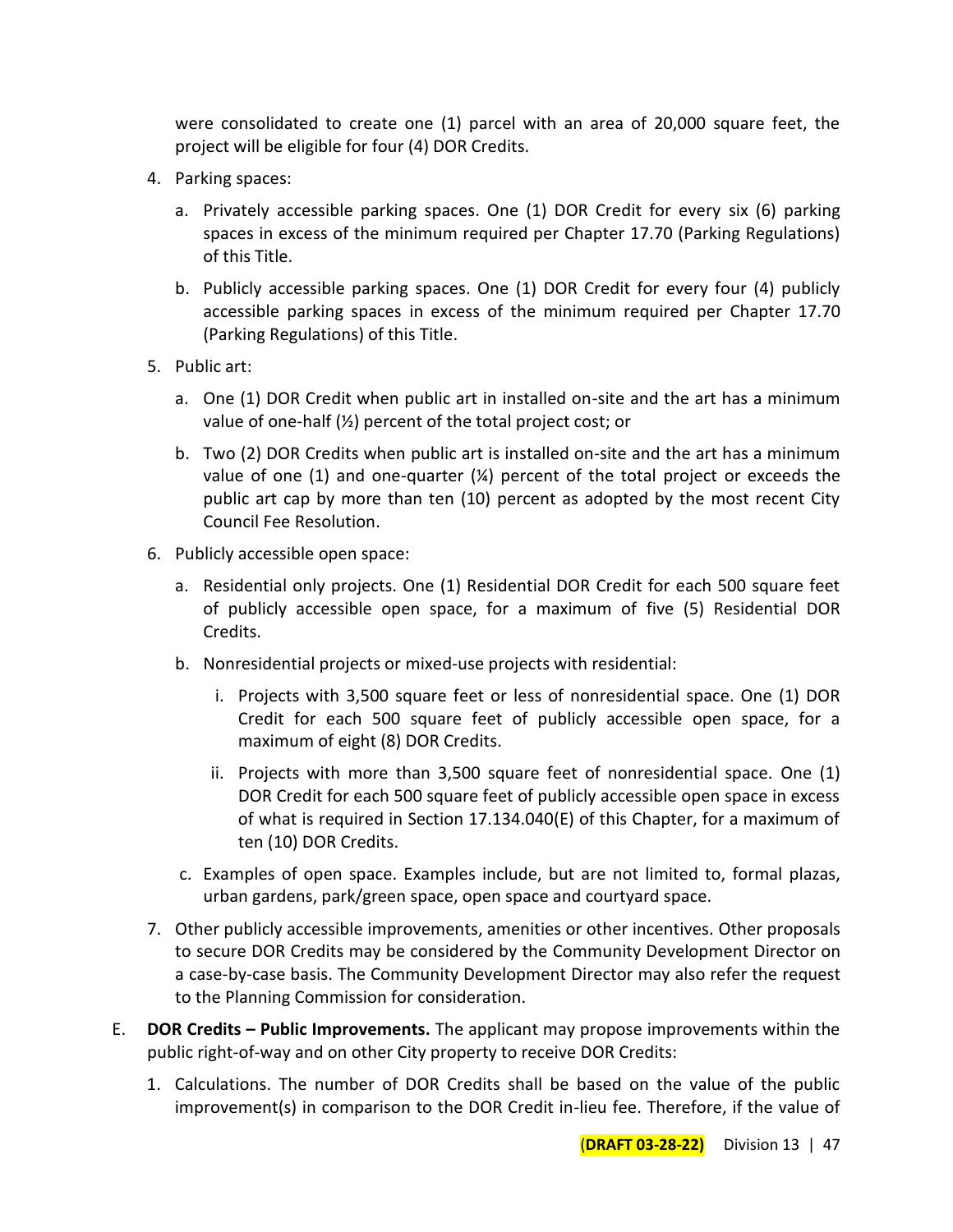the public improvement(s) is four (4) times the DOR Credit in-lieu fee, the project will be eligible for four (4) DOR Credits.

- 2. Process. The contract for the delivery of public improvements shall be awarded through a public bid process managed by the City.
- 3. Underpayment. To the extent that the actual contact amount is less than the equivalent amount of DOR Credits required for the project, the applicant may deliver additional public improvements or pay the DOR Credit in-lieu fee.
- 4. Overpayment. To the extent that the actual contact amount is greater than the equivalent amount of DOR Credits required for the project, the applicant may request a credit from the City for the difference. At the City's discretion, the City may reimburse the applicant with funds from the DOR Public Improvement Fund, or the City may wait for receipt of additional in-lieu payments from which it will reimburse the applicant. The applicant may not utilize the credits on another project without the expressed permission of the Community Development Director.
- 5. Quality and design of improvements. The Community Development Director and Public Works Director must approve the design, plans and specifications for all public improvements delivered. All public improvements must meet or exceed City standards.
- 6. Timing to deliver the public improvements:
	- a. The work shall be completed prior to the issuance of building permits; or
	- b. A contract to complete the award shall be signed prior to the issuance of building permits. The applicant shall be responsible for maintaining a completion bond sufficient to cover the scope of the public improvements until the City has issued a certificate of completion for the public improvements. The cost of the competition bond may be included in the calculation of the contract amount and equivalent DOR Credits in-lieu fee.
- F. **DOR Credits – In-lieu Fee.** The applicant may propose to pay an in-lieu fee to receive DOR Credits. Payments shall be due at time of building permit issuance. Payments shall go into a DOR Public Improvement Fund. Such funds shall only be used to support the delivery of public improvements on the DOR Public Improvements list within the Specific Plan.

## **17.134.070 – Design Guidelines. (RENUMBERED)**

- A. **Historic Compatibility.** When a new development or rehabilitation of an existing is adjacent to or in the immediate area of an historic property, the development or rehabilitation shall comply with Secretary of Interior's Standards and Guidelines for the Treatment of Historic Properties. In addition, it shall be consistent with the following design guidelines for historic compatibility:
	- 1. Maintain historic features and elements of existing buildings.
	- 2. New construction should respect and complement the original period and style of adjacent buildings without mimicking them exactly.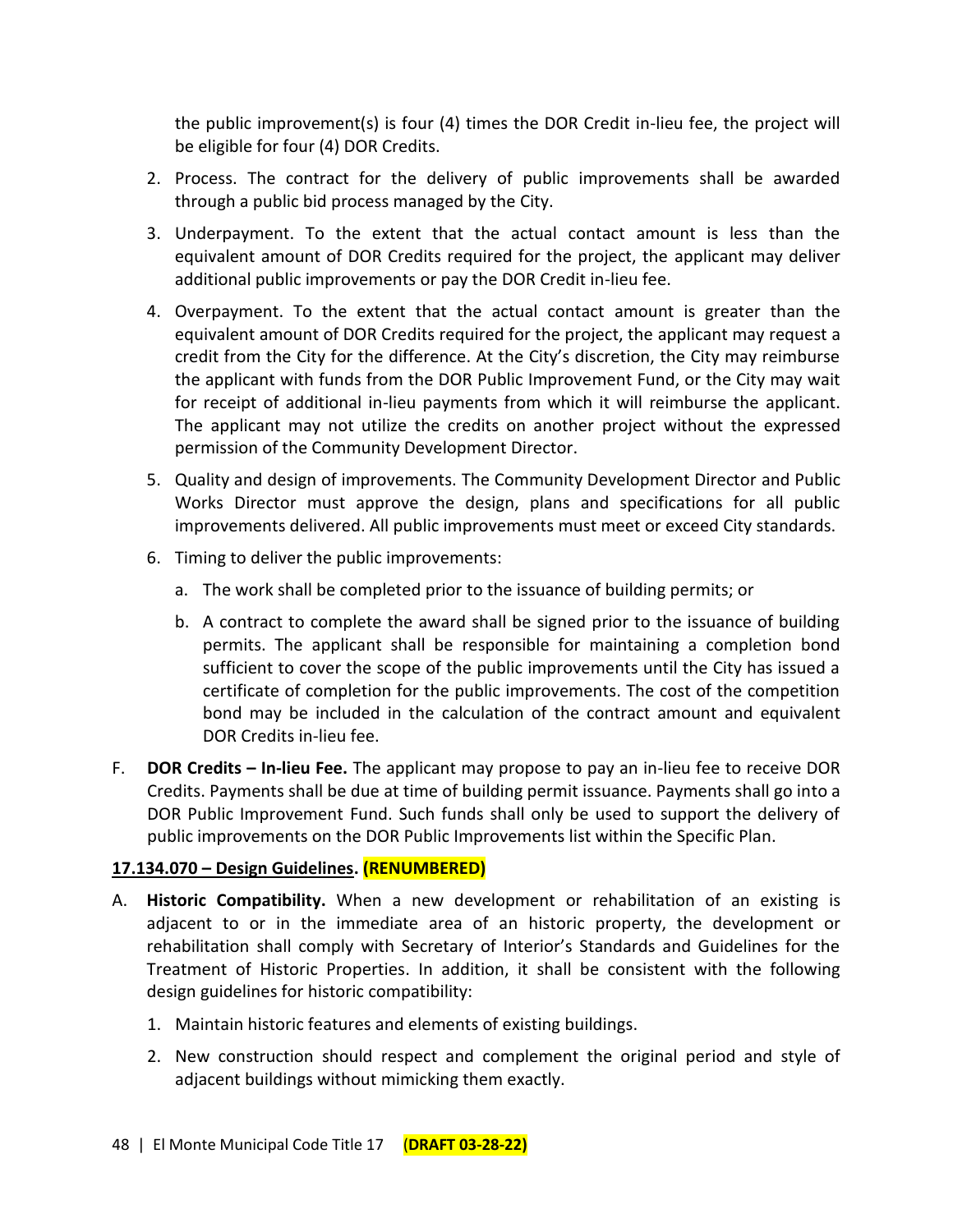- 3. New construction should avoid a false "historical" look.
- B. **Sustainability.** Sustainability includes the protection and conservation of irreplaceable nonrenewable resources. The transit-oriented nature of this Specific Plan is inherently sustainable as the intent is to connect nearby residential neighborhoods to transit facilities, services, shopping and dining establishments through a series of walkable streets and paseos. This will lead to a reduction in auto dependency, encourage an active lifestyle and add a sense of vibrancy to Main Street.
	- 1. General sustainable design guidelines:
		- a. Residences should be within one-quarter  $(\frac{1}{4})$  mile or less from services, transit and other daily needs, and should be linked with strong pedestrian connections.
		- b. Auto-dependency should be reduced by providing pedestrian linkages through walkways or bike paths.
		- c. Public parks and plazas should provide well-linked active and passive open space for an opportunity for exercise and recreation.
		- d. Buildings should be oriented to maximize active and/or passive solar gain; this allows the facades to let light in, reduce glare, and reduce overheating to the building interior.
		- e. Architectural elements such as skylights and high-performance glazing should be used to conserve energy, where possible.
		- f. Climatic factors such as prevailing winds shade trees, window and door orientation, and the positioning of buildings should be coordinated to maximize energy conservation.
	- 2. Stormwater management design guidelines:
		- a. The project site should be designed to maintain natural stormwater flows by promoting infiltration.
		- b. Impervious surfaces should be minimized.
		- c. Site drainage should be designed to integrate a decentralized system that distributes stormwater across a project site.
		- d. Various devices should be considered that filter water and infiltrate water into the ground.
		- e. For areas with poor drainage conditions, the provision of drainage chimneys/wells, subsurface water storage or the provision of bioswales to clean the water and transfer off-site should be provided.
		- f. Practices to control pollution should be incorporated. Examples include phased construction, seeding, non-invasive grading, mulching, filter socks, stabilized site entrances, sediment controls, fiber rolls and stabilized channels and outlets.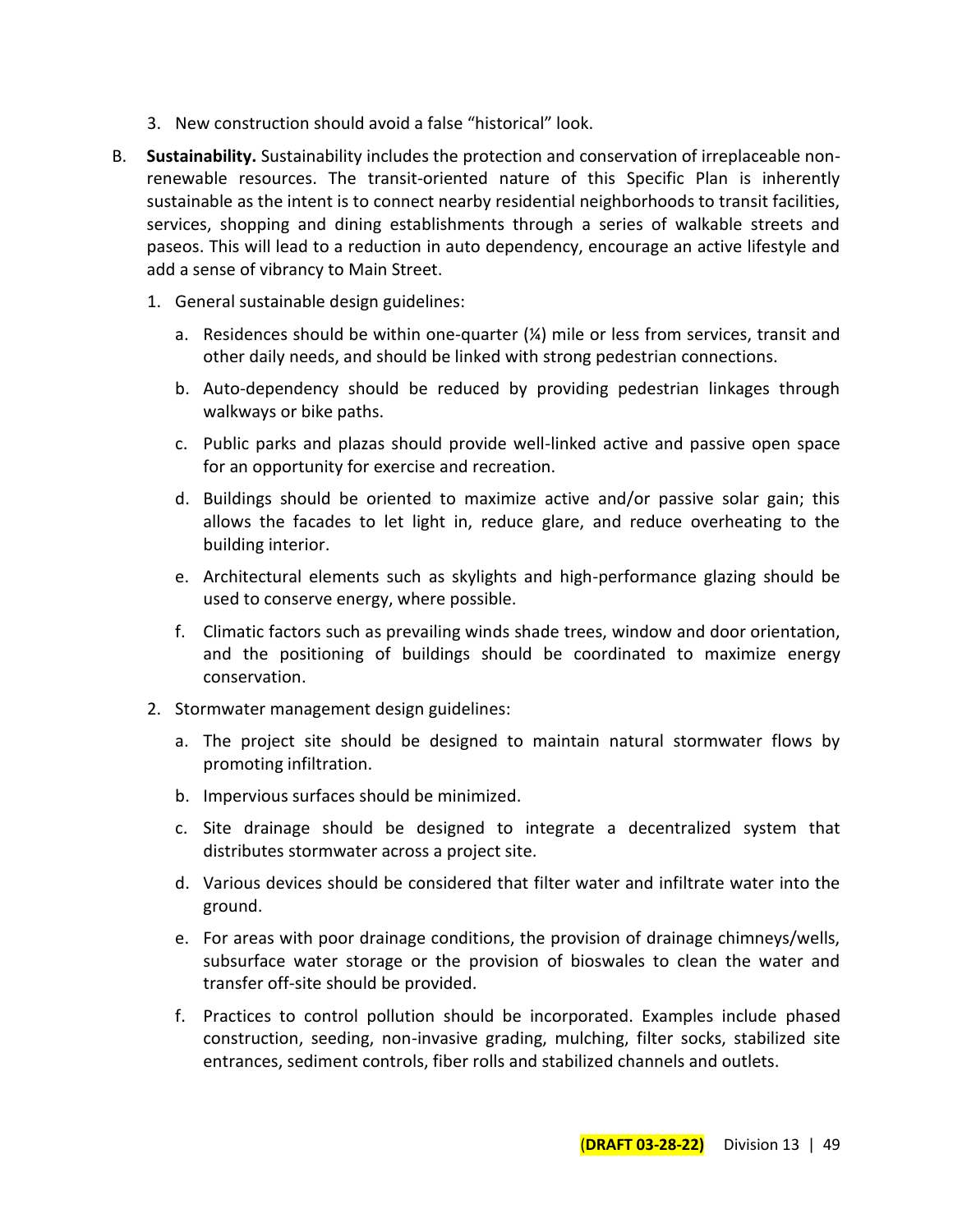- 3. Existing building reuse design guidelines:
	- a. The reuse of existing structures should be considered. The energy required to reuse a structure is potentially less than the energy required to develop a new structure.
	- b. Reused buildings should incorporate new architectural elements in juxtaposition with old ones where appropriate.
- 4. Cool roof and green roof design guidelines. Both cool roofs and/or green roofs should be considered for buildings.
- 5. Solar system design guidelines:
	- a. Buildings should be designed to take advantage of solar orientation to ensure that windows, walls and floors are built to collect, store and distribute solar heat efficiently.
	- b. New residential and non-residential buildings should have solar-ready roofs.
	- c. Solar panels should be incorporated in parking lots.
- C. **Site Design.** The following guidelines are designed to enhance the overall site layout to achieve the pedestrian-oriented vision for the Specific Plan area.
	- 1. Buildings. Should be oriented toward the street and/or a publicly accessible space such as a plaza.
	- 2. Focal points. Should be developed at intersections, corners and the end of streets and pedestrian walkways to create a sense of identification. Plazas, landscape, fountains, artwork, textured pavement and vertical building features may be combined to create focal points.
	- 3. Landscaping:
		- a. Landscaping should be installed between the street and the sidewalk and/or trees planted in tree wells to buffer the sidewalk from traffic and to provide enhanced pedestrian areas.
		- b. Landscaping within parking areas should be protected from encroaching vehicles by concrete curbing or raised planting areas.
	- 4. Outdoor spaces:
		- a. Outdoor spaces should have a clear purpose that reflects careful planning and not simply "left over" areas between structures. Such spaces should be landscaped and/or provide pedestrian amenities, including benches, bicycle racks, fountains and/or public art and should be coordinate with the City as part of a development proposal.
		- b. Communal open spaces (e.g. plazas, common green spaces) should be integrated within commercial areas and residential developments to provide places for residents and visitors to relax, play and interact.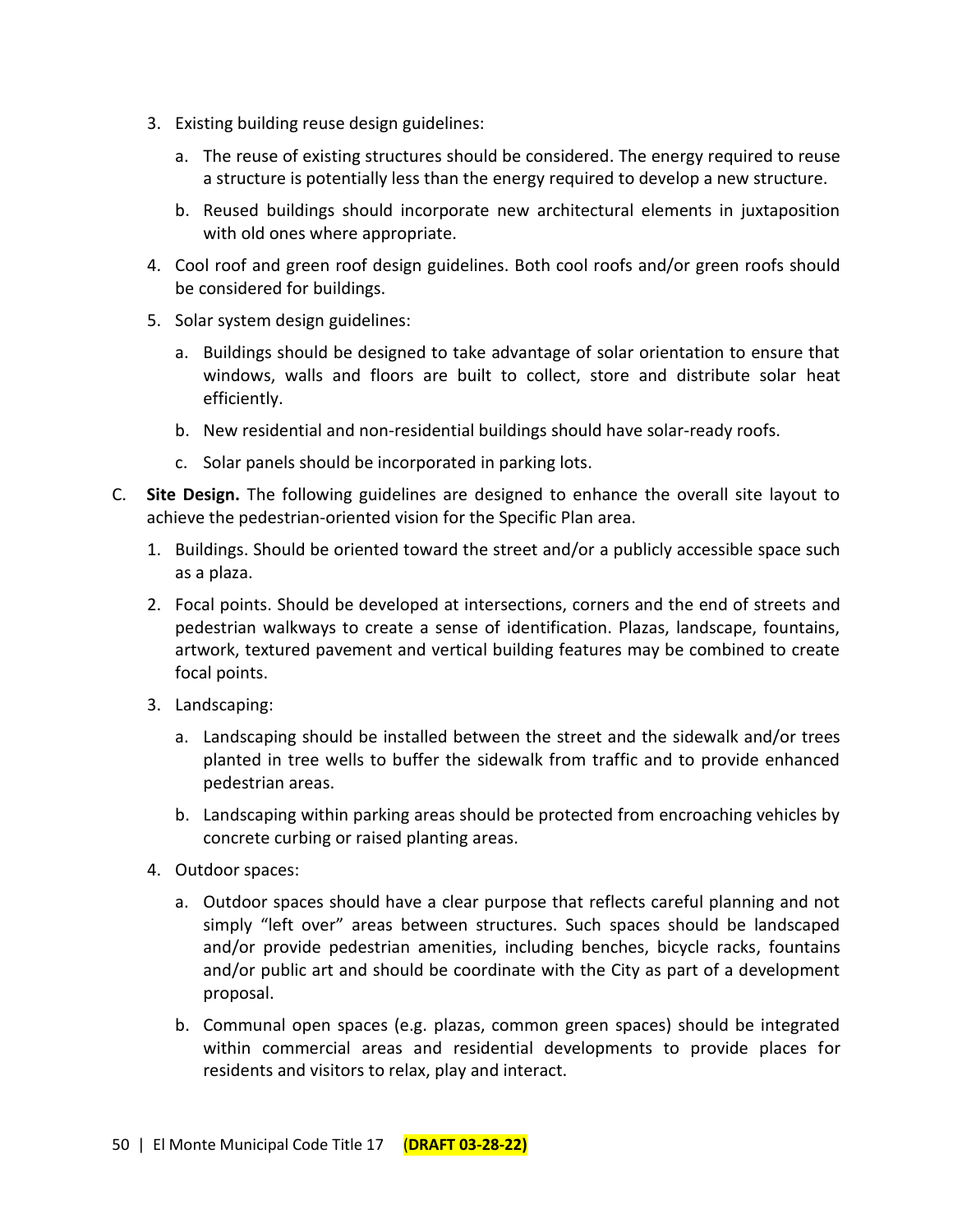- 5. Parking areas:
	- a. Parking lots should be provided behind buildings, subterranean or within parking structures, where possible.
	- b. Parking areas should be landscaped to minimize glare and heat buildup and reduce negative visual impacts associated with large paving areas.
	- c. Dead-end drive aisles should be avoided.
	- d. The primary entry drive to parking lots, as well as pedestrian paths of travel within a parking lot, should be accented with enhanced paving and landscaping. Permeable or semi-permeable surfaces such as pavers are preferred for accent paving.
- 6. Loading and delivery areas. Should be located at the rear or side of buildings and should be screened with decorative walls, trellises/vines, berms with landscaping and/or trees.
- D. **Pedestrian and Vehicular Connections.** The circulation pattern throughout the Specific Plan area will play a pivotal role in the success of attracting visitors and potential tenants to the Downtown. It is important to establish a well-connected system of streets and paths, both internally and to surrounding uses, to allow users to choose from a variety of transportation modes including public transit, walking and biking.
	- 1. Plazas and outdoor use areas should be enhanced with shade trees or shade structures and pedestrian amenities such as benches, fountains, landscaping and public art.
	- 2. Pedestrian paths and paseos should be designed as integral circulation routes to foster a vibrant environment that encourages walking and enhances the pedestrian experience.
	- 3. Access between transit stops and Main Street should be clearly defined.
	- 4. Surfaces made from permeable materials such as pavers should be provided, where possible.
	- 5. Outdoor furniture and fixtures should be compatible with the project's architecture and should be carefully considered as integral elements of the project.
- E. **Building Form and Mass.** Design building forms to create interesting architecture that relates to pedestrian scale, creates a Downtown character, and minimizes the appearance of large box-like buildings.
	- 1. Variation in wall and roof planes should be used on large monolithic structures to break up the boxlike appearance. Surface detailing, such as score lines, should not serve as a substitute for distinctive massing.
	- 2. Building designs should incorporate 360-degree architecture. Such architecture is full of articulation on every building elevation. This includes variation in massing, roof forms, and wall planes, as well as surface articulation.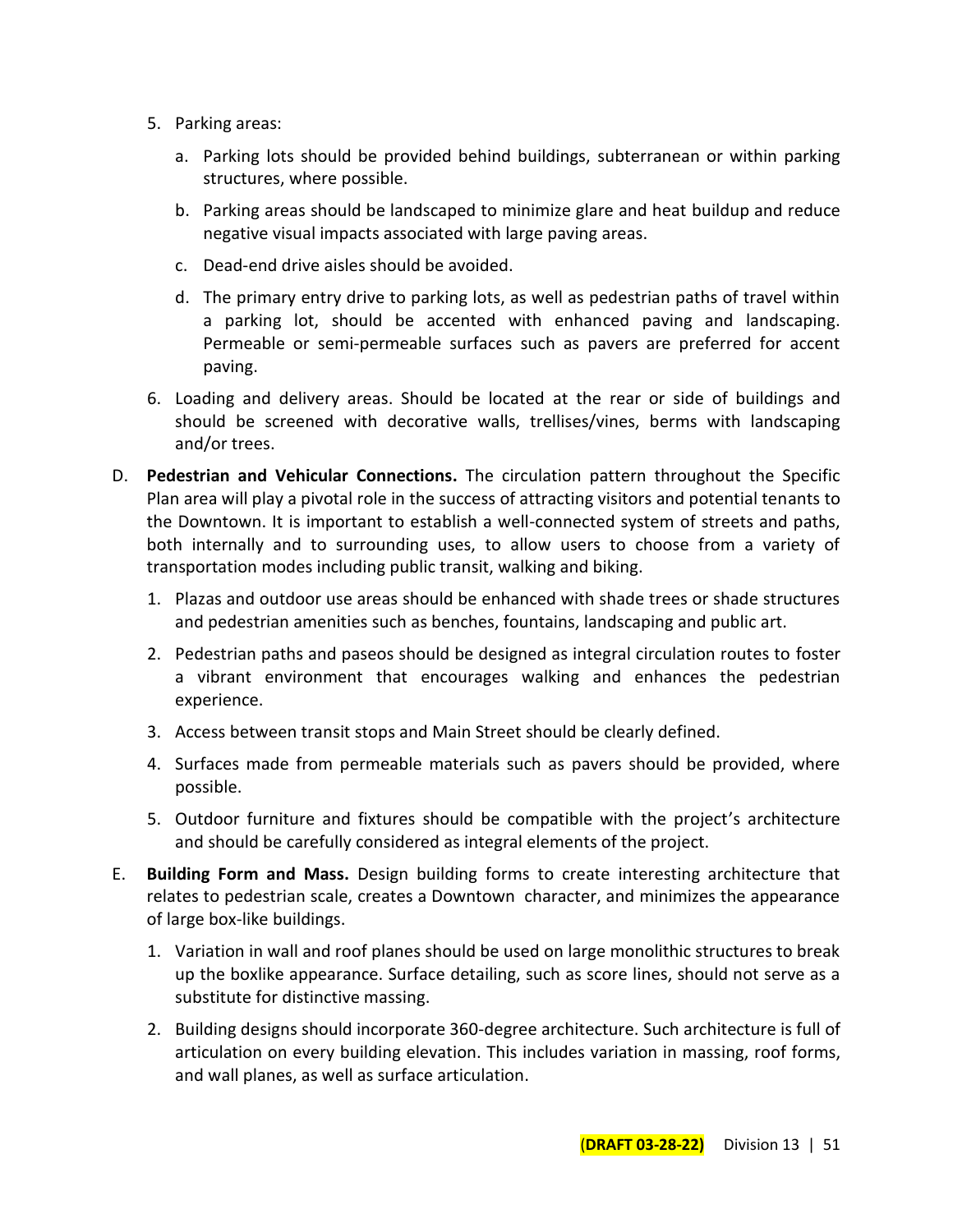- 3. Architectural elements that add visual interest, scale and character such as projecting balconies, trellises, recessed windows, window detailing and door detailing should be incorporated to create shadow patterns and help articulate façades and blank walls.
- 4. Building surfaces that face walkways should be effectively articulated to enhance the pedestrian experience.
- 5. Contrasting base materials and/or molding elements should be used to anchor the building to the ground plane.
- 6. Entries, display windows, awnings, arcades and outdoor eating areas should be provided to create inviting public spaces.
- 7. The visual impact of large monolithic structures should be minimized by creating a cluster of smaller buildings or the appearance of a series of smaller buildings.
- 8. Stairways should be designed as an integral part of the overall architecture of the building and not appear as tacked on.
- F. **Building Form and Mass.** Roof forms should be used to distinguish various building forms, create an interesting roof-line, and help to break up the building massing.
	- 1. Buildings with flat or low-pitched roofs should incorporate parapets or architectural elements to break up long horizontal rooflines.
	- 2. Deep roof overhangs are encouraged to create shadow and add depth to façades. Exposed structural elements (beams, rafter tails) are encouraged as roof overhang details.
	- 3. Full roofs are desirable. Hipped or gable roofs covering the entire building are preferred to mansard roofs and segments of pitched roofs applied at the building edge.
	- 4. Roof parapets should be well-detailed, be three dimensional and of substantial size to complement the building. They should include one or more of the following detail treatments: pre-cast elements; continuous banding or projecting cornices; dentils; caps; corner details or variety in pitch (sculpted).
	- 5. Parapets should be designed to avoid visibility of the interior. If the interior side of a parapet is visible from pedestrian view, it should be finished with the same materials and a similar level of detail as the front façade.
	- 6. Parapets should not appear "tacked on" and should convey a sense of permanence.

#### G. **Windows, Doors and Entries:**

- 1. Window, doors and entry design and materials should complement the desired architectural style of the building.
- 2. Entry design should incorporate two or more of the following methods:
	- a. Change in wall/window plane;
	- b. A projecting element above the entrance;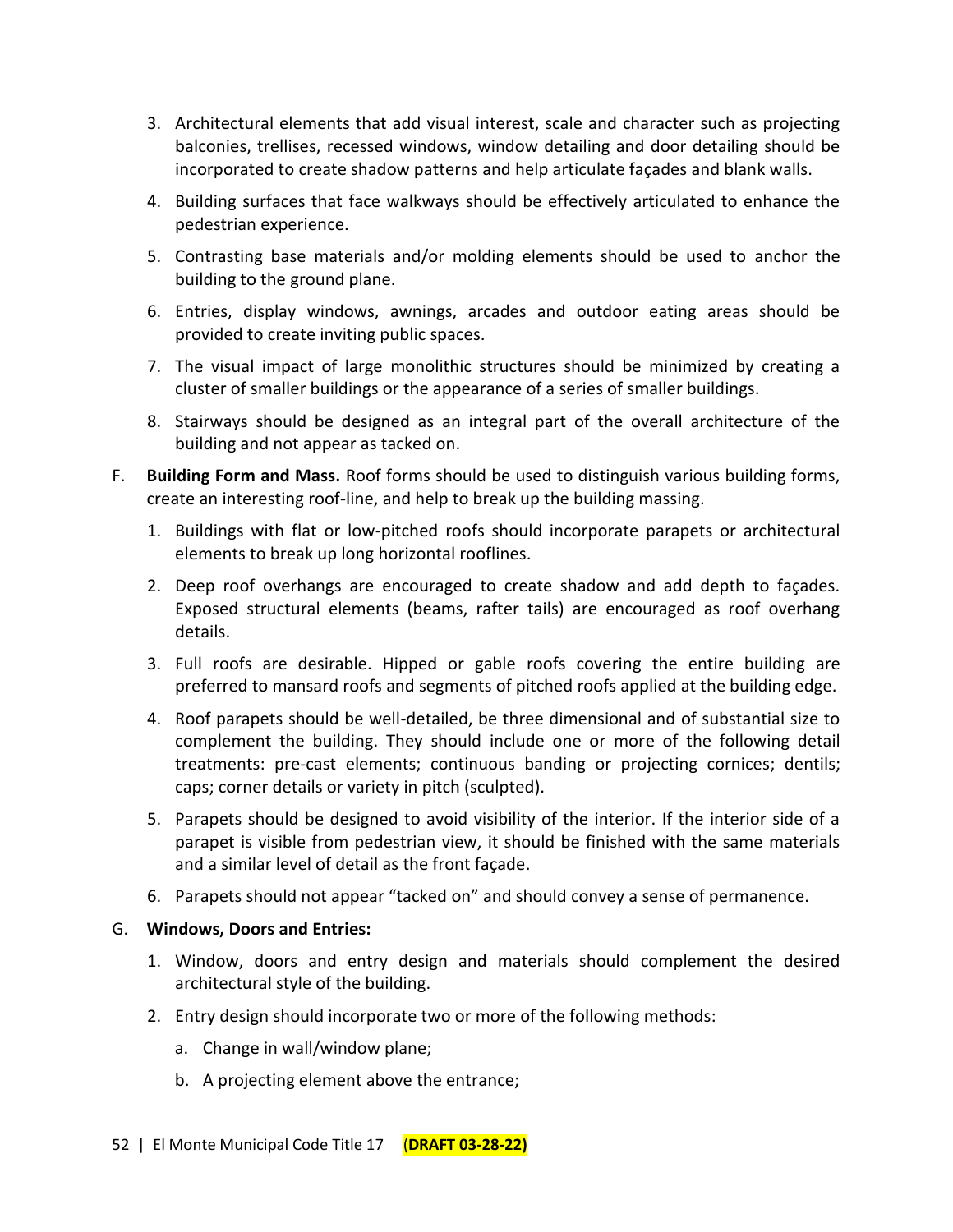- c. A change in material or detailing;
- d. Architectural elements and decorative fixtures;
- e. A portico or formal porch projecting from or set into the surface;
- f. Changes in the roofline or a tower;
- g. Front porch; and
- h. Decorative detailing or placement of art.
- 3. Where recessed entries occur, a decorative paving material, such as tile, marble or slate, is encouraged on the ground plane.
- 4. Windows should be articulated with accent trim, sills, shutters, window flower boxes, balconies, awnings or trellises authentic to the architectural style of the building.
- 5. Windows should be inset from building walls to create shade and shadow detail.
- 6. Faux shutters should be proportionate to the windows to create the appearance of a real and functional shutter.
- 7. Long, monotonous balconies and exterior corridors that provide access to multiple units should be avoided. Instead, access points should be clustered.

#### H. **Awnings:**

- 1. All lots with more than one (1) commercial occupant sharing contiguous frontage should maintain a common location and design for building awnings.
- 2. The bottom edge of awnings should be a minimum of eight (8) feet off the ground.
- 3. All awnings should be constructed with noncombustible materials such as a fireproof canvas or vinyl.
- 4. Awnings should be centered over doorways and windows.
- 5. Awnings should be in proportion to door and window openings.
- 6. Awnings should be of a color which is appropriate to the overall colors of the facade.
- 7. The shape, size, and number of awnings should be appropriate to the overall facade design and building size.
- 8. Awning structure should be sufficient to support safely the awning and withstand the pressures of wind and weather.
- 9. Awnings which become ripped, tattered, or damaged must be repaired or replaced within three (3) months of the occurrence/appearance of the damage.

10. Barrel awnings should not be permitted.

#### I. **Materials and Colors:**

1. To convey a sense of high-quality design and permanence, building colors and materials should be selected to simulate authentic and timeless materials.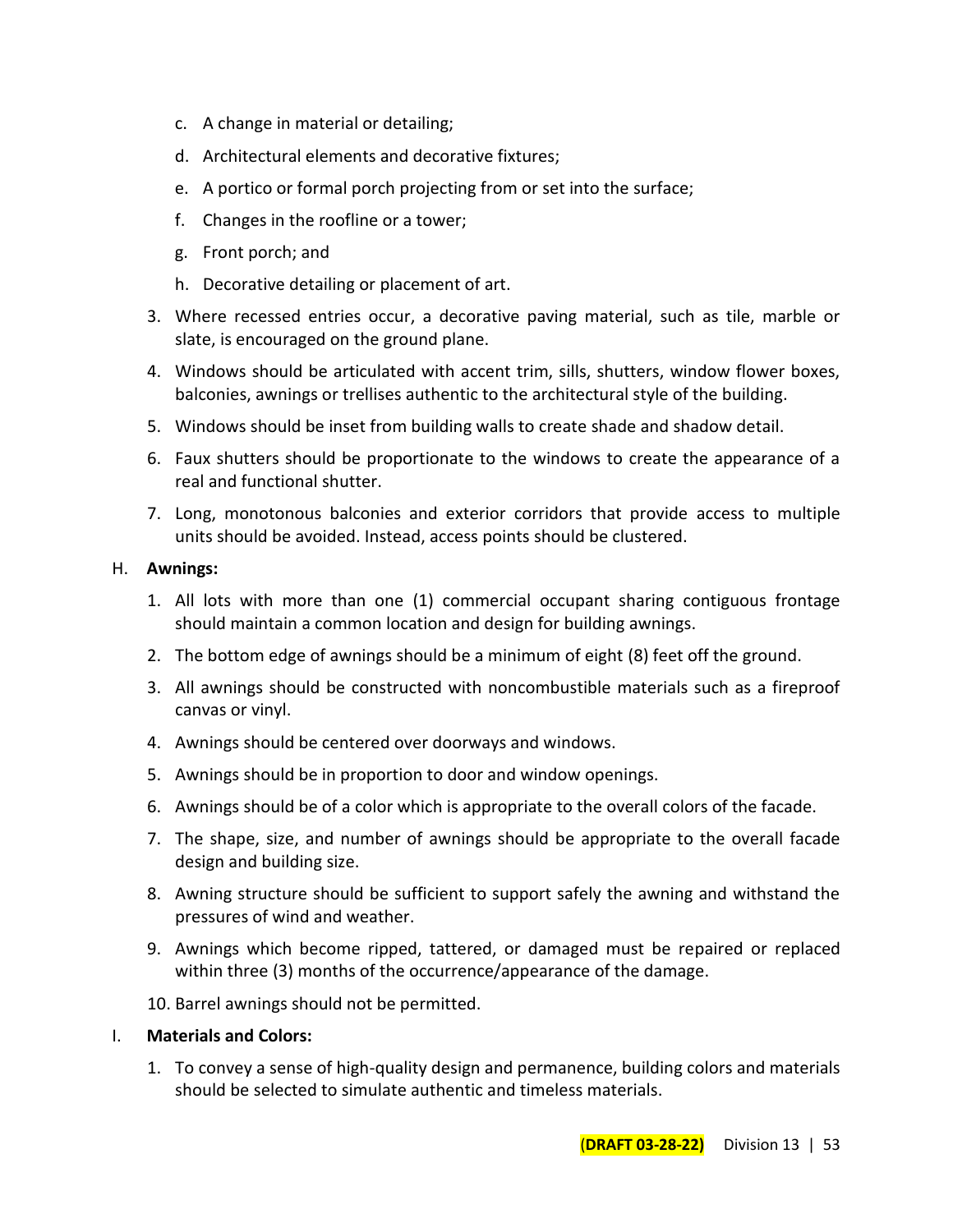- 2. Contrasting colors are encouraged to accentuate details such as trim, windows, doors and key architectural elements, as long as selected colors reinforce the desired architecture style.
- 3. Fluorescent paints and bright colors are strongly discouraged.
- 4. Building base materials should be selected that are durable and highly resistant to pedestrian traffic such as pre-cast concrete, stone, masonry, brick, and commercial grade ceramic tile.
- 5. Recommended façade materials:
	- a. Exterior plaster (smooth troweled preferred);
	- b. Cut stone, rusticated block (cast stone), stone tile, and pre-cast concrete;
	- c. Brick veneer, new or re-used; and
	- d. Ceramic tiles.
- 6. Façade materials that are discouraged:
	- a. Imitation and crushed rock;
	- b. Mirrored or reflective glass and heavily tinted glass;
	- c. Windows with "tape on" divisions/mullions;
	- d. Corrugated fiberglass;
	- e. Vinyl and aluminum siding;
	- f. Painted or baked enamel metal awnings;
	- g. Rough "Spanish lace" stucco finish;
	- h. Exposed concrete masonry units and split faced concrete masonry;
	- i. Imitation brick; and
	- j. Plywood siding.
- 7. Recommended roof materials:
	- a. Roof tiles made of clay, slate, or integrally colored concrete;
	- b. Roof tiles with "Mission" or "Barrel" shaped roof profiles;
	- c. Metal roof panels with standing seam texture; and
	- d. Ridge and hip caps and/or flashing should coordinate with field colors.
- 8. Roof materials that are discouraged:
	- a. Brightly colored material;
	- b. Low-profile composition roof tile, wood and/or hard board, or synthetic shingles and shakes;
	- c. Simulated clay tile roofs in metal;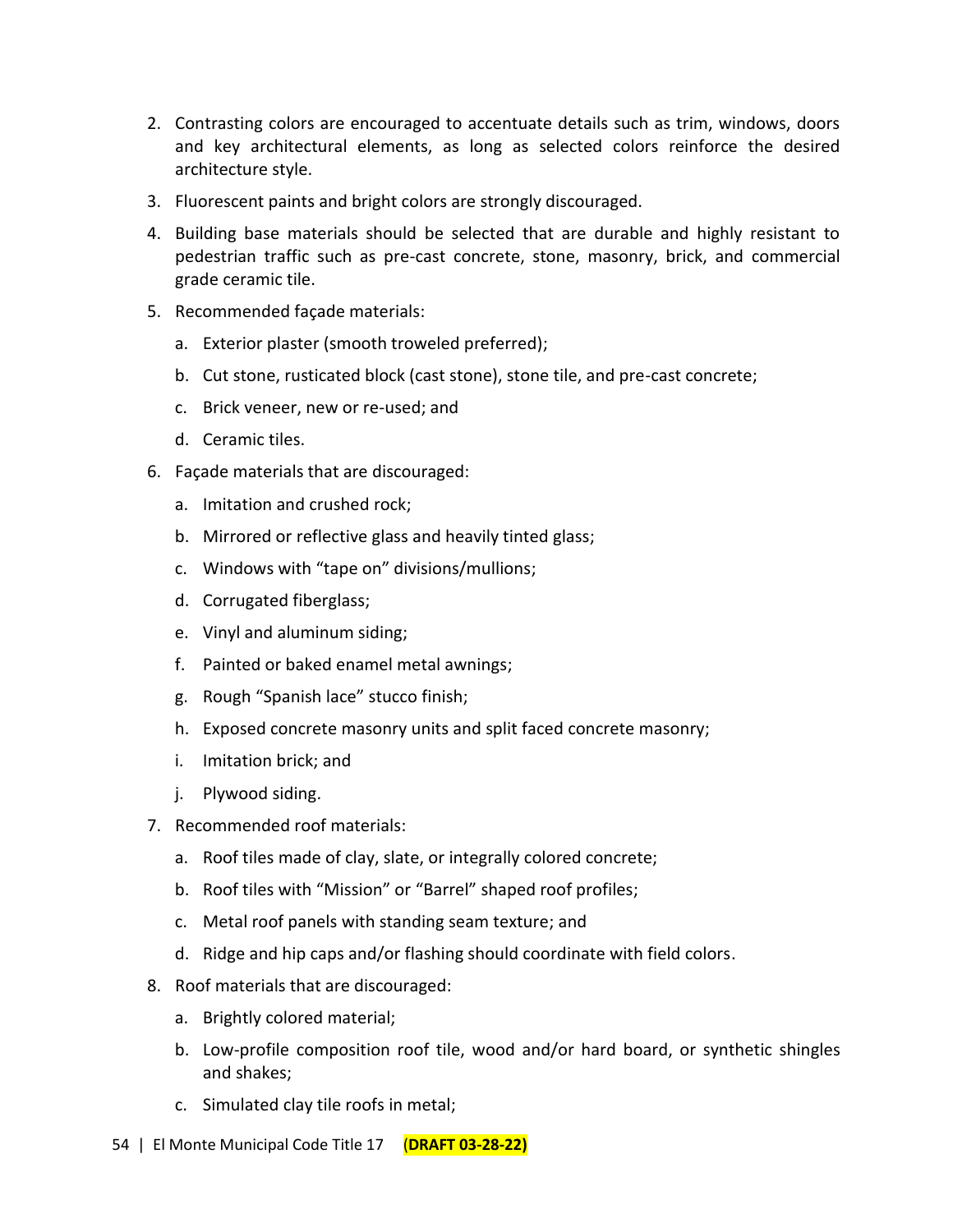- d. Corrugated metal roof panels; and
- e. Roof tiles with S-profile.

## J. **Walls and Fencing/Screening:**

- 1. Walls and fences should be designed with materials and finishes that complement the project's architecture and should be planted with vines, shrubs and/or trees.
- 2. All fences and walls required for screening purposes should be of solid material. Chain link or similar metal wire fencing with slats is prohibited for screening purposes.
- 3. A combination of low walls and landscaping should be used to screen unsightly elements of the project and define private and semi-private areas.
- 4. Fences and walls should be constructed as low as possible while still performing screening, noise attenuation and security functions.
- 5. Service areas are to be separate and screened from public areas by the use of walls and landscaping as much as possible.

## K. **Lighting:**

- 1. Light fixtures should be designed to relate in color, material, size, location and illumination with the building architecture.
- 2. All building entrances should be well-lit.
- 3. Exterior building lighting designated to illuminate signs should be mounted above the sign on the facade and should be appropriate to the size and scale of the signage.
- 4. Alley lighting, marking building entries, should be surface mounted and may be either flush with, recessed, or extended from the wall. No fluorescent lighting is allowed for this purpose.
- 5. Fluorescent lighting tubes shall be concealed by a shade or lens.
- 6. Parking lots, pedestrian walkways and paseos should be illuminated to ensure safe nighttime conditions.
- 7. Light fixtures should be sited, directed and/or shielded to prevent spot lighting, glare or light spillage beyond property lines.
- 8. The lighting of building elements and trees is an effective and attractive lighting technique that is encouraged; however, light sources for wall washing and tree lighting should be hidden and located so as to not shine in the eyes of pedestrians.
- 9. Low-voltage/high efficiency lighting should be used in the landscape.
- 10. Security lighting fixtures should not project above the fascia or roofline of the building and should not be substituted for parking lot or walkway lighting fixtures.
- 11. Timers and sensors should be incorporated to avoid unnecessary lighting in low volume pedestrian traffic areas.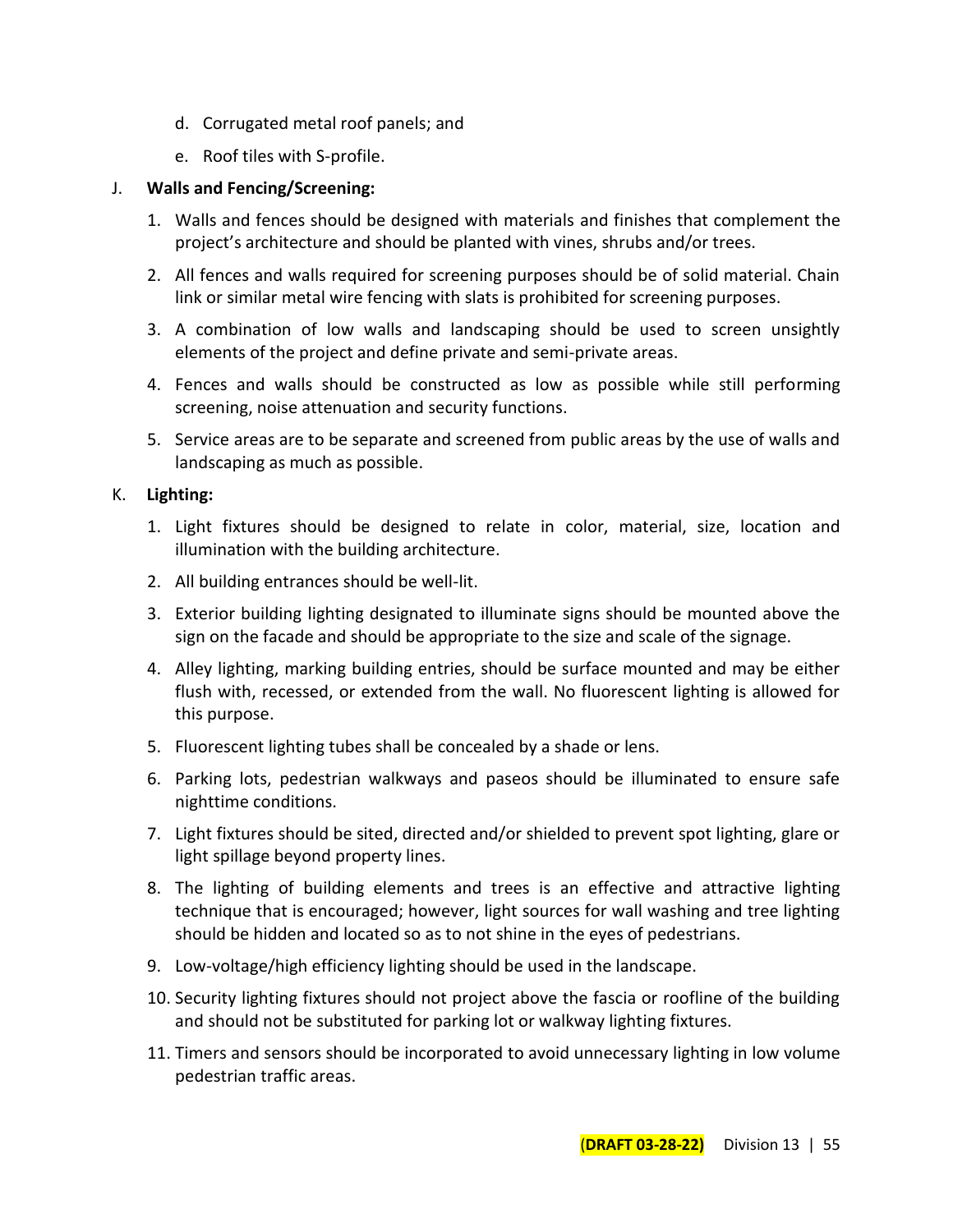- L. **Parking Structures.** Parking structures that seamlessly integrate with surrounding buildings are appropriate for Downtown El Monte. This can be accomplished by wrapping portions of the first floor with commercial uses and by articulating upper floors with elements that reflect an occupied building.
	- 1. Decorative and interesting architectural elements, such as towers and rotundas, should be utilized at street intersections. These elements could be used for stairwells and/or elevator towers.
	- 2. Parapets should be added to key areas on the structure to change the roof-line and reduce its horizontal appearance.
	- 3. Horizontal openings should be broken up with vertical columns to create a rhythm of openings.
	- 4. Framing should be added to openings to mimic windows. The framing should have vertical members to deemphasize the horizontal lines of the structure.
	- 5. Landscaping should be used to screen and enhance the structure. Landscaping and vines planted on structure façades can help reduce the visual impact of the structure while berms and trees planted at the perimeter of the garage can screen lower levels.
	- 6. Where commercial uses are not provided on the ground floor, the structure should be surrounded by landscaping so that the structure does not directly abut paved areas. A minimum five (5) feet wide landscaping strip should be provided between paved areas and the structure.

#### **17.134.080 – Other Requirements.**

The Specific Plan includes six (6) parts. Refer to the following for additional requirements:

- A. **Introduction and Background.** This includes an overview of the Specific Plan, its boundaries and setting, its relationship to other planning documents and its vision and guiding principles. The vision and guiding principles are also incorporated in this Chapter.
- B. **Land Use.** This includes areawide development standards, the Main Street Subarea, the Zόcalo Subarea, the Station Subarea, the Monte Vista Subarea and areawide design guidelines. The parking requirements are incorporate in Chapter 17.70 (Parking Regulations) of this Title. The signage regulations are incorporate in Chapter 17.80 (Signage Regulations) of this Title. The remaining information is incorporated in this Chapter.
- C. **Mobility and Beautification.** This includes the transit network, pedestrian network, bicycle network, roadway network, streetscape beautification, public signage and wayfinding signs.
- D. **Infrastructure and Public Facilities.** This includes water systems, wastewater systems, storm drainage system, solid waste disposal, energy system, police protection services, parks and recreation, schools and libraries.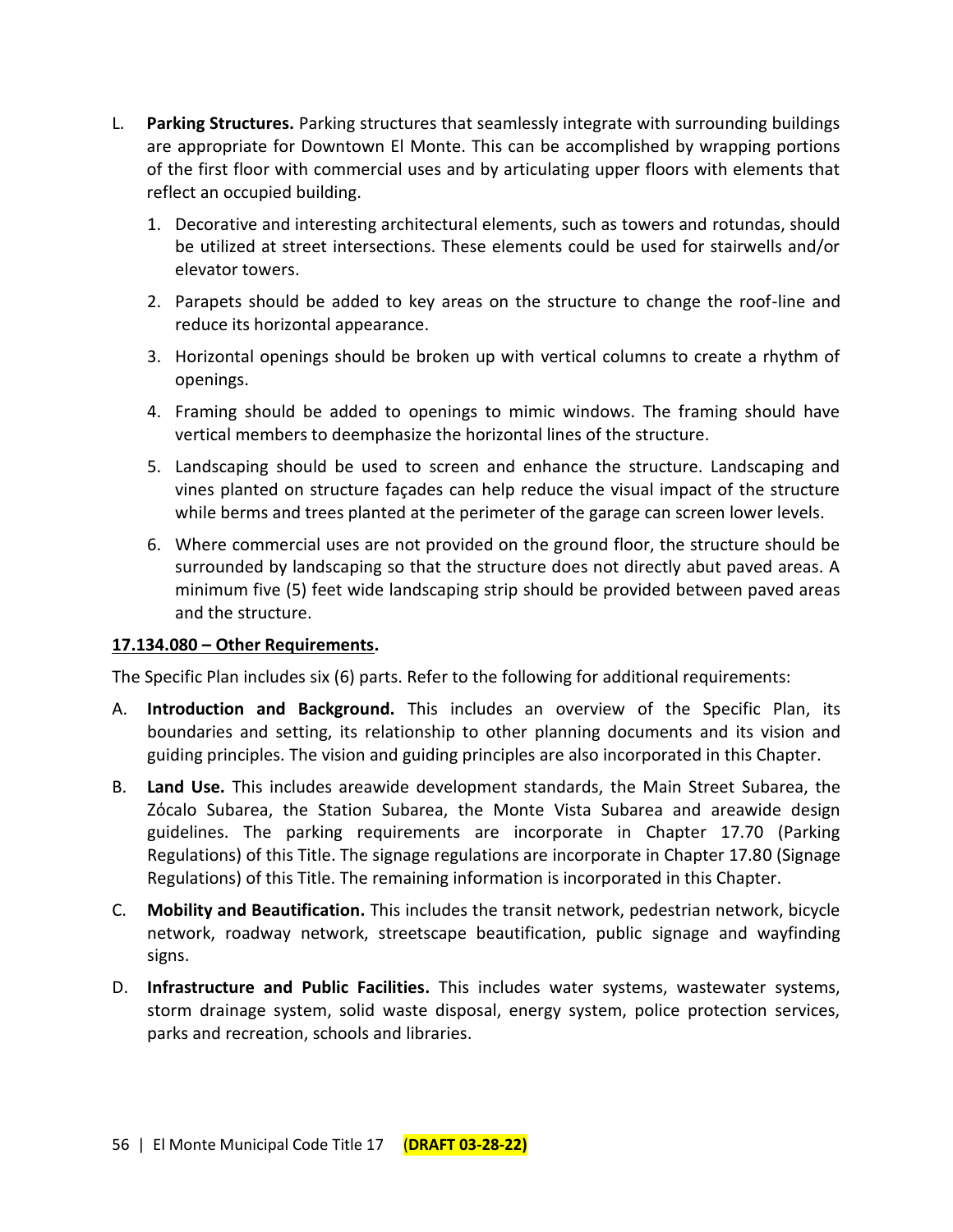- E. **Implementation.** This includes attracting private investment and public funding benefits, key development opportunity sites, potential funding mechanisms and implementation action plan.
- F. **Administration.** This includes Specific Plan authority and adoption, Specific Plan administration and permitted land uses, nonconforming uses and structures, exceptions, Specific Plan building intensity, Specific Plan Amendments, Specific Plan Amendment process and Development Opportunity Reserve (DOR).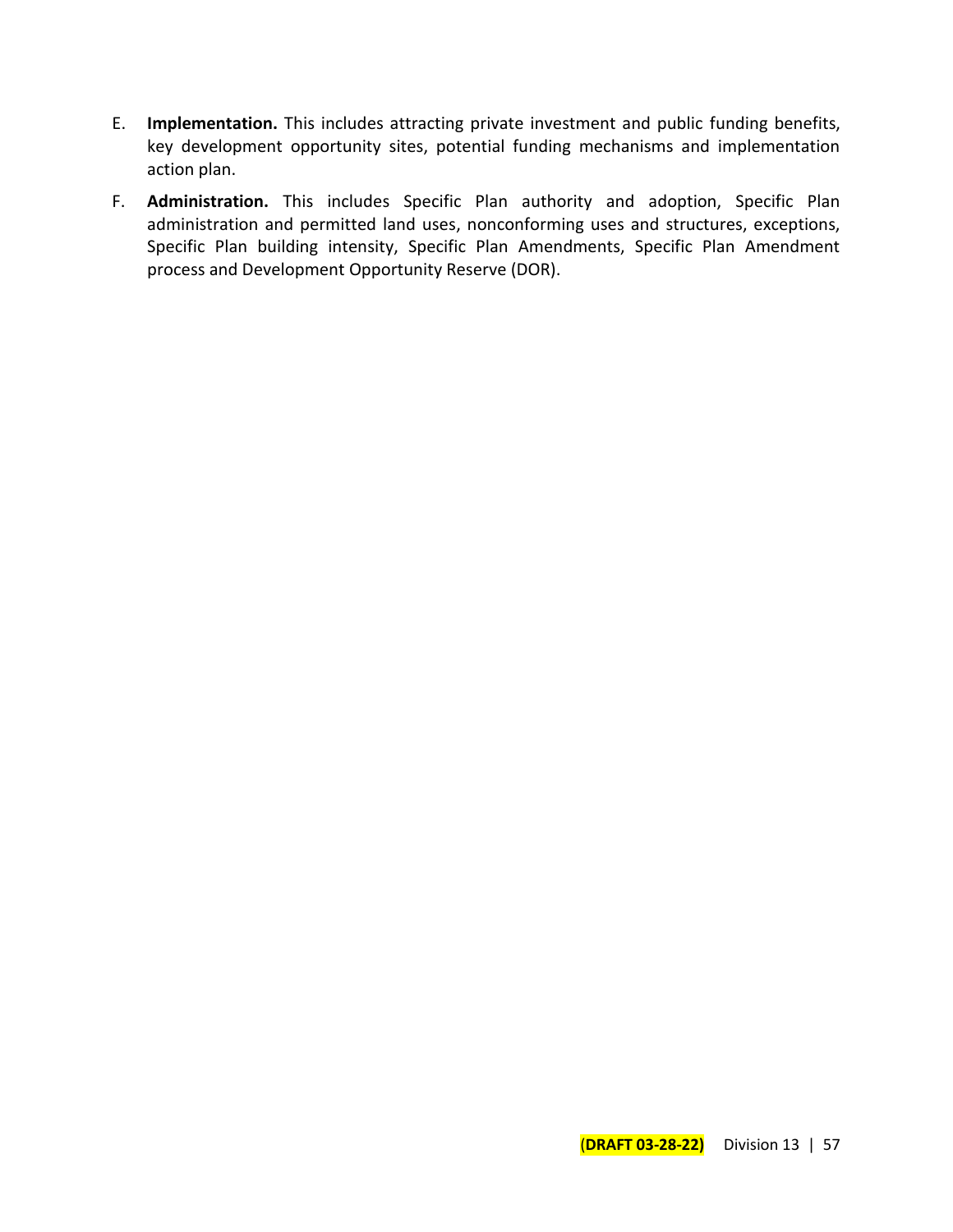*This page is intentionally left blank.*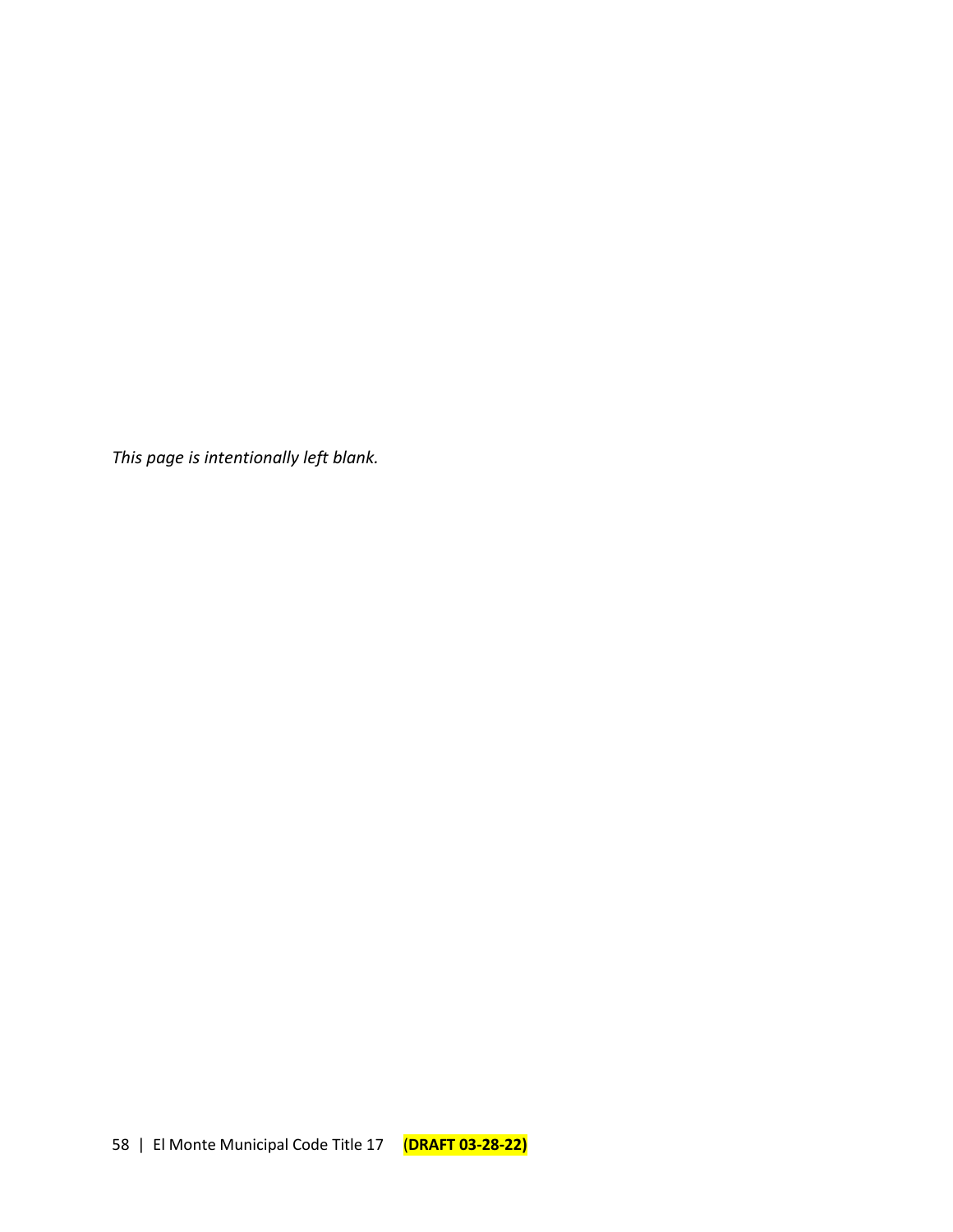## **CHAPTER 17.135 – MACLAREN HALL SPECIFIC PLAN**

*Reserved.*